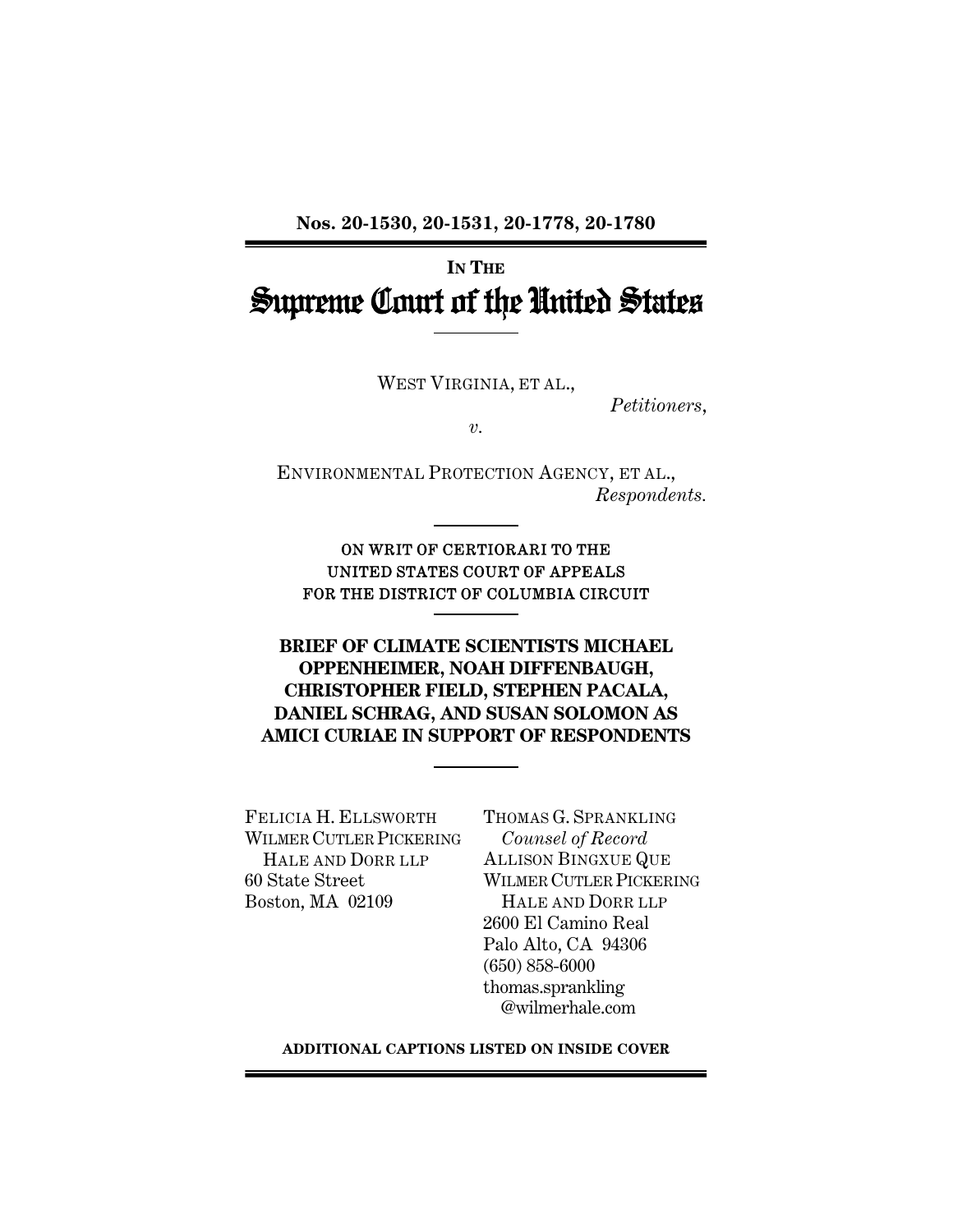THE NORTH AMERICAN COAL CORPORATION, *Petitioner*,

*v.* 

ENVIRONMENTAL PROTECTION AGENCY, ET AL., *Respondents.* 

WESTMORELAND MINING HOLDINGS LLC, *Petitioner*,

*v.* 

ENVIRONMENTAL PROTECTION AGENCY, ET AL., *Respondents.* 

NORTH DAKOTA,

*Petitioner*,

*v.* 

ENVIRONMENTAL PROTECTION AGENCY, ET AL., *Respondents.*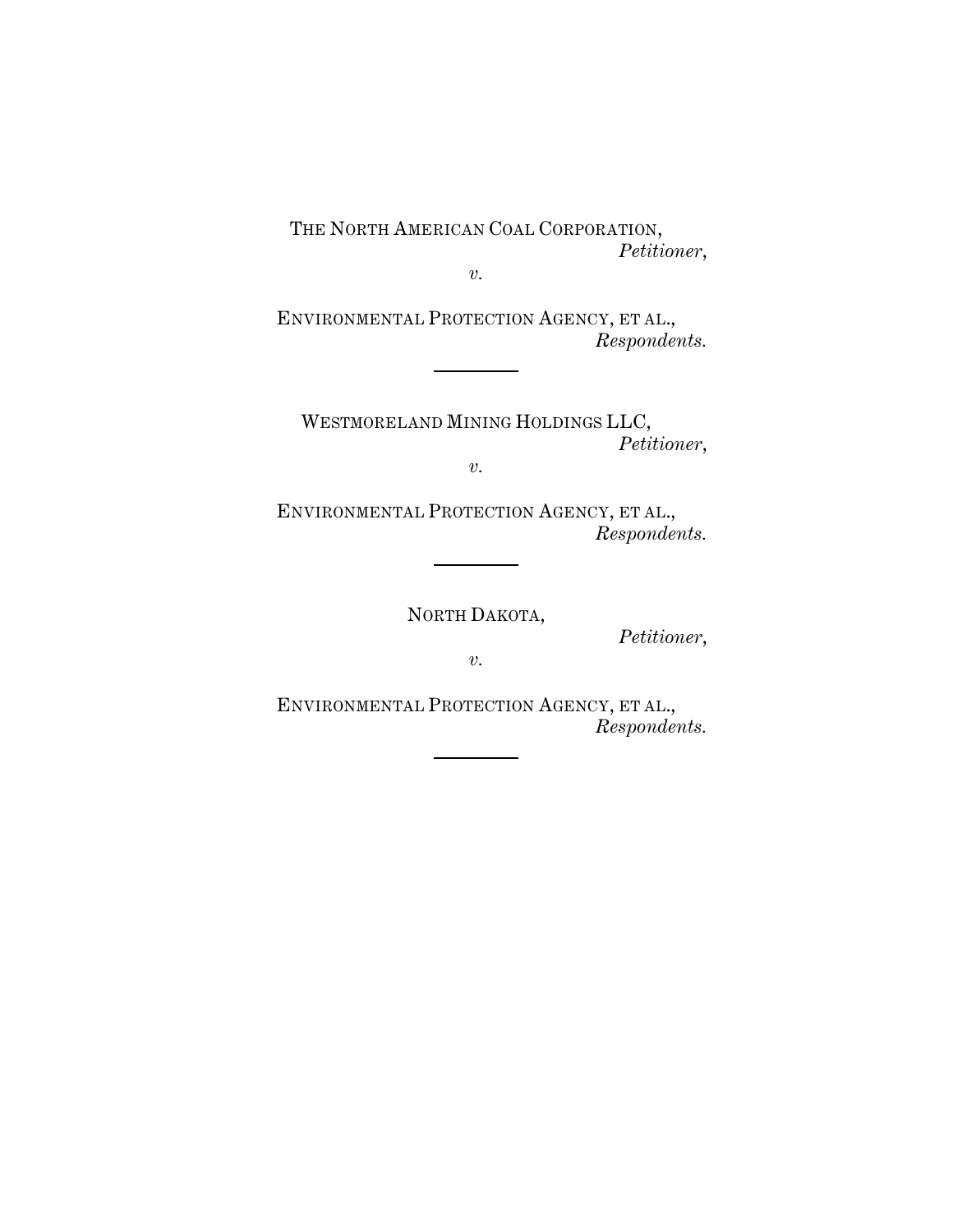## **TABLE OF CONTENTS**

| IT IS UNEQUIVOCAL THAT HUMAN<br>Ι.<br>ACTIVITY IS THE CAUSE OF<br>UNPRECEDENTED GLOBAL WARMING 7                                                        |  |
|---------------------------------------------------------------------------------------------------------------------------------------------------------|--|
| The Greenhouse Effect Controls The<br>A.<br>Earth's Temperature, Which Has Been                                                                         |  |
| The Only Convincing Explanation For<br>В.<br>The Rapid Rise In Global Temperature<br>Is That Human Activity Has Altered<br>Makeup Of The Earth's<br>The |  |
| II. CLIMATE CHANGE ALREADY AFFECTS<br>EVERY AMERICAN AND-WITHOUT<br><b>ACTION-ITS IMPACT ON DAILY LIFE IS</b><br>EXPECTED TO GROW IN DRAMATIC AND       |  |
| NOT FULLY PREDICTABLE WAYS 15                                                                                                                           |  |
| Climate Change Has Already Had<br>1.<br>Notable Effects Across The                                                                                      |  |
| Absent Action, More Severe<br>2.<br>Consequences Are Expected 26                                                                                        |  |
| UNITED STATES STILL HAS THE<br>III. THE<br>OPPORTUNITY TO HELP MITIGATE THE<br>EFFECTS OF CLIMATE CHANGE 32                                             |  |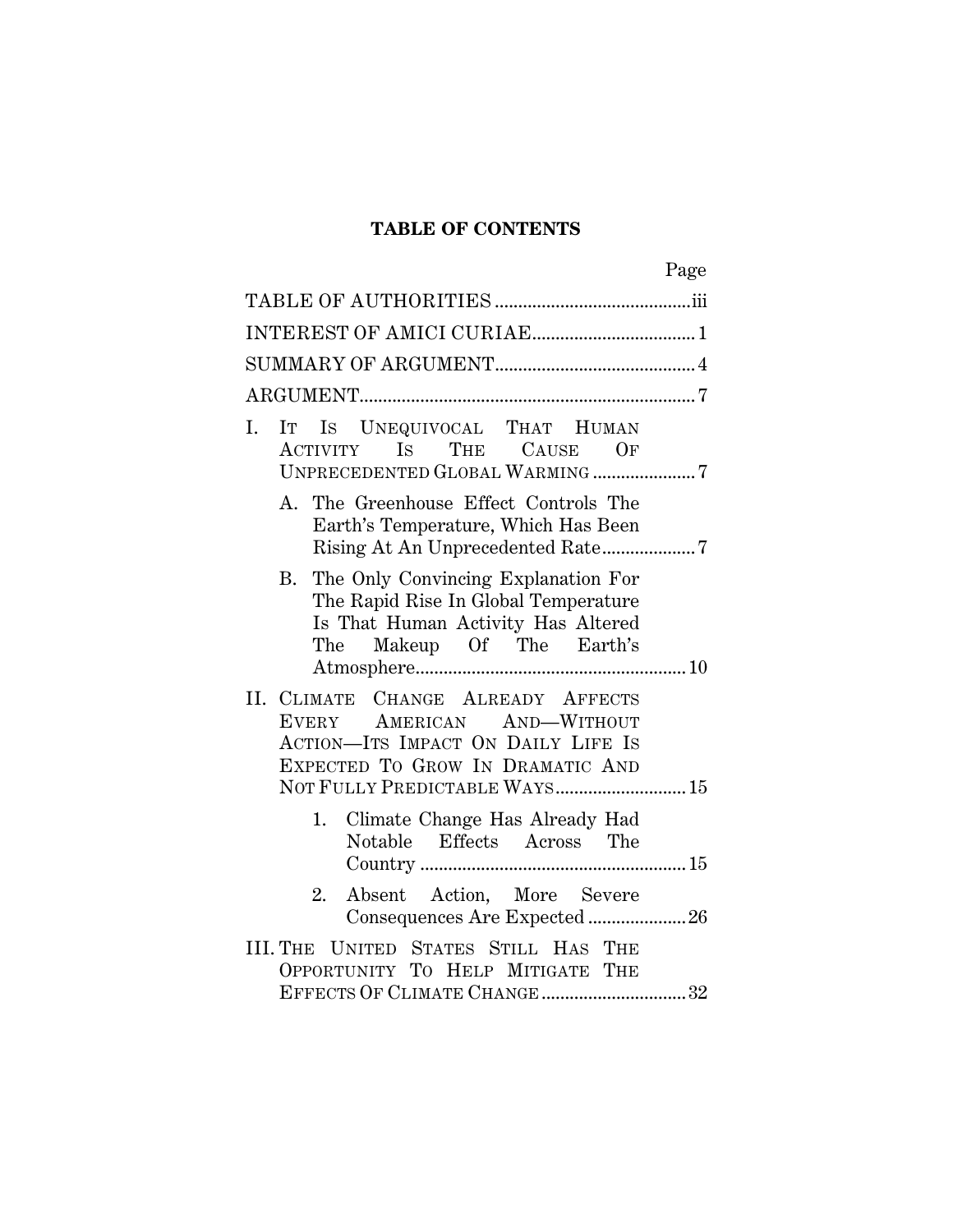# **TABLE OF CONTENTS—Continued**

| Page |
|------|
|      |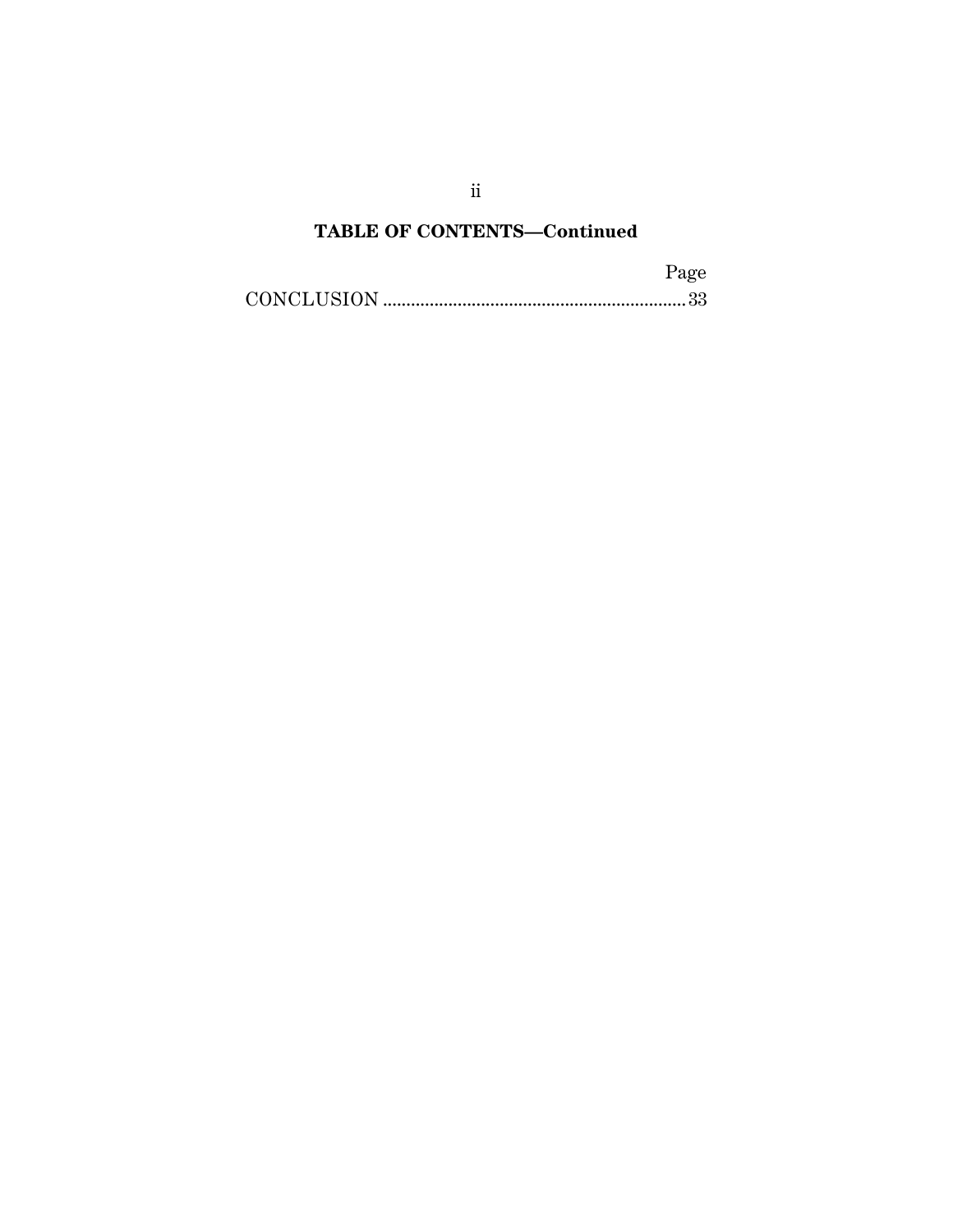# **TABLE OF AUTHORITIES**

## **CASES**

Page(s)

|  |  | American Electric Power Co. v. Connecticut, |  |
|--|--|---------------------------------------------|--|
|  |  |                                             |  |

# **OTHER AUTHORITIES**

| Chuck, Elizabeth, <i>How climate change primed</i><br>Colorado for a rare December wildfire,<br>NBC News (updated Jan. 2, 2022),                                                  |
|-----------------------------------------------------------------------------------------------------------------------------------------------------------------------------------|
| Climate Change, Part I: House Committee<br>Hearing Before the Subcommittee on<br><i>Environment</i> (Apr. 9, 2019) (Testimony of<br>Dr. Michael Oppenheimer), https://            |
| Climate Change Science: Hearing Before the<br>House Committee on Science, Space, and<br><i>Technology</i> (Mar. 12, 2021) (Testimony of<br>Dr. Michael Oppenheimer), https://tiny |
| Congressional Research Service, Wildfire<br><i>Statistics</i> (updated Oct. 4, 2021),                                                                                             |
| Crozier, Lisa G., et al., Climate change<br><i>threatens Chinook salmon throughout</i><br><i>their life cycle</i> , 4 Comms. Biology 1 (2021),                                    |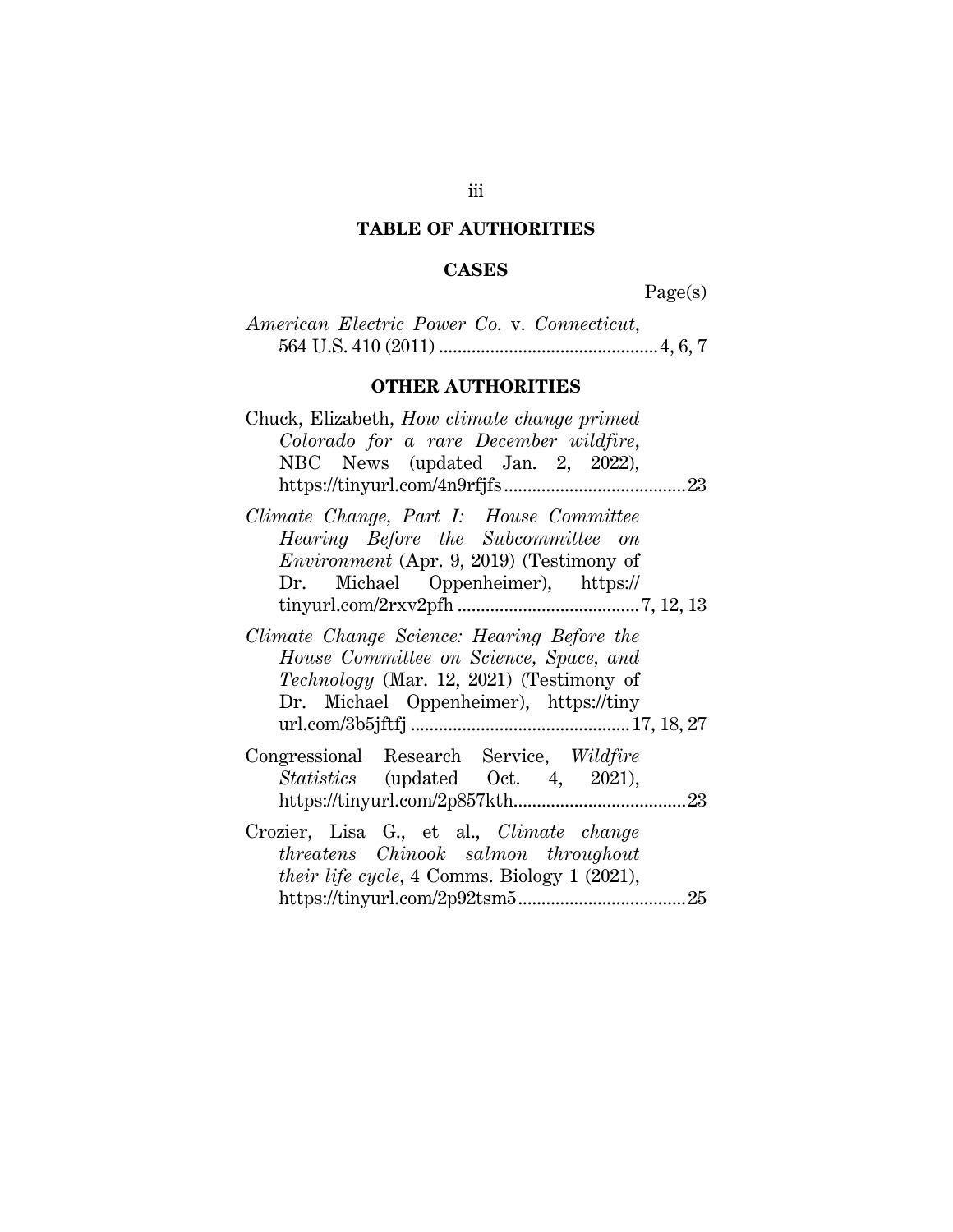| Page(s) |
|---------|
|---------|

| Davenport, Frances V. & Noah S. Diffenbaugh,<br>et al., <i>Contribution</i> of <i>historical</i><br>precipitation change to US flood damages,<br>118 PNAS 1 (2021), https://tinyurl.com/  |  |
|-------------------------------------------------------------------------------------------------------------------------------------------------------------------------------------------|--|
| 25d3szt5<br>19                                                                                                                                                                            |  |
| Destin, Dale C.S., et al., National Oceanic &<br>Atmospheric Administration, The Argo<br><i>Revolution</i> (updated July 9, 2021),                                                        |  |
| Diffenbaugh, Noah S., et al., Quantifying the<br><i>influence</i> of global warming on<br>unprecedented extreme climate events,<br>114 PNAS 4881 (2017), https://tinyurl.com/<br>n3dd85ak |  |
| Diffenbaugh, Noah S. & Christopher B. Field,<br>et al., Atmospheric variability contributes<br>to increasing wildfire weather but not as<br>much as global warming, 118 PNAS 1            |  |
| EPA, Climate Change Indicators: Heat Waves<br>(updated Apr. 2021), https://tinyurl.com/                                                                                                   |  |
| EPA, Climate Change Indicators: U.S. and<br>Global Temperature (updated Apr. 2021),                                                                                                       |  |
| EPA, Multi-Modal Framework for<br>Quantitative Sectoral Impacts Analysis:<br>A Technical Report for the Fourth<br>National Climate Assessment (May 2017),                                 |  |

iv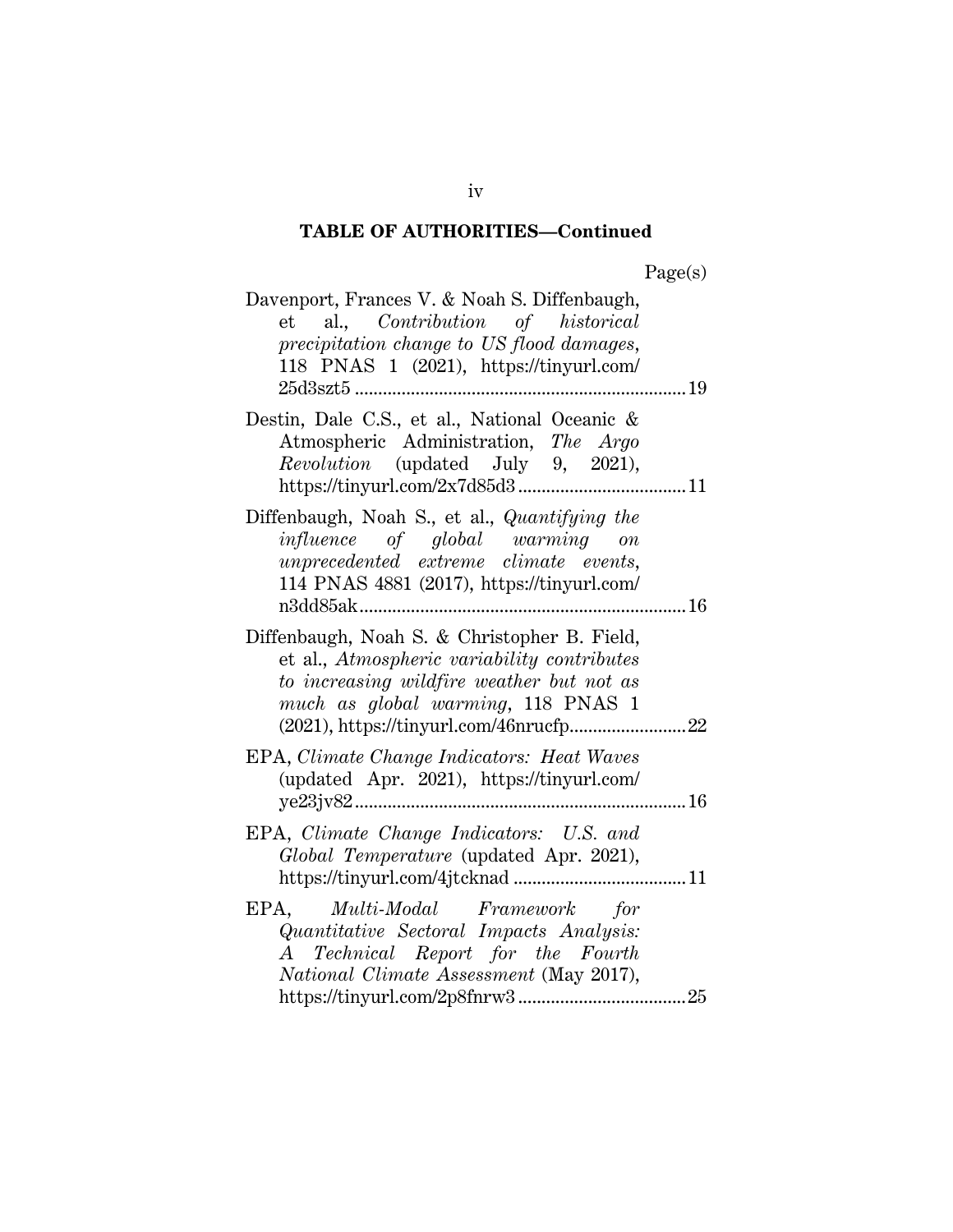| ager<br>s |
|-----------|
|-----------|

| Fischels, Josie, PHOTOS: The Record-<br>Breaking Heat Wave That's Scorching The<br>Pacific Northwest, NPR (June 29, 2021),                          |
|-----------------------------------------------------------------------------------------------------------------------------------------------------|
| Freedman, Andrew, Climate scientists grapple<br>with wildfire disaster in their backyard,<br>Axios (Jan. 3, 2022), https://tinyurl.com/<br>2p8zbyux |
| Global Carbon Project, Global Carbon Budget<br>(Nov. 4, 2021), https://tinyurl.com/9zh44cd832                                                       |
| Gray, Ellen, Global Climate Change Impact on<br>Crops Expected Within 10 Years, NASA<br>Study Finds, NASA (Nov. 2, 2021),                           |
| Intergovernmental Panel on Climate Change,<br>Sixth Assessment Report, Headline<br>Statements (Aug. 2021), tinyurl.com/<br>. 4                      |
| Intergovernmental Panel on Climate Change,<br>Climate Change and Land, Summary for<br>Policymakers (2020), https://tinyurl.com/                     |
| Intergovernmental Panel on Climate Change,<br>Second Assessment: Climate Change 1995                                                                |
| Intergovernmental Panel on Climate Change,<br>Third Assessment: Climate Change 2001<br>(first published 2001), https://tinyurl.com/                 |

v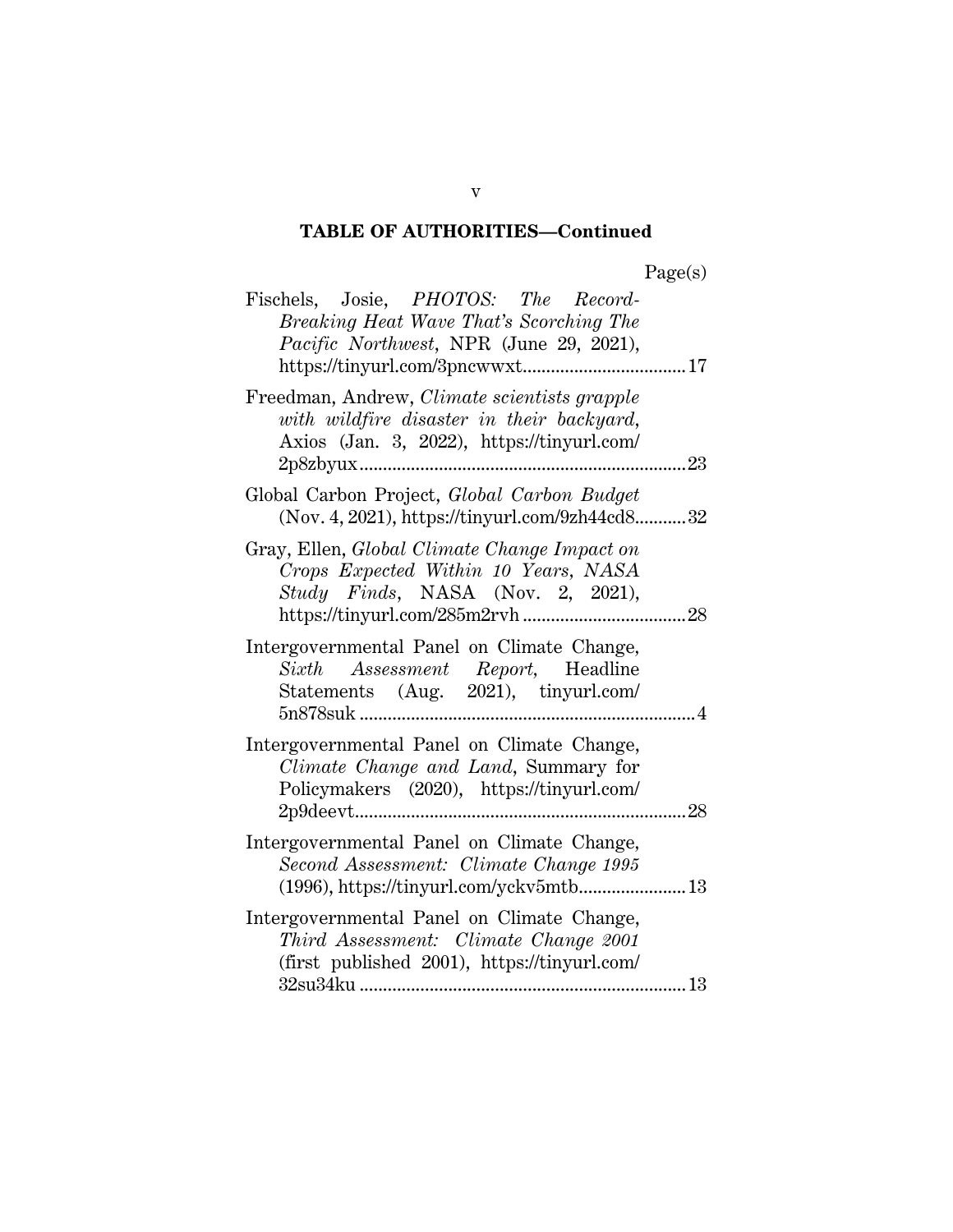| Intergovernmental Panel on Climate Change,<br>Fourth Assessment: Climate Change 2007,<br>Summary for Policymakers (first published<br>2007), https://tinyurl.com/2p8dn2ze 13 |  |
|------------------------------------------------------------------------------------------------------------------------------------------------------------------------------|--|
| Intergovernmental Panel on Climate Change,<br>Fifth Assessment: Climate Change 2014,<br>Summary for Policymakers (first published<br>2013), https://tinyurl.com/2p8djehj 13  |  |
| Intergovernmental Panel on Climate Change,<br>Sixth Assessment: Climate Change 2021,<br>Summary for Policymakers (2021),                                                     |  |
| Intergovernmental Panel on Climate Change,<br>Special Report on the Ocean and<br>Cryosphere in a Changing Climate, Sum-<br>mary for Policymakers (2019), https://            |  |
| Januta, Andrea, Pacific Northwest heat wave<br>'virtually impossible' without climate<br>change-research, Reuters (July 8, 2021),                                            |  |
| Johnson, Gregory C. & John M. Lyman,<br>Warming trends increasingly dominate<br>global ocean, 10 Nature Climate Change                                                       |  |
| Lin, Ning, et al., <i>Hurricane Sandy's flood</i><br>frequency increasing from year 1800 to<br>2100, 113 PNAS 12071 (2016),                                                  |  |

vi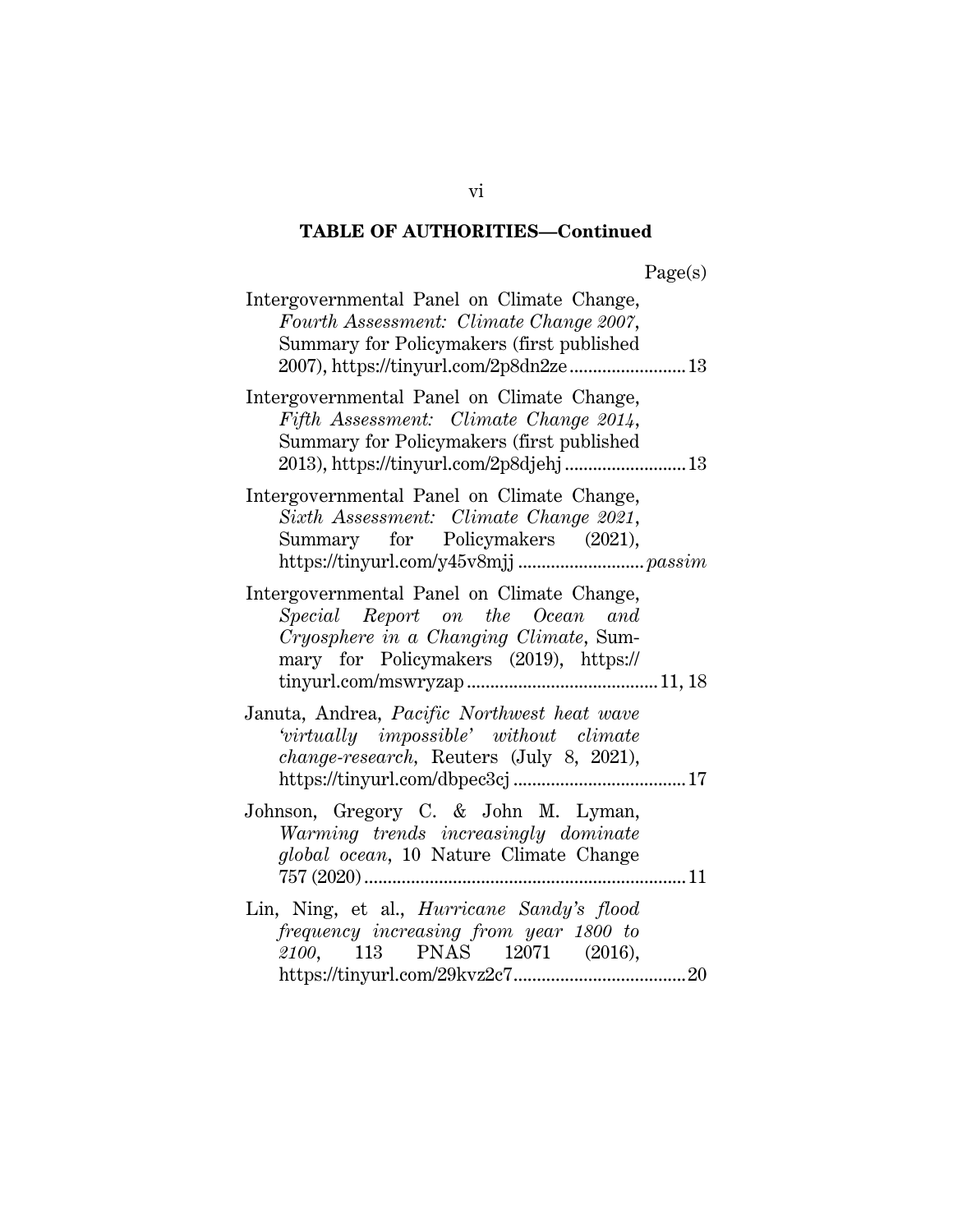| аор<br>÷ |
|----------|
|----------|

| Lindsey, Rebecca & Luann Dahlman,<br>Climate Change: Global Temperature<br>(updated Aug. 12, 2021), $\frac{htps}{/tiny}$<br>10                                             |     |
|----------------------------------------------------------------------------------------------------------------------------------------------------------------------------|-----|
| Lyman, John M., et al., Robust warming of the<br>global upper ocean, 465 Nature 334 (2010)11                                                                               |     |
| Maffly, Brian, Feds tighten Colorado River<br>flow at Glen Canyon Dam as<br>ever-shrinking Lake Powell nears critical<br>level, Salt Lake Tribune (Jan. 7, 2022),          |     |
| Mann, Michael E., et al., Record Temperature<br>Streak Bears Anthropogenic Footprint,                                                                                      |     |
| Meiners, Joan, Scientists see silver lining in<br>fed's latest efforts to avoid 'dead pool' at<br>Lake Powell, St. George Spectrum & Daily<br>News (updated Jan. 12, 2022) | .22 |
| Mora, Camilo, et al., Global risk of deadly heat,<br>7 Nature Climate Change 501 (2017)                                                                                    | 28  |
| NASA Earth Observatory, Colorado Faces<br>Winter Urban Firestorm (Dec. 30, 2021),                                                                                          | 23  |
| NASA Earth Observatory, Effects of Changing<br><i>the Carbon Cycle</i> (June 16, 2011),                                                                                    |     |

vii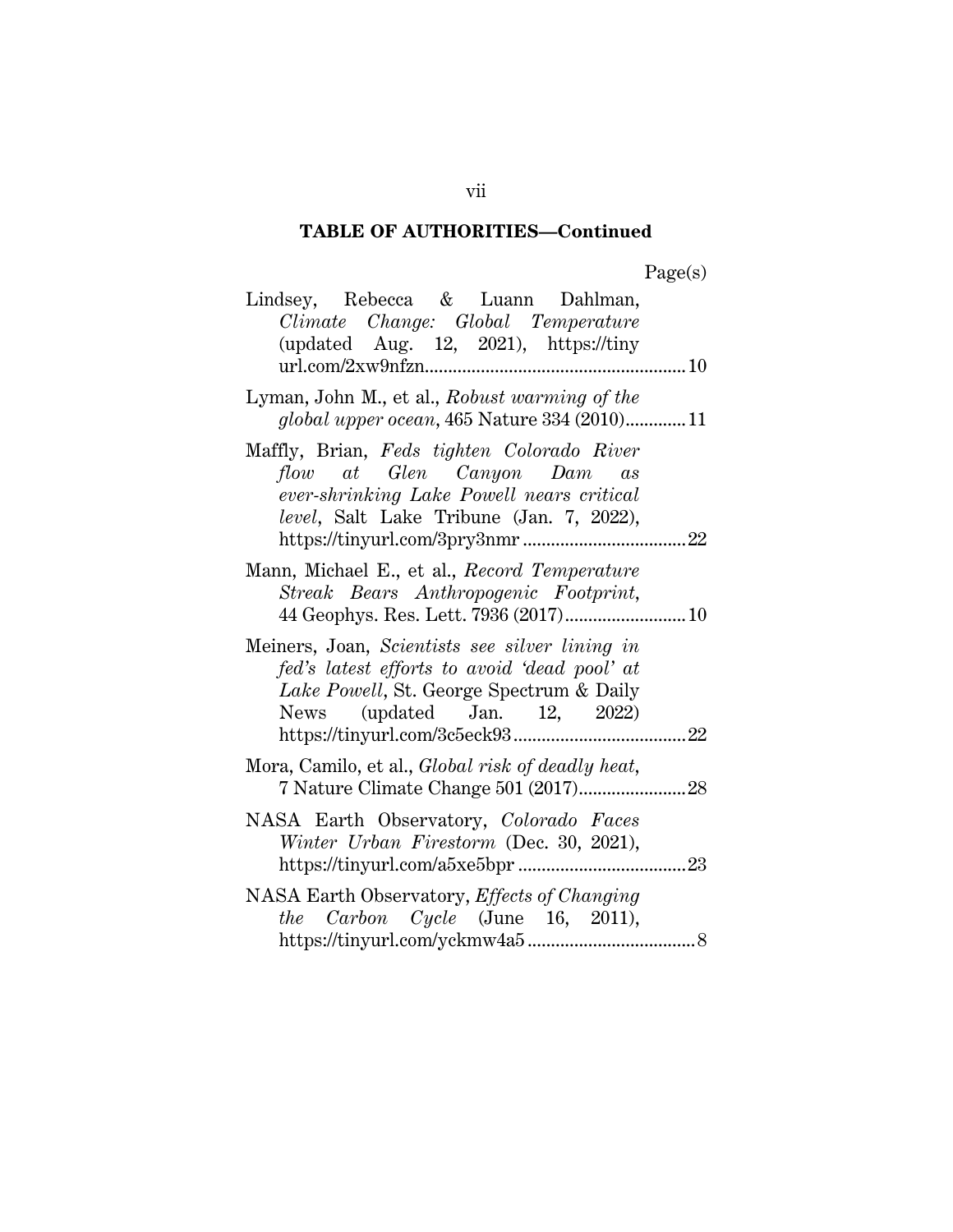| וחמפ'<br>$\mathbf{N}$ |
|-----------------------|
|-----------------------|

| Oceanic & Atmospheric<br>National<br>Administration, Charts-Climate Change:<br>Atmospheric Carbon Dioxide, tinyurl.com/                                                                                                        |
|--------------------------------------------------------------------------------------------------------------------------------------------------------------------------------------------------------------------------------|
| Oceanic & Atmospheric<br>National<br>Administration, Service Assessment:<br>August-September 2017 Hurricane Harvey<br>(June 2018), https://tinyurl.com/nhaa5eha21                                                              |
| Oceanic & Atmospheric<br>National<br>Administration, U.S. saw its 4th-warmest<br>year on record, fueled by a record-warm<br>December (Jan. 10, 2022), https://tiny                                                             |
| National Wildlife Federation, A Hunter's &<br>Angler's Guide to Climate Change:<br>Challenges, Opportunities & Solutions<br>(Oct. 2021), https://tinyurl.com/mrxd98uk24                                                        |
| Oppenheimer, Michael, et al., Sea Level Rise<br>and Implications for Low-Lying Islands,<br>Coasts, and Communities in IPCC Special<br>Report on the Ocean and Cryosphere in a<br><i>Changing Climate (2019)</i> , https://tiny |
| Panetta, Anne M., et al., Climate Warming<br>Drives Local Extinction: Evidence from<br>Observation and Experimentation, 4 Sci.<br>Adv. 1 (2018), https://tinyurl.com/vc3pjs3324                                                |

viii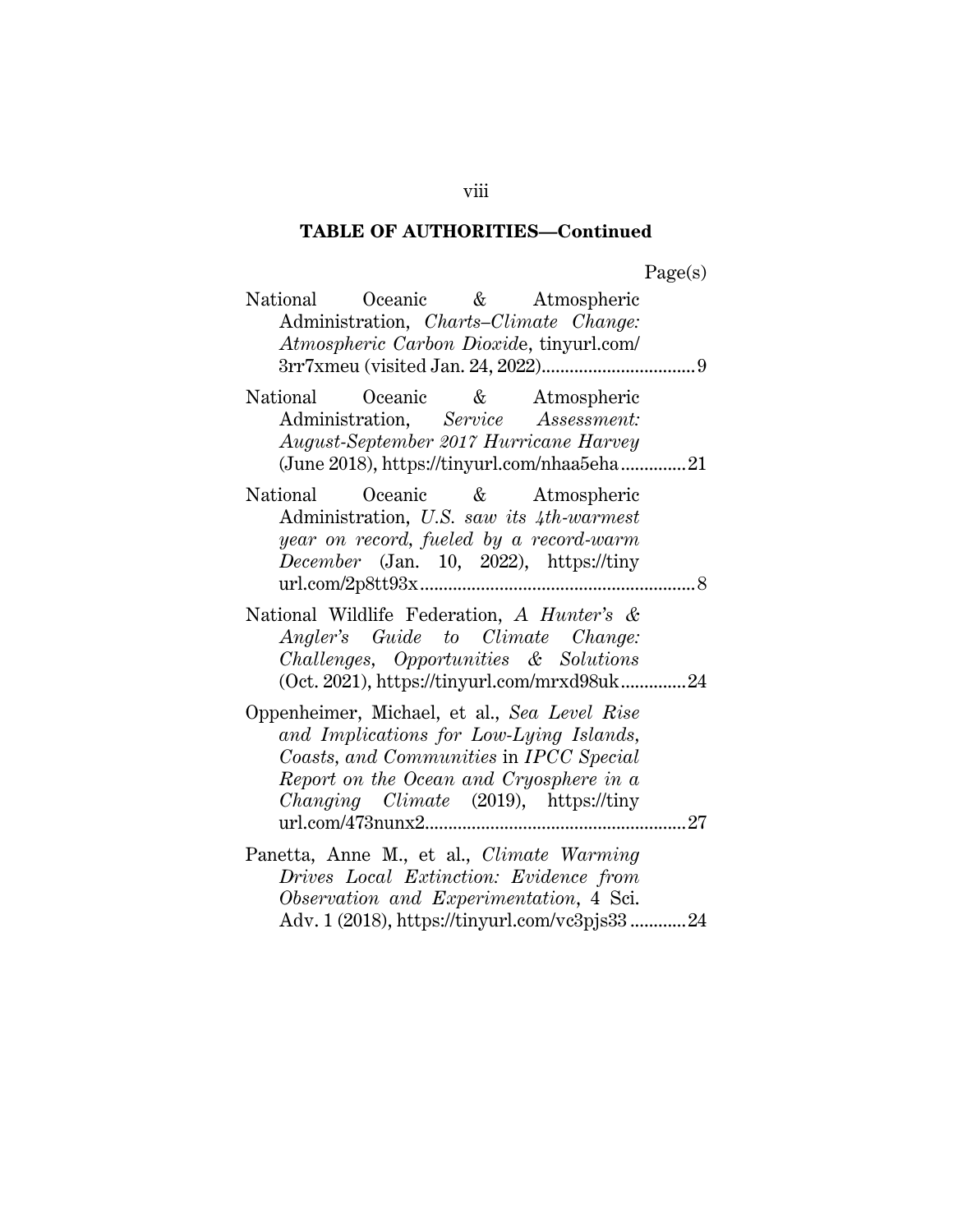| agets |
|-------|
|-------|

| Philip, Sjoukje Y., et al., Rapid attribution<br>analysis of the extraordinary heatwave on<br>the Pacific Coast of the US and Canada<br>June 2021 World Weather Attribution<br>$(July 7, 2021), https://tinyvrl.com/y29dnrvp17$ |    |
|---------------------------------------------------------------------------------------------------------------------------------------------------------------------------------------------------------------------------------|----|
| Schwartz, John, More Than a Third of Heat<br>Deaths Are Tied to Climate Change, Study<br>Says, N.Y Times (May 31, 2021),                                                                                                        |    |
| Swain, Daniel, The Deadly Dynamics of Colo-<br>rado's Marshall Fire, Outside (Jan. 11,                                                                                                                                          |    |
| Trenberth, Kevin, et al., <i>Hurricane Harvey</i><br>Links to Ocean Heat Content and Climate<br>Change Adaption, 6 Earth's Future 730                                                                                           |    |
| U.S. Department of Defense, Climate Risk<br>Analysis (Oct. 2021), https://tinyurl.com/                                                                                                                                          | 30 |
| U.S. Department of Defense, The National<br>Security Implications of Climate-Related<br>Risks and a Changing Climate (May 2015),                                                                                                |    |
| U.S. Global Change Research Program,<br>Climate Change Impacts in the United<br><i>States</i> (2009), https://tinyurl.com/2e7dc9d214                                                                                            |    |
| U.S. Global Change Research Program,<br>Climate Change Impacts in the United<br><i>States</i> (2014), https://tinyurl.com/3mj4m7ef15                                                                                            |    |

ix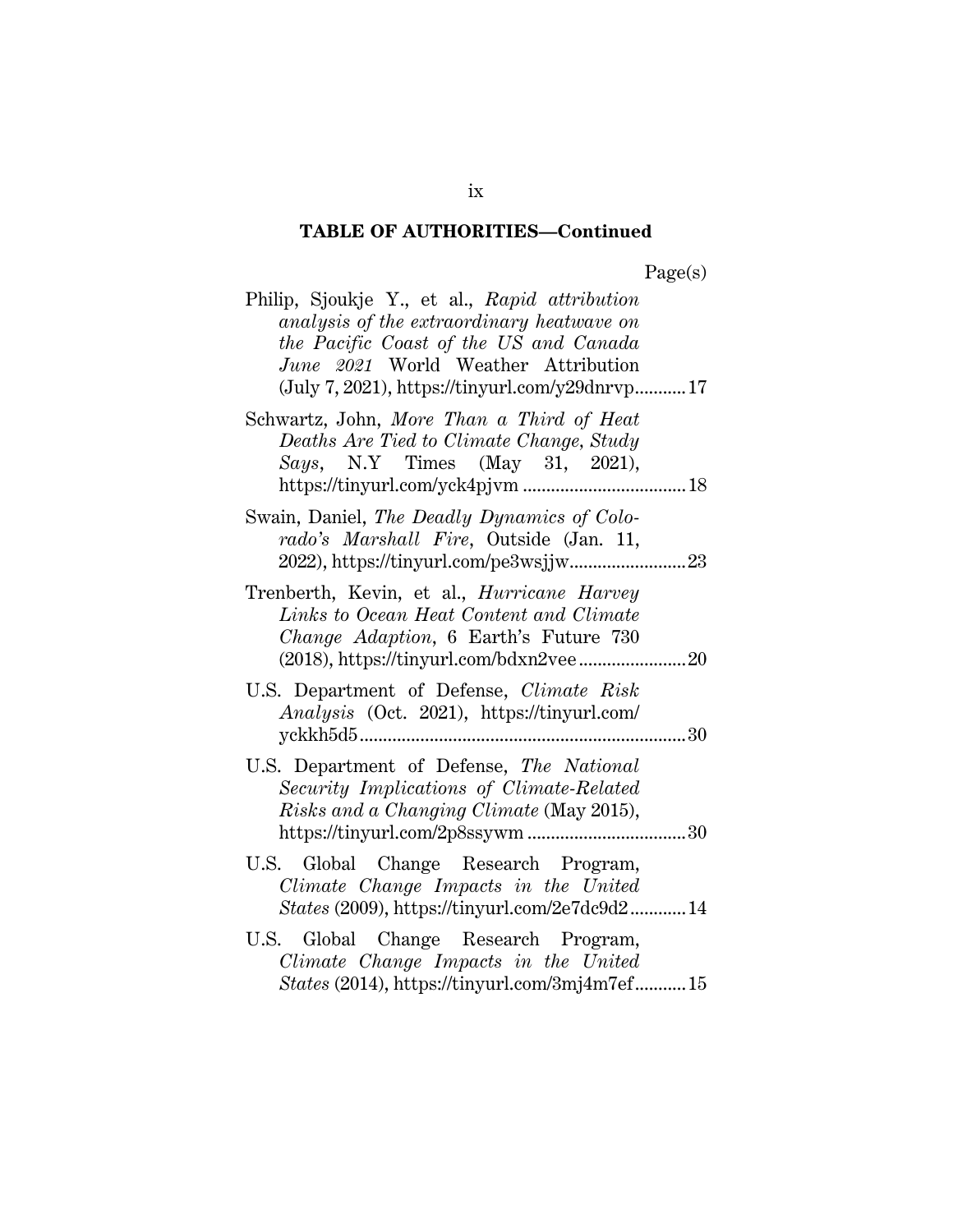| U.S. Global Change Research Program,<br>Climate Change Impacts On The<br>United States, Report Overview (2000),                                                                        |
|----------------------------------------------------------------------------------------------------------------------------------------------------------------------------------------|
| U.S. Global Change Research Program,<br>Climate Science Special Report: Fourth<br>National Climate Assessment, Volume I                                                                |
| U.S. Global Change Research Program,<br>Impacts, Risks, and Adaptation in the<br>United States: Fourth National Climate<br>Assessment, Volume II (2018), https://tiny                  |
| U.S. Global Change Research Program,<br>Legal Mandate, tinyurl.com/2s3akhrx                                                                                                            |
| Vicedo-Cabrera, A.M., et al., The burden of<br>heat-related mortality attributable to re-<br>cent human-induced climate change,<br>11 Nature Climate Change 492 (2021)  18             |
| Wiens, John J., Climate-Related Local Extinc-<br>tions are Already Widespread Among<br>Plant and Animal Species, 14 PLOS<br>Biology 1 (2016), https://tinyurl.com/<br>. 24             |
| Winter, Jonathan M., et al., Anthropogenic Im-<br>pacts on the Exceptional Precipitation of<br>2018 in the Mid-Atlantic United States, 101<br>Bull. Am. Meteorological Soc'y 5 (2020), |

x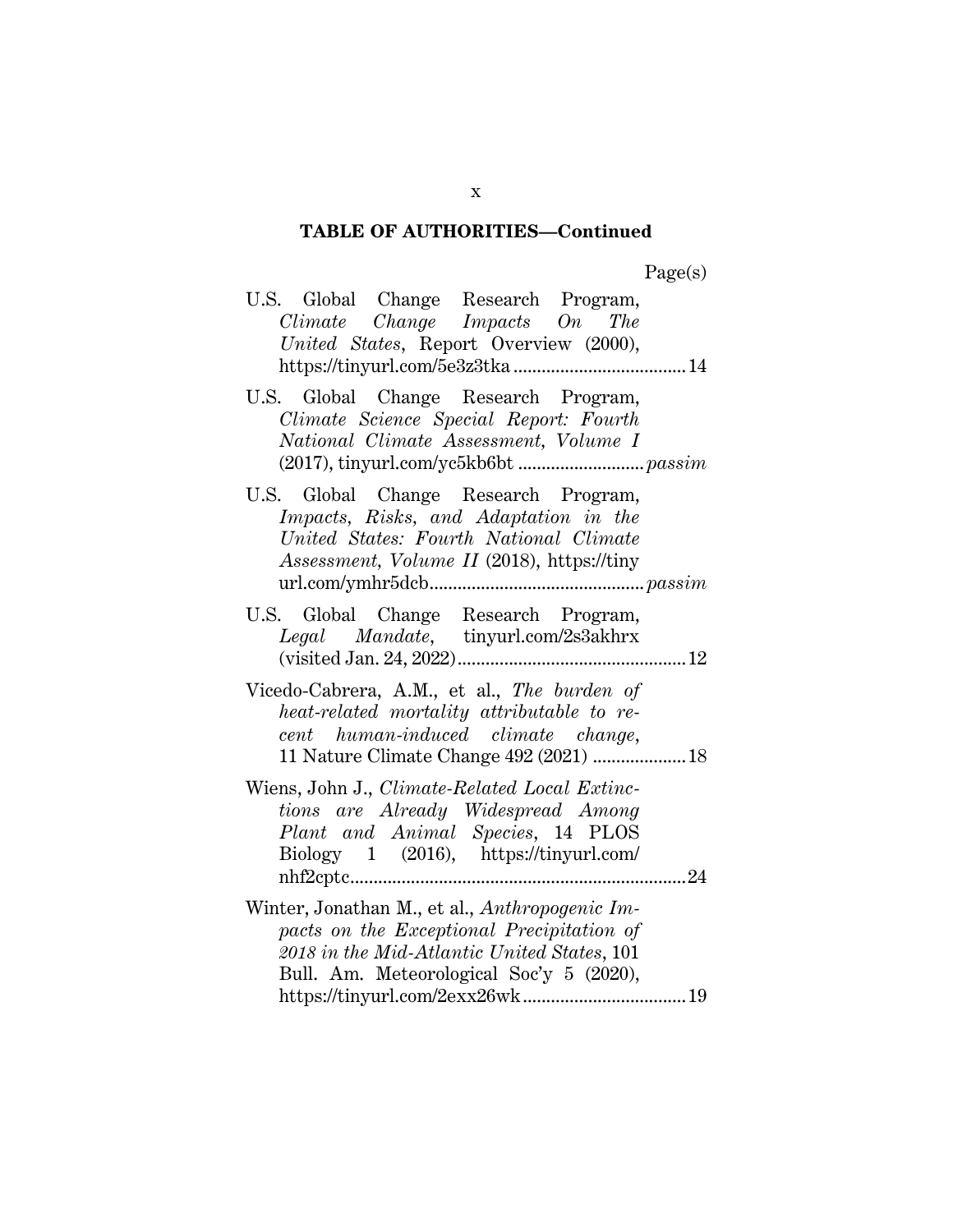Page(s)

Zhuang, Yizhou, et al., *Quantifying contributions of natural variability and anthropogenic forcings on increased fire weather risk over the western United States*, 118 PNAS 1 (2021), https://tinyurl.com/ yc4marbz ...................................................................... 22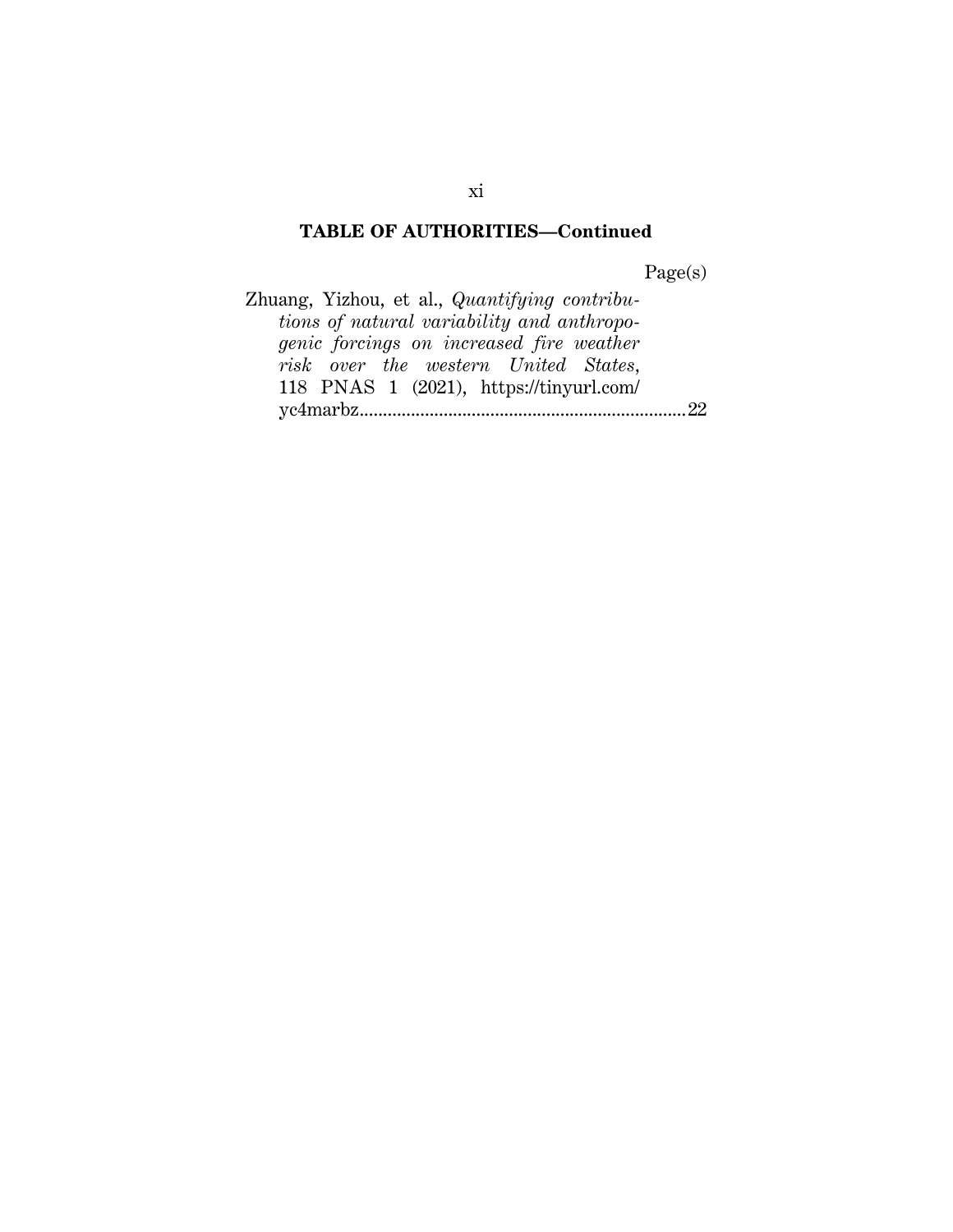#### **INTEREST OF AMICI CURIAE**

Amici curiae are individual climate scientists who have dedicated their careers to studying changes to the Earth's climate that have been caused by human activities and the broader effects of those changes.<sup>1</sup>

Amicus Michael Oppenheimer is the Albert G. Milbank Professor of Geosciences and International Affairs at Princeton University.<sup>2</sup> He is a long-time participant in the Intergovernmental Panel on Climate Change ("IPCC"), which won the Nobel Peace Prize in 2007. He served most recently as a coordinating lead author on IPCC's *Special Report on the Ocean and Cryosphere in a Changing Climate* (2019), and serves as a Review Editor of its Sixth Assessment Report. He has authored over 200 articles published in academic journals and co-authored two books, *Dead Heat: The Race against the Greenhouse Effect*, and *Discerning Experts: The Practices of Scientific Assessment for Environmental Policy*. He is a Heinz Award winner and a Fellow of the American Association for the Advancement of Science.

Amicus Noah S. Diffenbaugh is the Kara J Foundation Professor and Kimmelman Family Senior Fellow at Stanford University. He has served as a lead author for the IPCC. He is also an elected Fellow of the

 $1$ No counsel for a party authored this brief in whole or in part, and no entity or person other than amici curiae and their counsel made a monetary contribution intended to fund the preparation or submission of this brief. Counsel for all parties have consented to the filing of this brief.

<sup>&</sup>lt;sup>2</sup> Professor Oppenheimer and his colleagues are appearing in their individual capacities. University affiliations are listed for identification purposes only.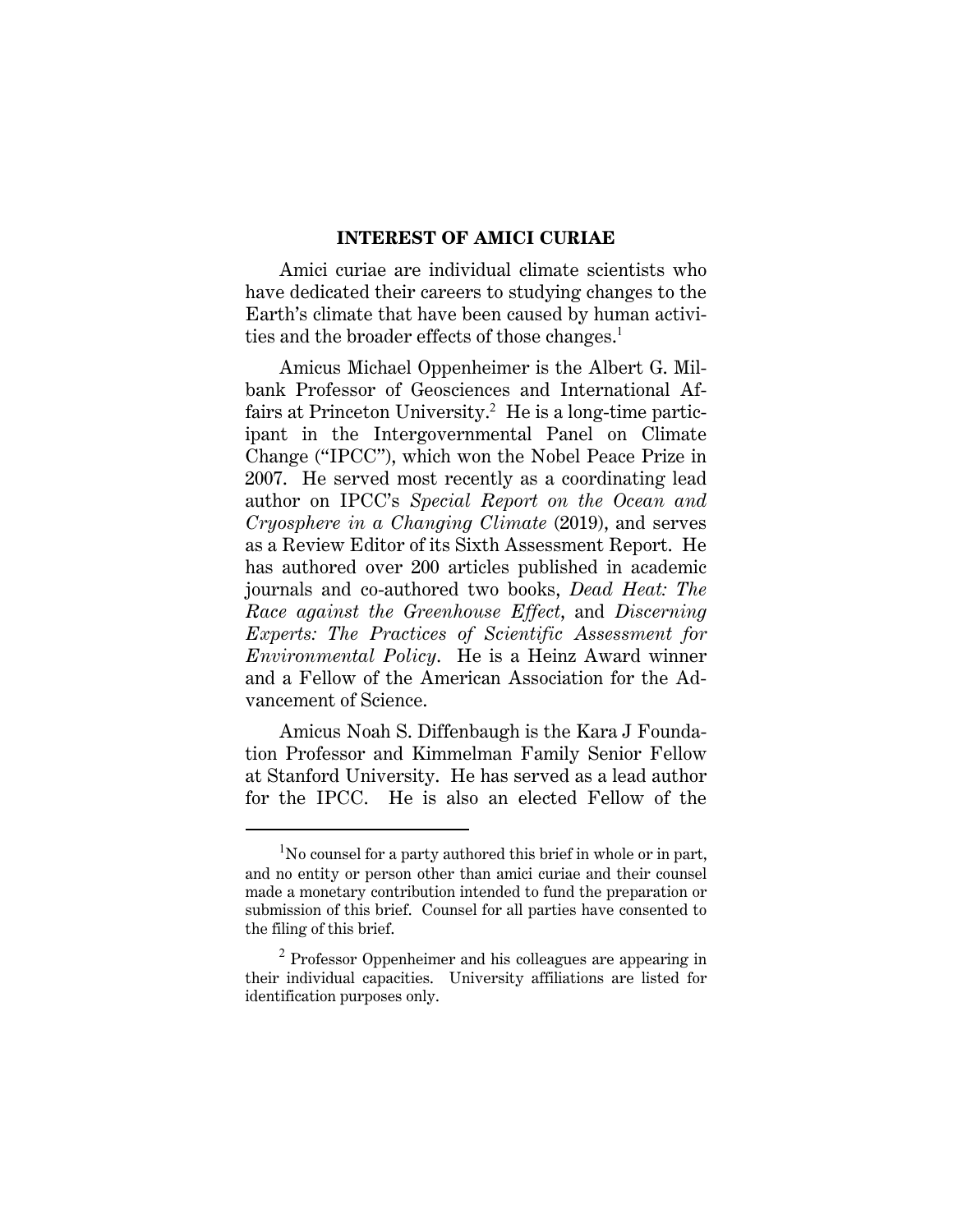American Geophysical Union, which has bestowed upon him the James R. Holton Award and the William Kaula Award. He has been recognized as a Kavli Fellow by the U.S. National Academy of Sciences.

Amicus Christopher B. Field is the Melvin and Joan Lane Professor for Interdisciplinary Environmental Studies at Stanford University and the Perry L. McCarty Director of the Stanford Woods Institute for the Environment. He co-chaired IPCC's Working Group II from 2008 to 2015, where he led the effort to draft materials on climate change impacts and adaption. He is a member of the U.S. National Academy of Sciences and the American Academy of Arts and Sciences, and a fellow of the American Association for the Advancement of Science, the American Geophysical Union, and the Ecological Society of America. He has received the Max Planck Research Award, and the Roger Revelle Medal.

Amicus Stephen W. Pacala is the Frederick D. Petrie Professor in Ecology and Evolutionary Biology at Princeton University. He has chaired three expert committees for the National Academies of Sciences, Engineering and Medicine related to renewable energy, carbon emissions and mitigation, and the transition to a net-zero carbon economy. He has received numerous honors, including the Weldon Memorial Prize from Oxford University; the Presidential Award from the American Society of Naturalists; an appointment as a Lifetime Fellow of the Ecological Society of America; and the Robert H. MacArthur Award from the Ecological Society of America. He has been elected as a member of the National Academy of Sciences, the American Association for the Advancement of Science, and the American Academy of Arts and Sciences.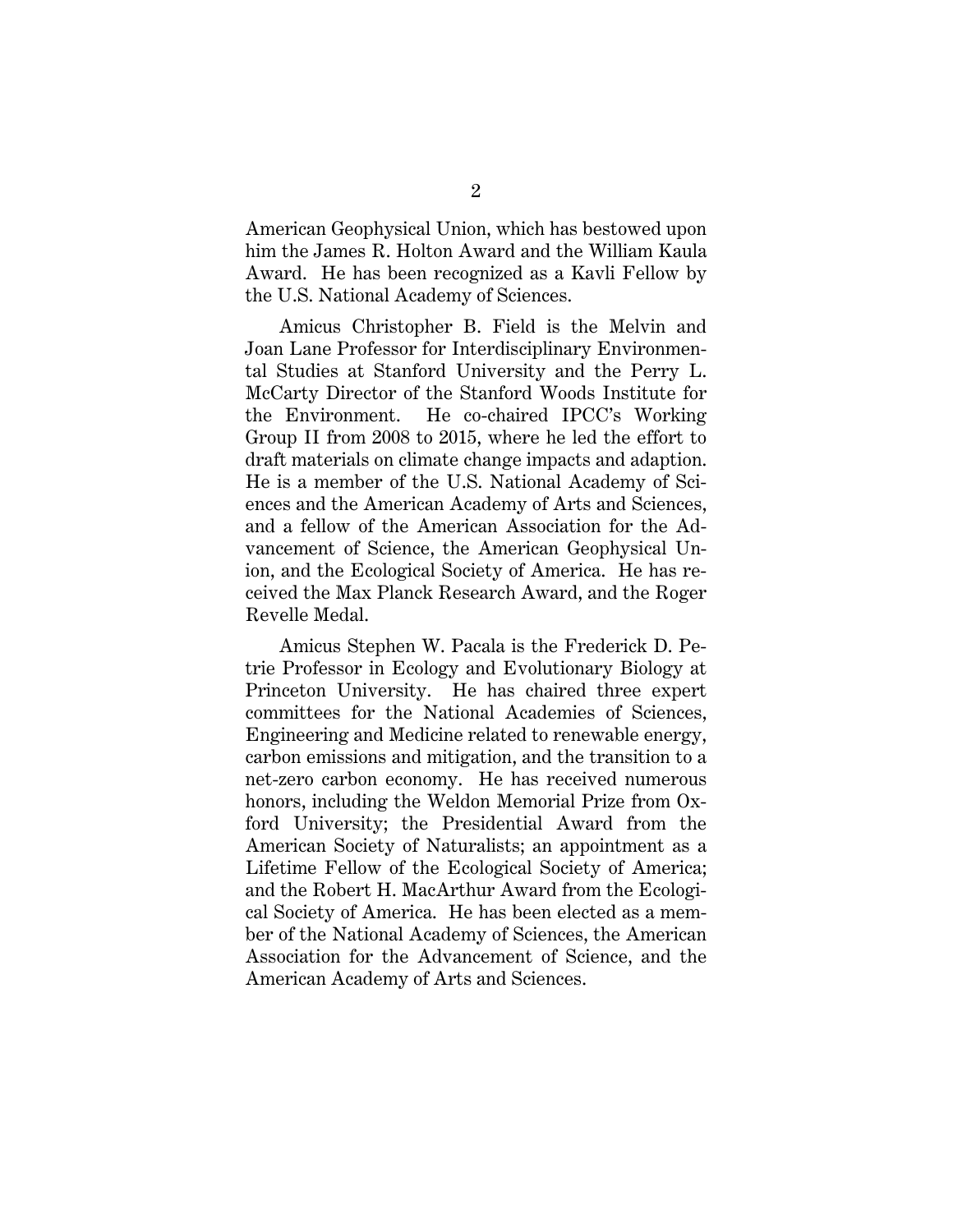Amicus Daniel P. Schrag is the Sturgis Hooper Professor of Geology and Professor of Environmental Science and Engineering at Harvard University and the Director of the Harvard University Center for the Environment. He is the author or co-author of over 180 journal articles, including research on new technological approaches to mitigating future climate change. He was the recipient of the James B. Macelwane Medal from the American Geophysical Union and was named a MacArthur Foundation Fellow in 2000. He has been elected as a member of the American Academy of Arts and Sciences and the American Association for the Advancement of Science.

Amicus Susan Solomon is the Lee and Geraldine Martin Professor of Environmental Studies at Massachusetts Institute of Technology. She is particularly well known for having pioneered the theory explaining why the ozone hole occurs in Antarctica and obtaining some of the first chemical measurements that helped to establish the chlorofluorocarbons as its cause. She has authored several influential scientific papers in climate science, including one on the irreversibility of the climate change problem. Among her many awards, she has received the National Medal of Science (the highest scientific honor in the US), as well as the Grande Medaille (the highest award of the French Academy of Sciences). She is a member of the National Academy of Sciences, the French Academy of Sciences, the Royal Society, the Pontifical Academy of Sciences, and the Acadameia Europaea. She also co-led IPCC's Working Group I. Time magazine named Professor Solomon as one of the 100 most influential people in the world in 2008.

The question presented in this case is of great importance to amici because it has the potential to curtail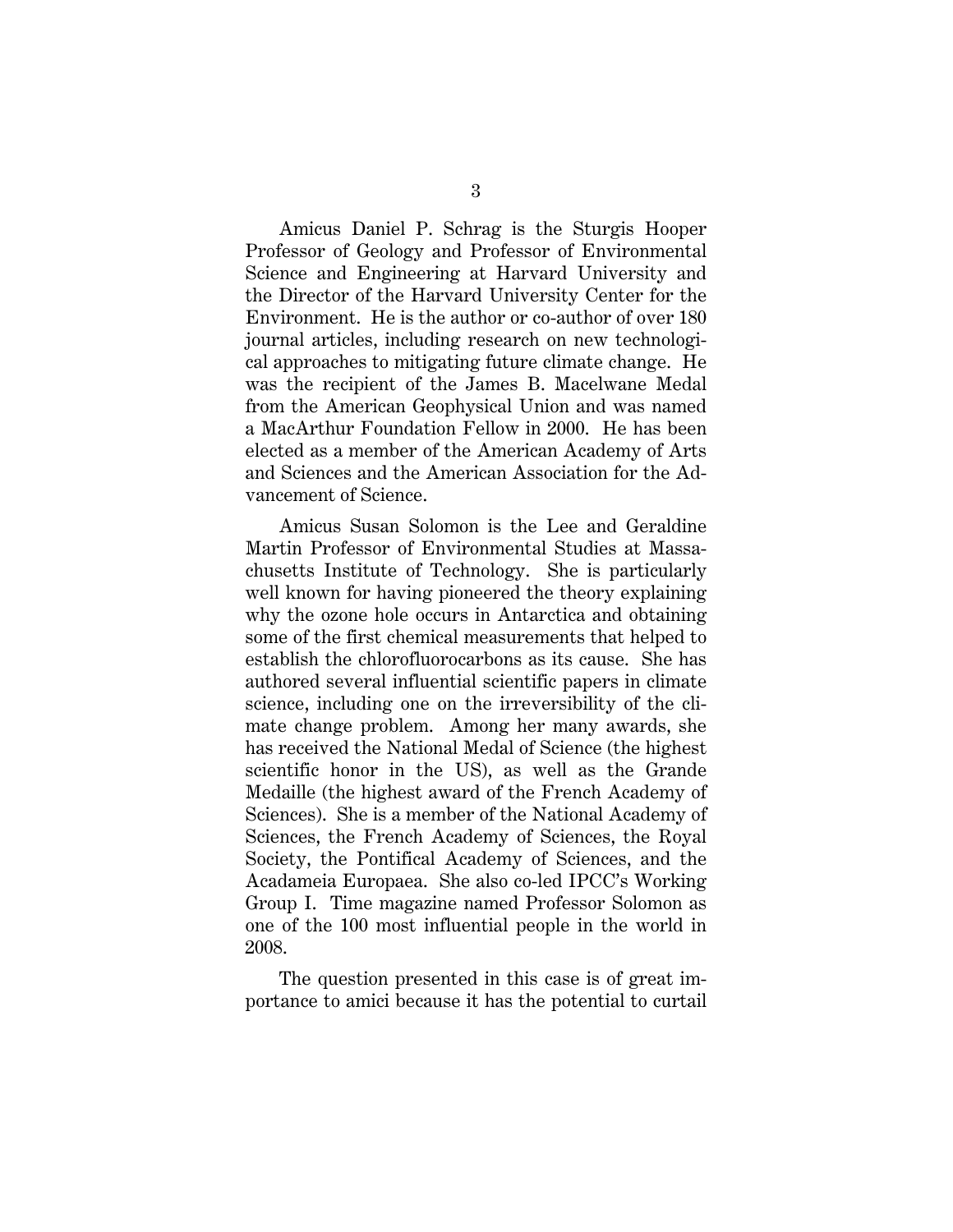the United States' ability to combat climate change at the federal level at a critical time. It is extremely likely that humanity's greenhouse gas emissions have already fundamentally altered the Earth's atmosphere, raising global surface temperature levels by about 2 degrees Fahrenheit since the late 19th century. While Americans have already felt, and will continue to feel, the impacts of climate change, regulatory action by EPA can still mitigate future danger—assuming EPA retains broad authority to act.

#### **SUMMARY OF ARGUMENT**

A decade ago, this Court recognized that EPA had found "'compelling' evidence" that humanity's greenhouse gas (e.g., carbon dioxide) emissions have changed the Earth's climate. *See American Elec. Power Co.* v. *Connecticut*, 564 U.S. 410, 417 (2011). At the time, the "dangers of greenhouse gas emissions" were projected to include "heat-related deaths; coastal inundation and erosion"; "more frequent and intense hurricanes, floods, and other 'extreme weather events'"; and "drought due to reductions in mountain snowpack and shifting precipitation patterns." *Id*.

The perilous future identified in *American Electric* has begun to emerge.Since that ruling, the scientific community has only grown more certain that humanity's actions have rapidly increased the Earth's temperature. It is now "unequivocal that human influence has warmed the atmosphere, ocean, and land." Intergovernmental Panel on Climate Change, *Sixth Assessment Report*, Headline Statements at 1 (Aug. 2021) ("*IPCC Sixth Assessment*").<sup>3</sup> And there is "[e]xtensive

<sup>3</sup> *Available* at tinyurl.com/5n878suk.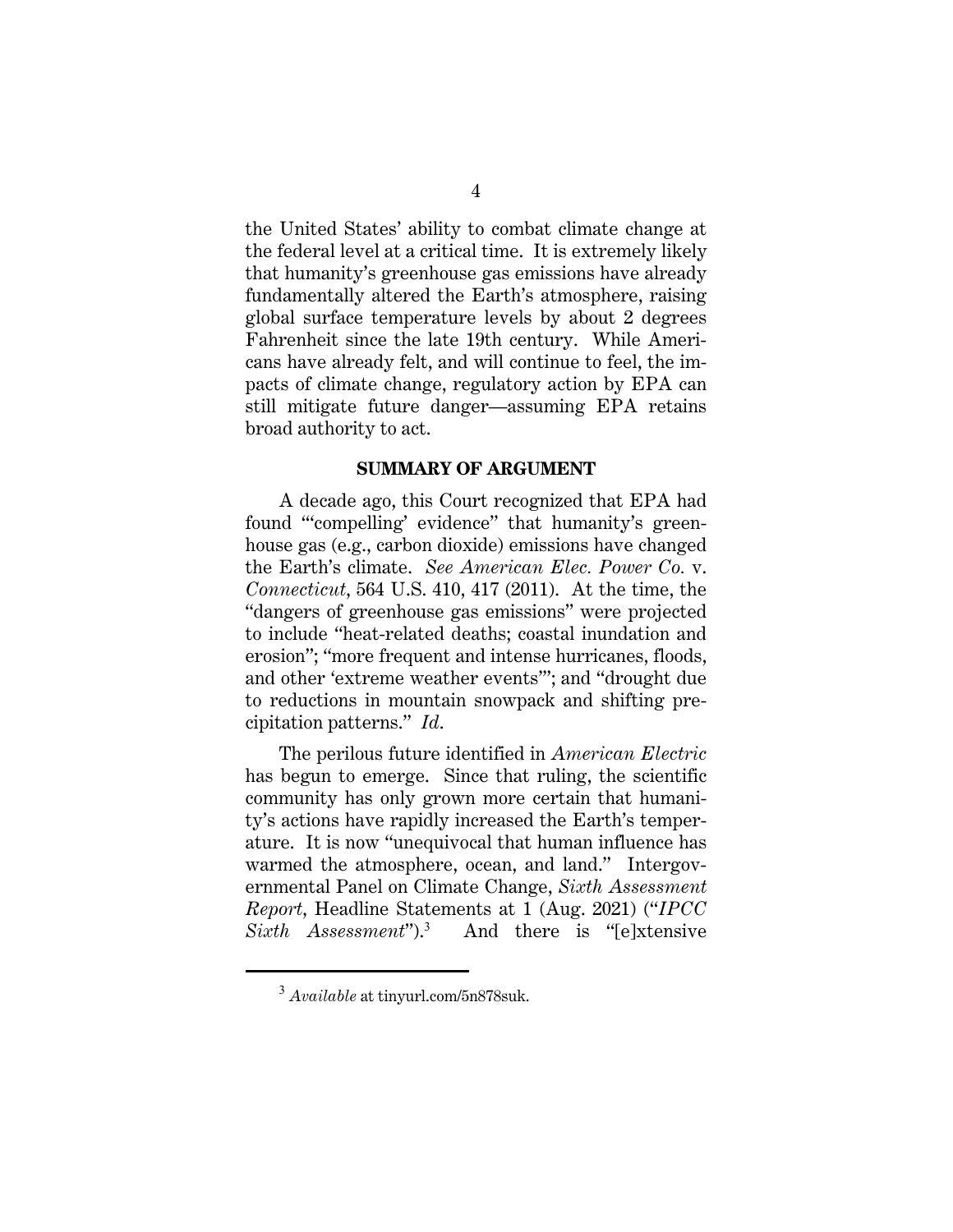evidence[] … that human activities, especially emissions of greenhouse gases, are the dominant cause" of global warming since the 1950s. *See* U.S. Global Change Research Program, *Climate Science Special Report: Fourth National Climate Assessment, Volume I* at 10 (2017) ("*Fourth National Climate Assessment*, Vol. I").<sup>4</sup> Global surface temperature has already risen about 2 degrees Fahrenheit when compared to the late 19th century.<sup>5</sup> It is not too late to limit further warming and if greenhouse gas emissions can be significantly reduced, additional warming may amount to less than 2 degrees (i.e., a total warming of less than 4 degrees since the late 19th century). In the absence of sustained efforts to reduce greenhouse gas emissions, however, the total increase in temperature could surpass 10 degrees—leading to physical and ecological impacts that would be irreversible for thousands of years, if ever.

To put those numbers into perspective, the current 2 degree increase in temperature already has had notable effects across the country. Summer heatwaves and other periods of unusually warm weather have become more frequent and more intense, leading to balmy Decembers on the Atlantic Seaboard and temperatures in the Pacific Northwest during the summer of 2021 that were hot enough to melt power cables and buckle roads. Climate change has increased total rainfall and extreme flooding from storms like Hurricane Harvey, causing losses of human life and destroying billions of dollars of property in Texas and Louisiana. And rising

<sup>4</sup> *Available* at tinyurl.com/yc5kb6bt.

 $^5$  Unless otherwise stated, all references to temperature are measured in Fahrenheit.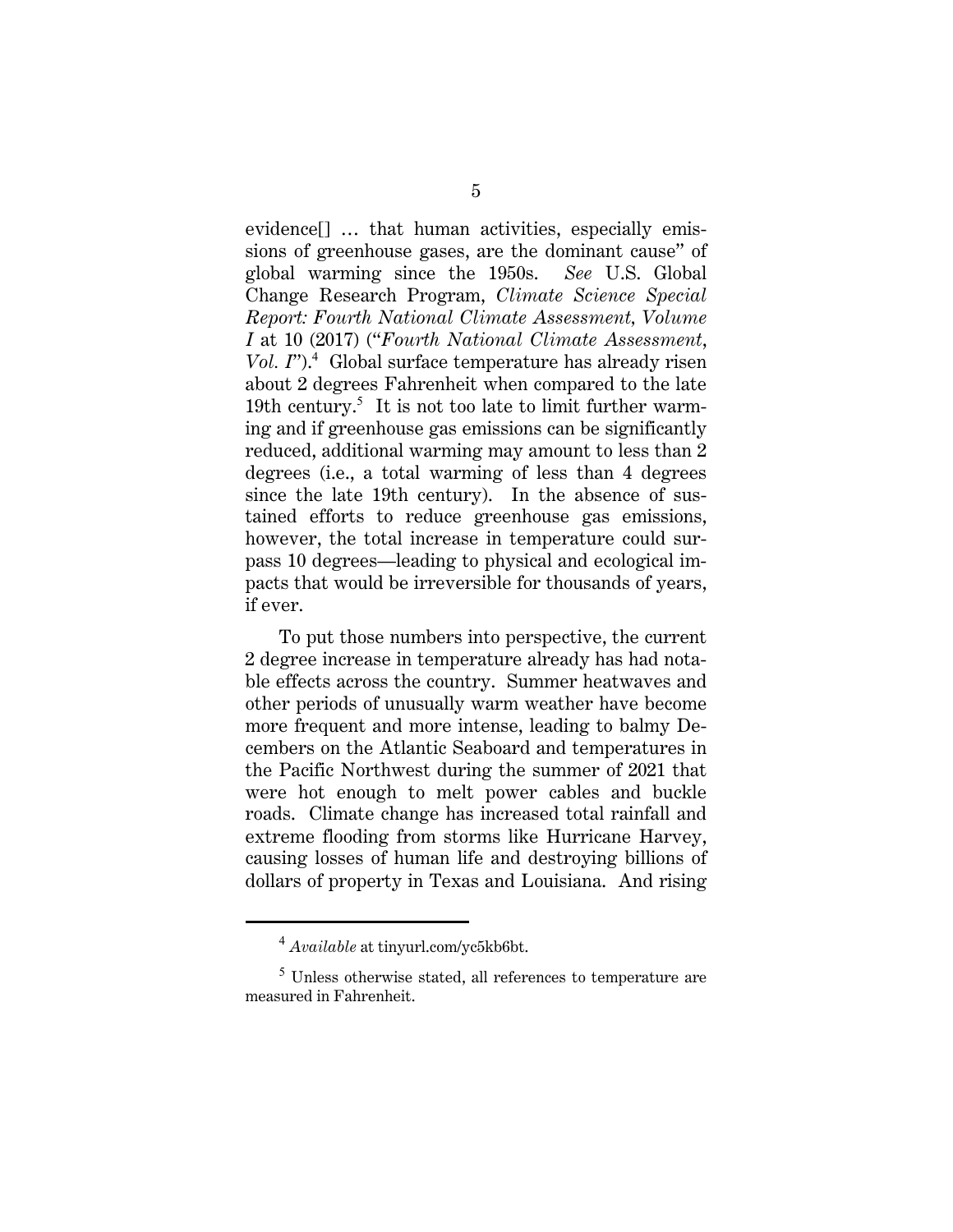temperatures have set the stage for a prolonged drought in the American west, increasing devastation from wildfires in environments as different as Montana forestland and the suburbs of Boulder, Colorado.

If the world remains on a path of high and rising greenhouse gas emissions, and the global temperature increases by 10 degrees or more, the impact on the American way of life is expected to be far worse. Absent large expenditures on measures to defend the coast, children born this year could see portions of coastal cities like New Orleans, Miami, and Annapolis disappear under a rising ocean. Such large increases in temperature, and accompanying increases in frequency or intensity of extreme weather events and drought could also have severe impacts on the United States' food security, economy, and national defense. These impacts would continue or accelerate already existing trends, but a dramatic increase in temperature raises the possibility of black swan events that have severe consequences but are difficult to predict—for example, destabilization of parts of the Antarctic or Greenland ice sheets leading to rates of sea level rise several times current estimates.

These projections are not a counsel of despair. It is still possible to mitigate the human and economic costs of climate change—as particularly relevant here, if greenhouse gas emissions from existing power plants and other sources can be reduced. But such mitigation will require significant coordination at the federal level. And this Court has recognized that EPA is the nation's "primary regulator of greenhouse gas emissions," the entity with "the scientific, economic, and technological resources [necessary to] cop[e] with issues of this order." *American Elec. Power*, 564 U.S. at 428. Because the D.C. Circuit's ruling below recognizes EPA's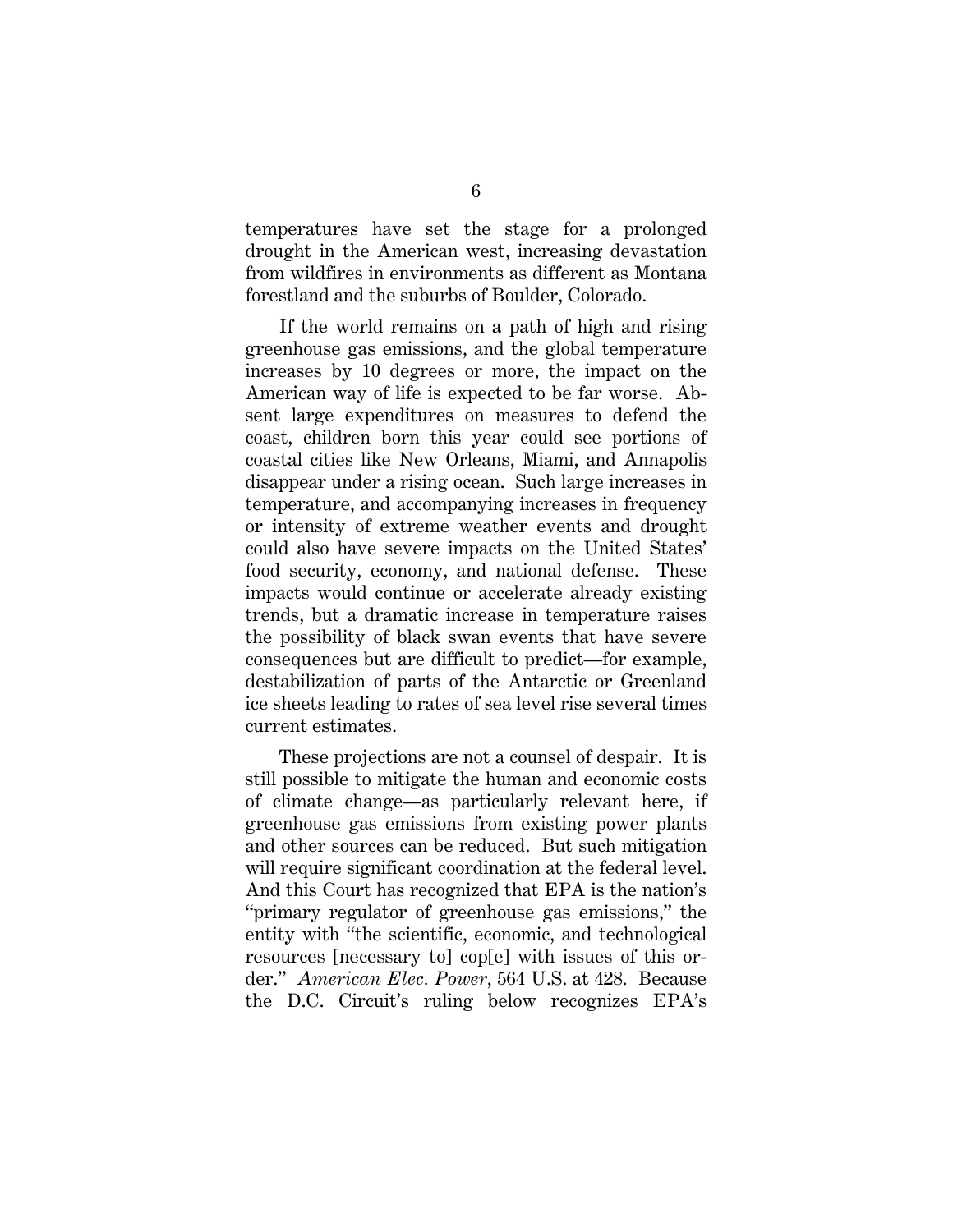obligation to develop the rules necessary to reduce greenhouse emissions, we respectfully submit that the decision should be affirmed.

#### **ARGUMENT**

#### **I. IT IS UNEQUIVOCAL THAT HUMAN ACTIVITY IS THE CAUSE OF UNPRECEDENTED GLOBAL WARMING**

## **A. The Greenhouse Effect Controls The Earth's Temperature, Which Has Been Rising At An Unprecedented Rate**

The basic physics of the greenhouse effect are wellestablished. The Earth's atmosphere contains not just nitrogen and the oxygen we breathe, but also greenhouse gases like water vapor, carbon dioxide, methane, and nitrous oxide. *Fourth National Climate Assessment, Vol. I* at 74-80. As this Court has summarized, "greenhouse gases are so named because they 'trap … heat that would otherwise escape from the [Earth's] atmosphere.'" *American Elec. Power Co., Inc.* v. *Connecticut*, 564 U.S. 410, 416 (2011). The resulting "'greenhouse effect … helps keep the Earth warm enough for life.'" *Id.*

Indeed, much of the difference in surface temperature between the Earth, Venus (whose surface is hot enough to melt lead), and icy Mars can be explained by their respective greenhouse gas levels. *See Climate Change, Part I: H. Comm. Hearing Before the Subcomm. on Environment* at 3 (Apr. 9, 2019) (Testimony of Dr. Michael Oppenheimer) ("Oppenheimer 2019 Testimony").<sup>6</sup> Without greenhouse gases, for example, the Earth's average surface temperature would sink as low

<sup>6</sup> *Available at* tinyurl.com/2rxv2pfh.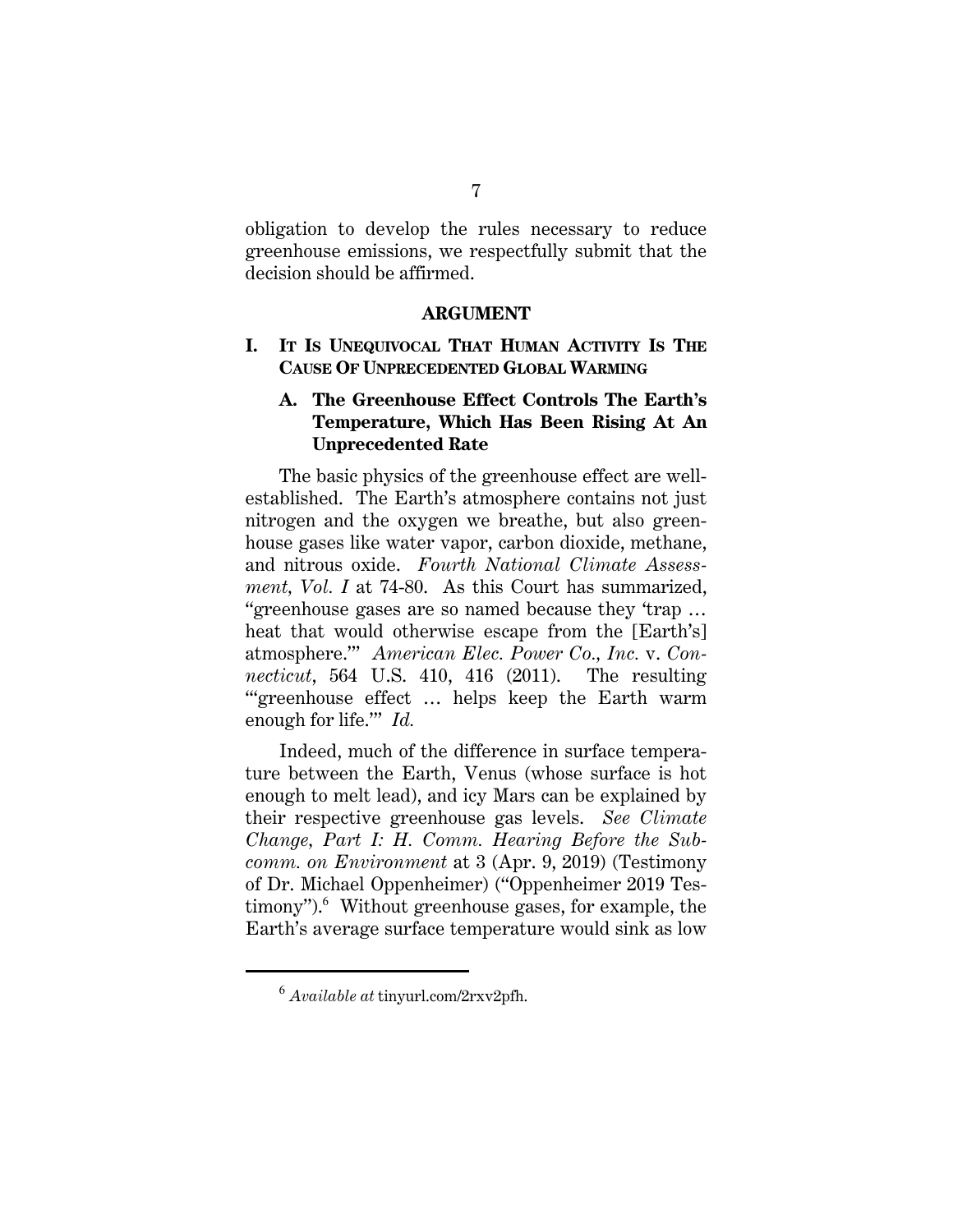as 0 degrees. NASA Earth Observatory, *Effects of Changing the Carbon Cycle* (June 16, 2011).<sup>7</sup>

It is similarly well-established that the Earth is warming at an unprecedented rate. *See IPCC Sixth Assessment*, Summary for Policymakers at 8<sup>8</sup> ; *see also Fourth National Climate Assessment, Vol. I* at 10 ("This period is now the warmest in the history of modern civilization."). It can be stated with high confidence that the Earth's surface temperature has risen more quickly since 1970 than it has in any other 50-year period since the days of Julius Caesar. *Id.* As a result, "the six warmest years on record have all occurred since 2012," including 2021. *See* National Oceanic & Atmospheric Admin., *U.S. saw its 4th-warmest year on record, fueled by a record-warm December* (Jan. 10, 2022).<sup>9</sup> For Maine and New Hampshire, 2021 was "their second warmest year on record" and one of the five warmest for 19 other "states across the Northeast, Great Lakes, Plains, and West." *Id.* 

We can state with high confidence that as temperatures have risen, the concentrations in the Earth's atmosphere of the greenhouse gases (carbon dioxide, methane, and nitrous oxide) have also increased and now are higher than they have been in hundreds of thousands of years. *IPCC Sixth Assessment*, Summary for Policymakers at 8. Carbon dioxide alone makes up a higher percentage of the atmosphere than it has in millions of years. *Id.* As the National Oceanic and Atmospheric Administration charts below demonstrate, the

<sup>7</sup> *Available at* https://tinyurl.com/yckmw4a5.

<sup>8</sup> *Available at* https://tinyurl.com/y45v8mjj.

 $9$  https://tinyurl.com/2p8tt93x.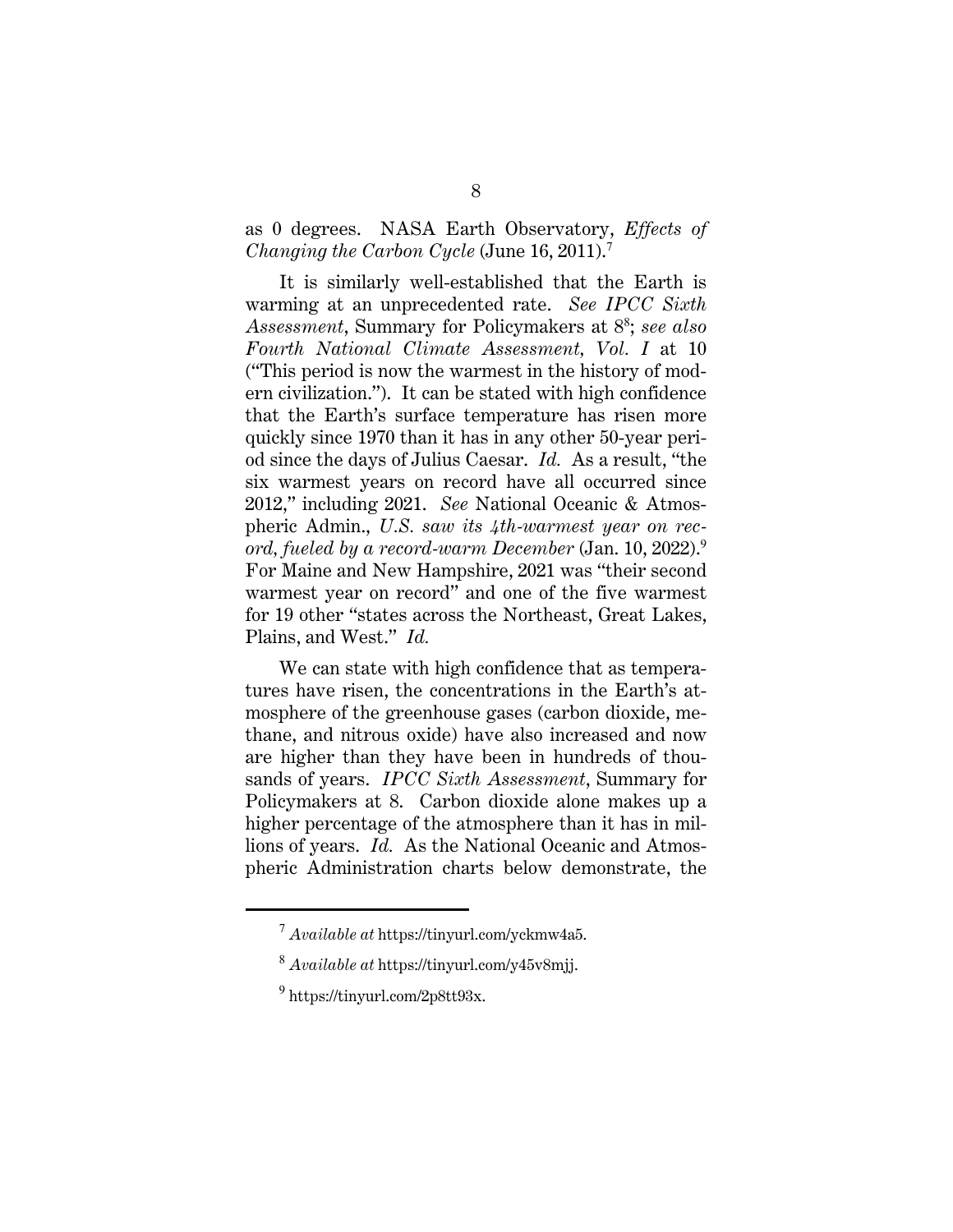concentration of carbon dioxide in the atmosphere has skyrocketed in the last sixty years—as is apparent by comparison with the prior 800,000 years.<sup>10</sup>



 $^{10}$  Both charts can be found at tinyurl.com/3rr7xmeu (visited  $\,$ Jan. 24, 2022). The charts' reference to "parts per million" or "ppm" refers to how many parts of carbon dioxide are in one million parts of air. For example, if carbon dioxide is measured at 416 ppm, there are 416 particles of carbon dioxide for every million particles of air.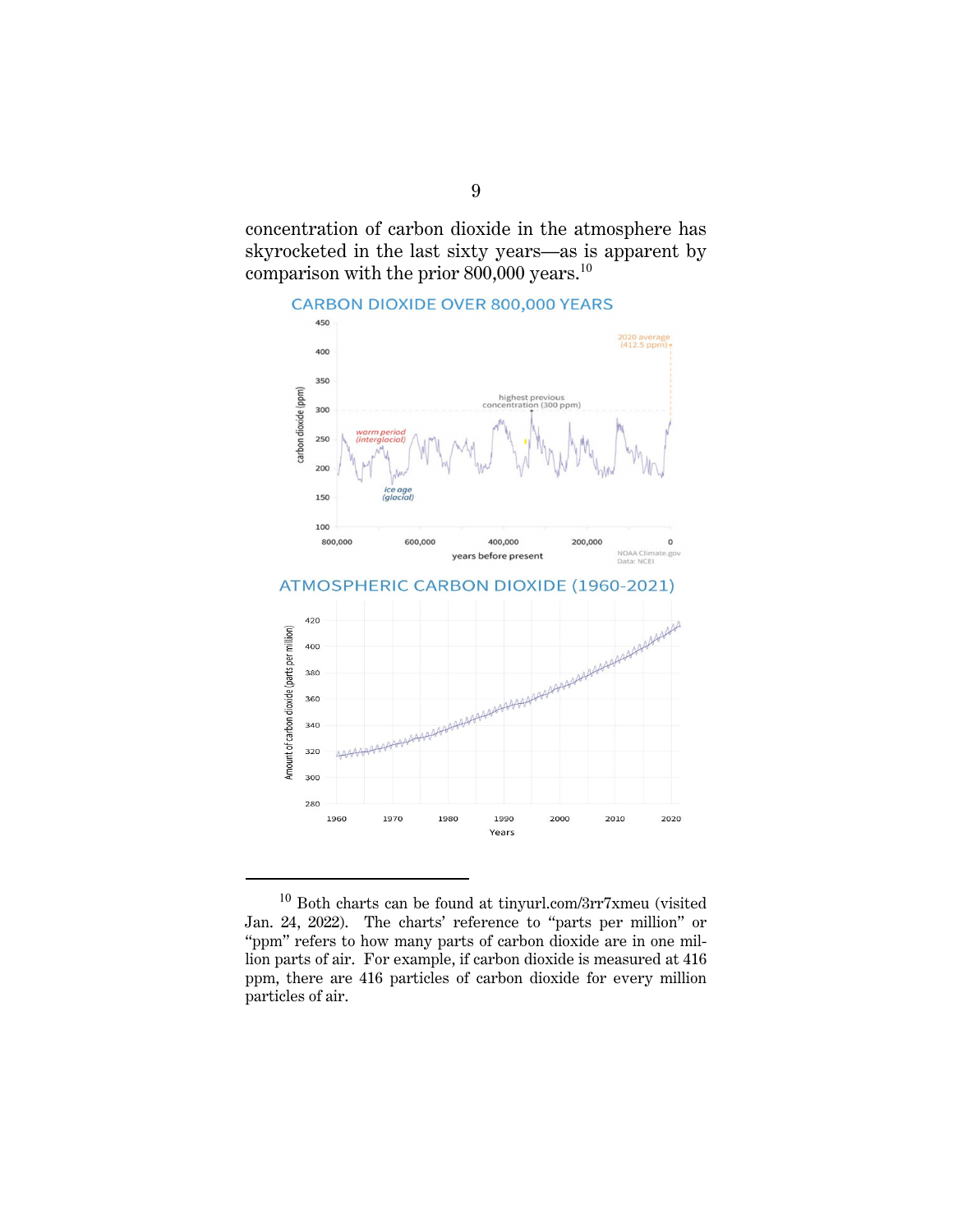## **B. The Only Convincing Explanation For The Rapid Rise In Global Temperature Is That Human Activity Has Altered The Makeup Of The Earth's Atmosphere**

The observation of both a rapidly heating Earth and the skyrocketing levels of carbon dioxide in the modern era is not coincidental. Rather, the evidence is now "unequivocal that human influence has warmed the atmosphere, ocean, and land" and that "[w]idespread and rapid changes in the atmosphere, ocean, … and biosphere have occurred." *IPCC Sixth Assessment*, Summary for Policymakers at 4. Indeed, "[g]reenhouse gas emissions from human activities are the only factors that can account for the observed warming over the last century; there are no credible alternative human or natural explanations." U.S. Global Change Research Program, *Impacts, Risks, and Adaptation in the United States: Fourth National Climate Assessment, Volume II* at 39-40 (2018) ("*Fourth National Climate*  Assessment, *Vol. II*")<sup>11</sup>; *see also, e.g.*, Mann et al., *Record Temperature Streak Bears Anthropogenic Footprint*, 44 Geophys. Res. Lett. 7936, 7936 (2017) ("th[e] sequence of record-breaking temperatures [between 2014-2016] had a negligible  $\langle \langle .003\% \rangle$  likelihood of occurrence in the absence of … warming" caused by human activity).

Specifically, the average surface temperatures both globally and in the United States have increased by about 2 degrees since the late 19th century, with the majority of that increase occurring in the last 35 years. *See* Lindsey & Dahlman, *Climate Change: Global* 

<sup>11</sup> *Available at* https://tinyurl.com/ymhr5dcb.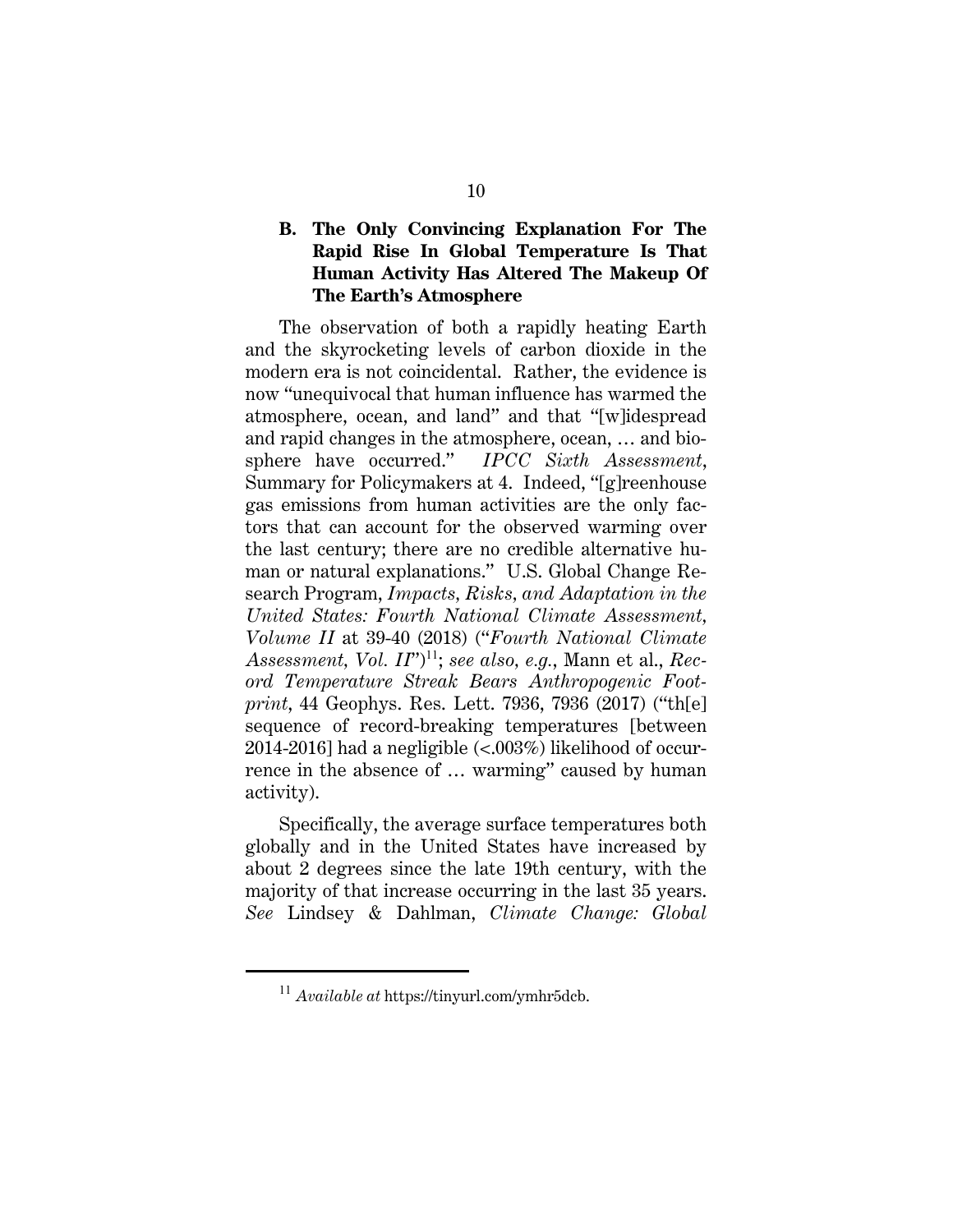*Temperature* (updated Aug. 12, 2021);<sup>12</sup> EPA, *Climate Change Indicators: U.S. and Global Temperature* (figs. 1-2) (updated Apr. 2021);<sup>13</sup> *Fourth National Climate Assessment, Vol. I* at 14. With "significant reductions in the emissions of greenhouse gases," it may be possible to limit that rise to less than 4 degrees. *Fourth National Climate Assessment, Vol. I* at 35. Without such reductions, the average global temperature increase could reach anywhere from 4 to 10 degrees by late in this century, depending on actual emissions. *IPCC Sixth Assessment*, Summary for Policymakers at 14.

Another demonstration of the connection between the rise in greenhouse gas concentrations in the atmosphere and global warming is a set of new observations from robotic thermometers (called "floats") across the world's oceans that are measuring heat absorption by the ocean at a global scale with unprecedented precision. *See* Destin, National Oceanic & Atmospheric Admin., *The Argo Revolution* (updated July 9, 2021).<sup>14</sup> These floats show that the deep ocean is slowly warming across the globe, and such warming is a predictable consequence of rising atmospheric greenhouse gas levels. Johnson & Lyman, *Warming trends increasingly dominate global ocean*, 10 Nature Climate Change 757, 757, 760 (2020); Lyman et al., *Robust warming of the global upper ocean*, 465 Nature 334, 334, 336 (2010); IPCC, *Special Report on the Ocean and Cryosphere in a Changing Climate*, Summary for Policymakers at 7, 9 (2019) ("*IPCC Ocean and Cryosphere*").<sup>15</sup> Indeed, such

<sup>12</sup> https://tinyurl.com/2xw9nfzn.

<sup>13</sup> *Available at* https://tinyurl.com/4jtcknad.

 $14 \text{ https://tinvurl.com/2x7d85d3.}$ 

<sup>15</sup> *Available* at https://tinyurl.com/mswryzap.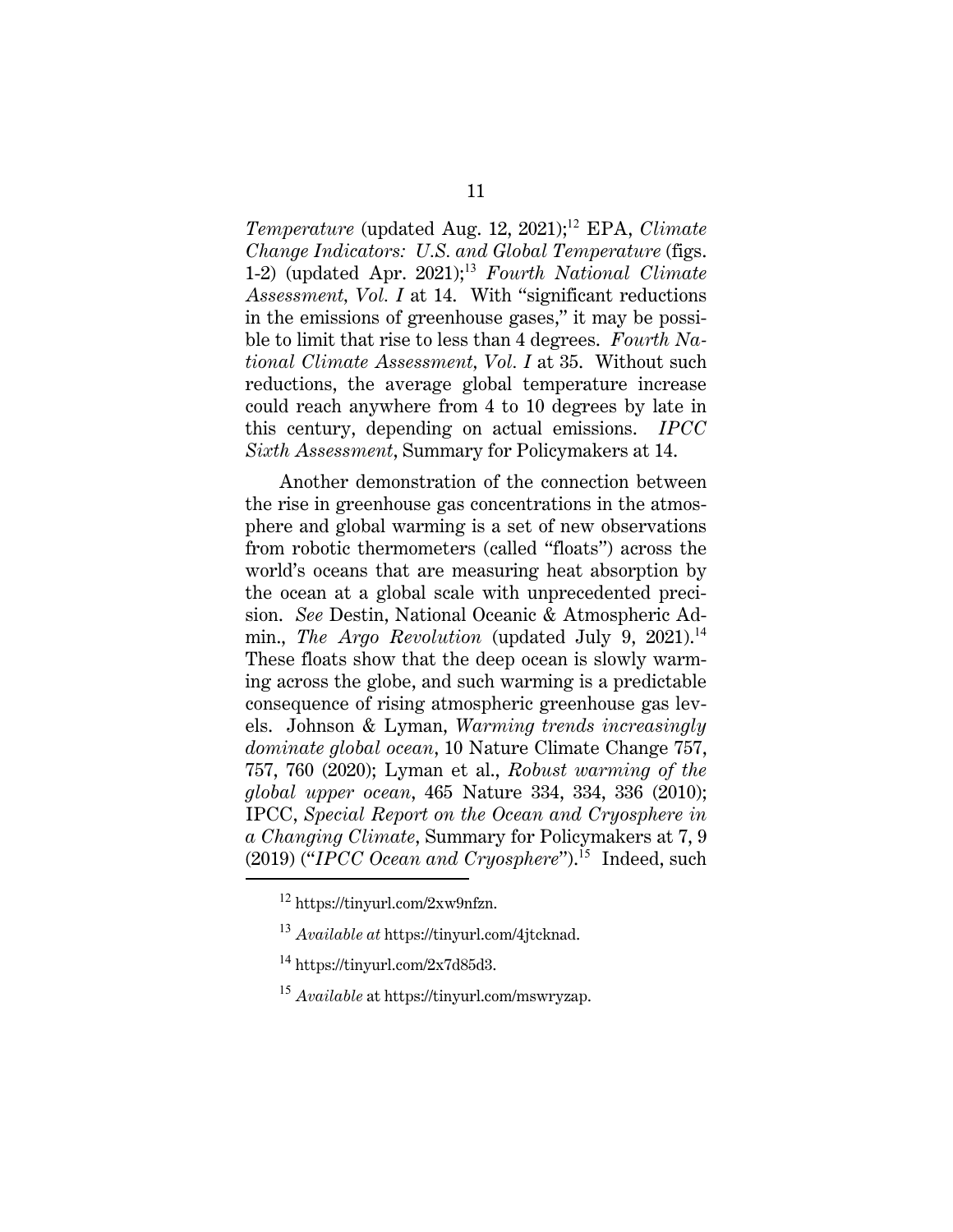sustained warming of the deep ocean cannot be explained by any process other than the rise of greenhouse gases.

As one of us has summarized, "the broad outlines of [this] problem bearing high risk for humans and society" have been clear for over thirty years, "even if many important details remained to be fleshed out." Oppenheimer 2019 Testimony at 3. By the late 1980s, it was known that (1) "atmospheric carbon dioxide … was increasing and the only plausible explanation was fossil fuel combustion along with a lesser contribution from deforestation," (2) "climate models projected a significant warming due to the increasing greenhouse effect," and (3) "it was … understood that the warming could bring Earth to temperatures not experienced in several million years by the end of the 21st century." *Id.* at 5. These findings led the United Nations—and later the United States, under the leadership of President George H.W. Bush—to create organizations dedicated to the study of climate change. *Id.* at 5-6 (discussing the founding of the Intergovernmental Panel on Climate Change); *see also* U.S. Global Change Research Program, *Legal Mandate*. <sup>16</sup>

Since its inception, the IPCC has released six full assessments of the basic science of climate change, the most recent of which is cited throughout this brief. Each report has provided increasingly strong evidence that human activity is responsible for the changes in the global climate:

• The Second Assessment, published in 1996, concluded that "The balance of evidence suggests a discernable human influence on global climate."

<sup>16</sup> tinyurl.com/2s3akhrx (visited Jan. 24, 2022).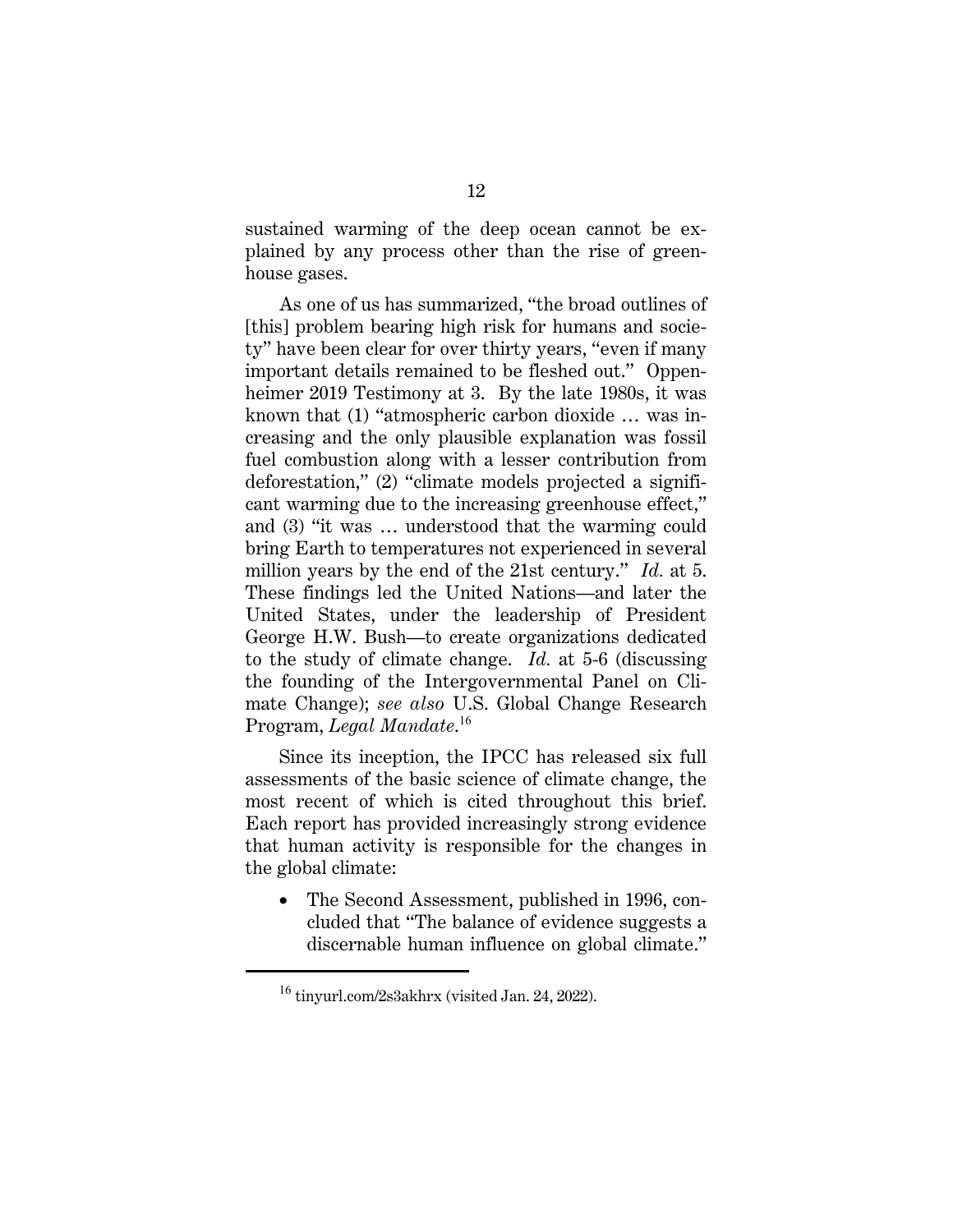Oppenheimer 2019 Testimony at 6 (quoting IPCC, *Second Assessment: Climate Change 1995* (1996) at 22<sup>17</sup>).

- The Third Assessment, published in 2001, found that "There is new and stronger evidence that most of the warming observed over the last 50 years is attributable to human activities." *Id.*  (quoting IPCC, *Third Assessment*: *Climate Change 2001* at 5 (first published 2001)<sup>18</sup>).
- The Fourth Assessment, published in 2007, "strengthened this finding further: 'Most of the observed increase in global average temperatures since the mid-20th century is *very likely*  due to the observed increase in [human] greenhouse gas concentrations.'" *Id.* (quoting IPCC, *Fourth Assessment: Climate Change 2007*, Summary for Policymakers at 5 (first published  $2007$ <sup>19</sup>).
- The Fifth Assessment, published in 2013, stated that "'[i]t is *extremely likely* that more than half of the observed increase in global average surface temperature from 1951 to 2010 was caused by [humanity's] increase in greenhouse gas concentrations and other' human activity." *Id.* (quoting IPCC, *Fifth Assessment: Climate Change 2014*, Summary for Policymakers at 5 (first published  $2013$ )<sup>20</sup>).

<sup>17</sup> *Available at* https://tinyurl.com/yckv5mtb.

<sup>18</sup> *Available at* https://tinyurl.com/32su34ku*.*

<sup>19</sup> *Available at* https://tinyurl.com/2p8dn2ze.

<sup>20</sup> *Available at* https://tinyurl.com/2p8djehj.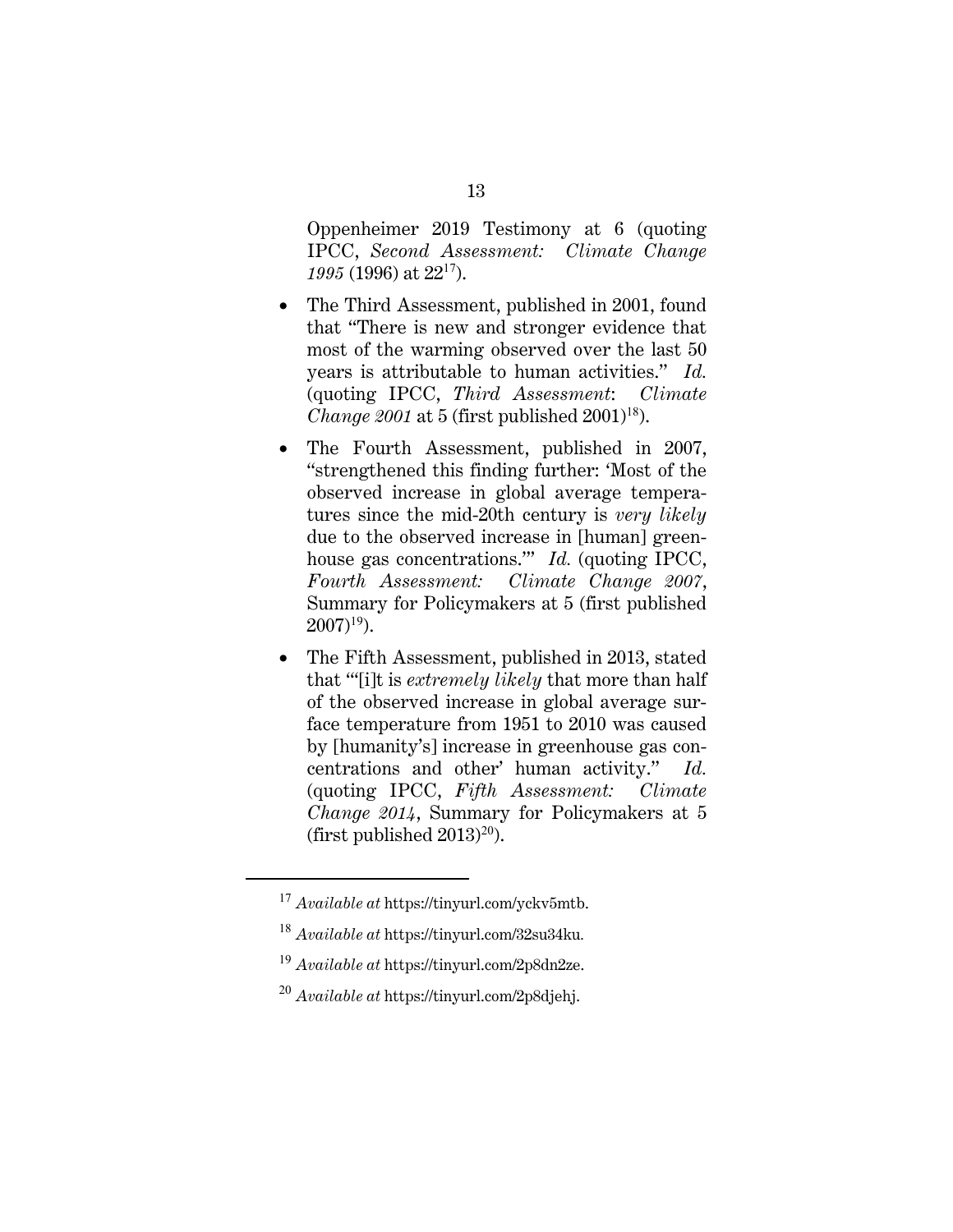• And, as noted, the Sixth Assessment published in August 2021—concluded that the evidence "unequivocal[ly]" shows that human activity has led to climate change. *See supra*  p. 4.

The U.S. Global Change Research Program's reports which are jointly authored by thirteen federal agencies pursuant to the Global Change Research Act of 1990 have followed a similar trajectory as the IPCC's.

- The first National Assessment, published in 2000, acknowledged that "[h]umans are asserting a major and growing influence on some of the key factors that govern climate" and that "[t]he intensity and pattern of temperature changes within the atmosphere implicates human activities as a cause." *See* U.S. Global Change Research Program, *Climate Change Impacts On The United States*, Report Overview at 12-13.<sup>21</sup>
- The second National Assessment, published in 2009, stated that "[t]he global warming observed over the past 50 years is due *primarily* to human-induced emissions of heat-trapping gases." *See* U.S. Global Change Research Program, *Climate Change Impacts in the United States* at  $9$  (emphasis added).<sup>22</sup>
- The third National Assessment, published in 2014, found that "observations *unequivocally* show that … the warming of the past 50 years is primarily due to human-induced emissions of heat-trapping gases." U.S. Global Change

<sup>21</sup> *Available at* https://tinyurl.com/5e3z3tka.

<sup>22</sup> *Available at* https://tinyurl.com/2e7dc9d2.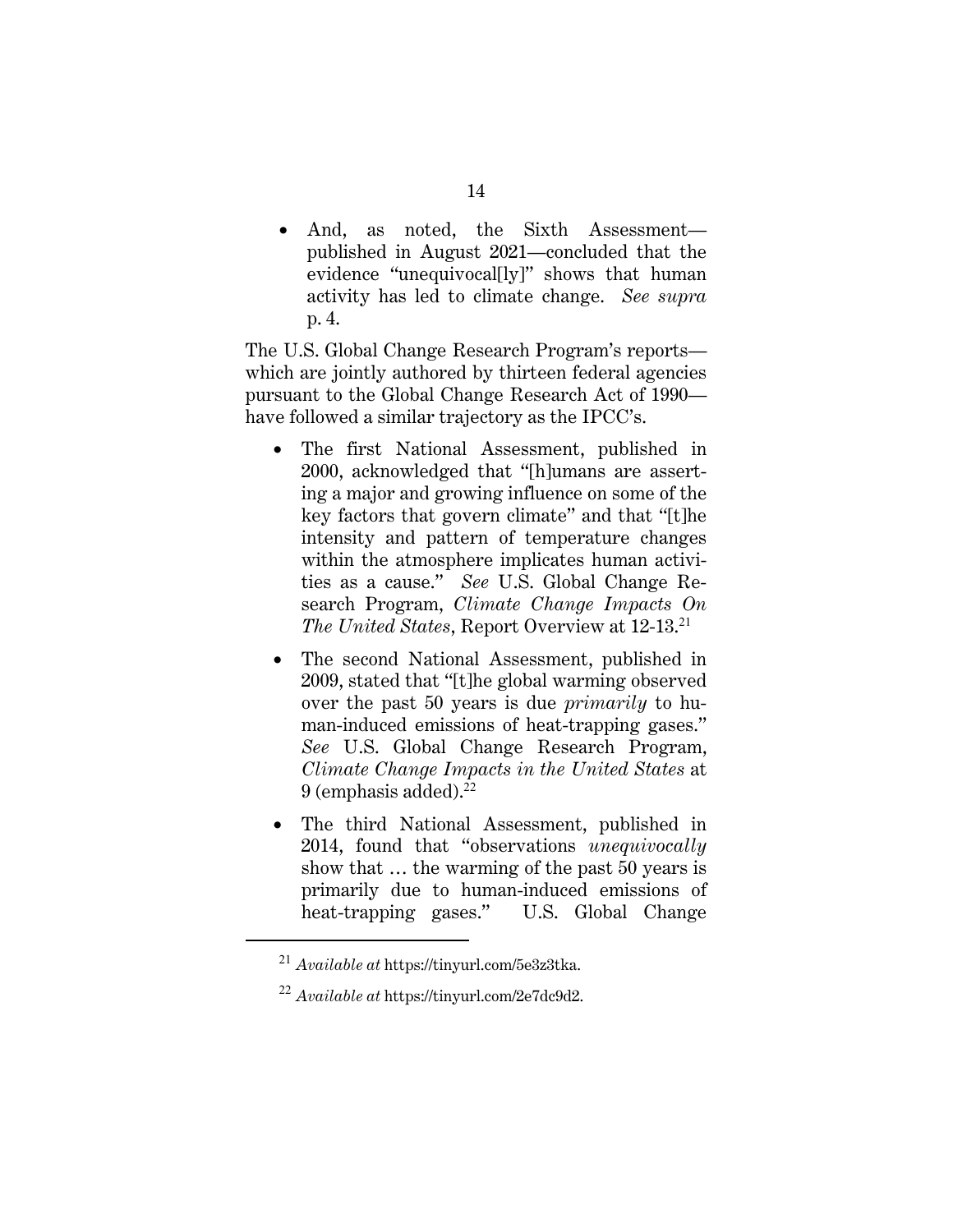Research Program, *Climate Change Impact in the United States at 5 (emphasis added).*<sup>23</sup>

• And, as noted, the fourth National Assessment, first published in 2017, noted that there is "no convincing alternative explanation" for the global increase in temperature beyond human activity. *Fourth National Climate Assessment, Vol. I* at 10; *supra* pp. 4-5.

In sum, after decades of study, both the global and American scientific communities have arrived at the same, unequivocal conclusion: Human activity—in particular, the emission of greenhouse gases—has increased the Earth's temperature. *See, e.g.*, *Fourth National Climate Assessment, Vol. II* at 36 ("[T]he evidence of human-caused climate change is overwhelming and continues to strengthen.").

**II. CLIMATE CHANGE ALREADY AFFECTS EVERY AMERI-CAN AND—WITHOUT ACTION—ITS IMPACT ON DAILY LIFE IS EXPECTED TO GROW IN DRAMATIC AND NOT FULLY PREDICTABLE WAYS**

## **1. Climate Change Has Already Had Notable Effects Across The Country**

There is "a direct connection" between the 2 degree global temperature rise that has already taken place and "the resulting changes that affect Americans' lives, communities, and livelihoods, now, and in the future." *Fourth National Climate Assessment, Vol. II* at 36; *see also id.* at 55 (changes caused by warming "increasingly threaten the health and well-being of the American people"). Between 2015 and April 2018 alone, for

<sup>23</sup> *Available at* https://tinyurl.com/3mj4m7ef.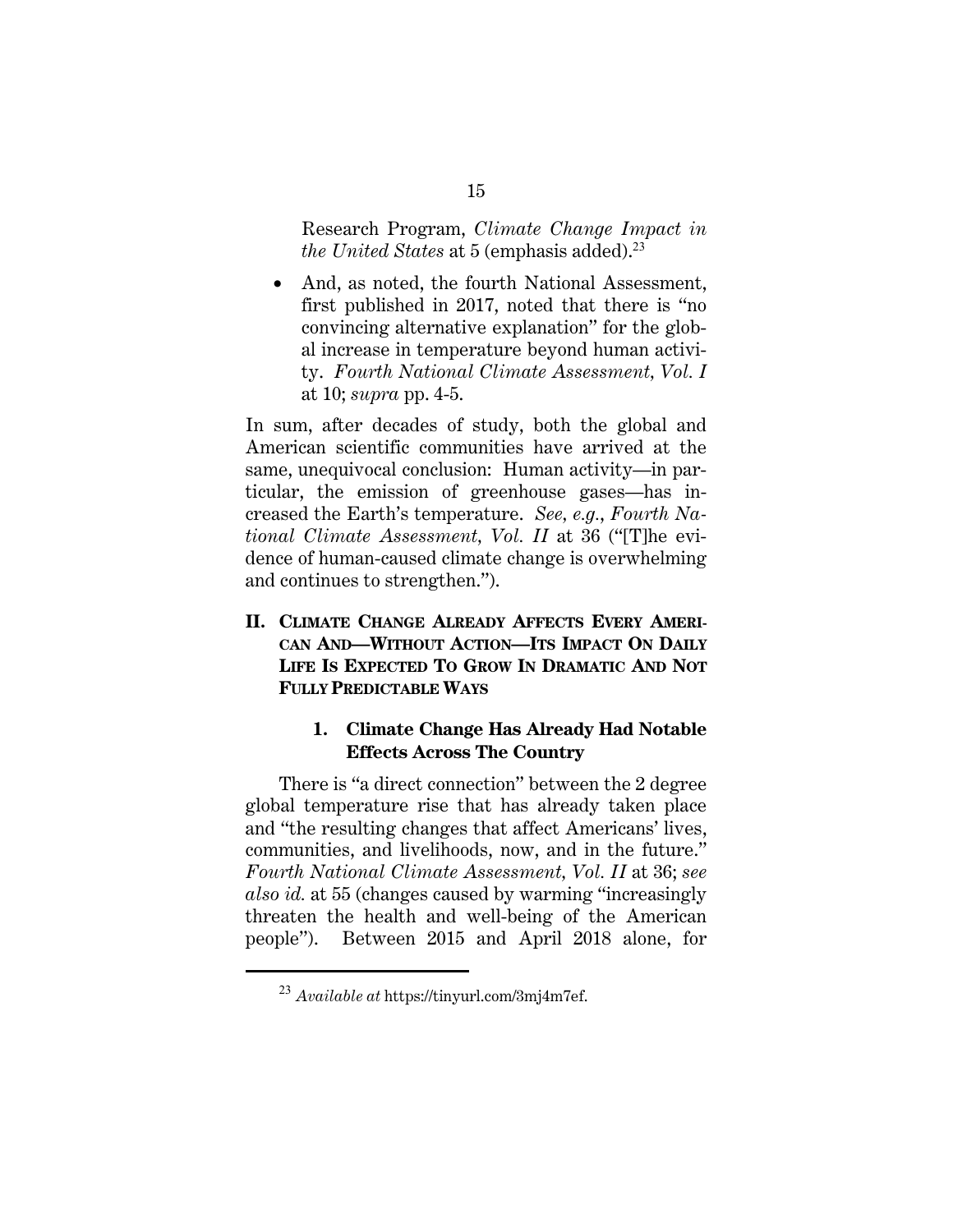example, "the United States … experienced 44 billiondollar weather and climate disasters …, incurring costs of nearly \$400 billion." *Id.* at 66-68. Indeed, warmer temperatures in the United States have already been associated with a number of interrelated long-term climate trends, short-term weather events, and resulting impacts, such as (1) extreme heat and heatwaves, (2) rising sea levels, and accompanying coastal flooding, (3) increases in the frequency and intensity of storms producing heavy precipitation, including hurricanes and typhoons, (4) more intense and longer droughts, (5) wildfires, and (6) habitat degradation increasing risk of local extinctions and biodiversity loss.

 a. Extreme Heat and Heatwaves: Temperatures across the United States have "increased rapidly" since the 1970s and in recent years, "twice as many hightemperature records have been set as low-temperature records." *Fourth National Climate Assessment, Vol. I* at 186, 190-192; *see also supra* p. 8. Heatwaves (i.e., "6 day periods with a maximum temperature above the 90th percentile") have similarly increased in most places in the country. *Fourth National Climate Assessment, Vol. I* at 191. By the federal government's estimate, the frequency has increased from 2 heatwaves per year in the 1960s to 6 per year in the 2010s. *See*  EPA, *Climate Change Indicators: Heat Waves* (updated Apr.  $2021$ .<sup>24</sup> This is no coincidence, as historical warming has made the hottest days of the year both more likely and hotter between 1961 and 2010. Diffenbaugh et al., *Quantifying the influence of global warming on unprecedented extreme climate events*, 114 Proceedings Nat'l Academy Sci. U.S.A. ("PNAS") 4881,

<sup>24</sup> *Available at* https://tinyurl.com/ye23jv82.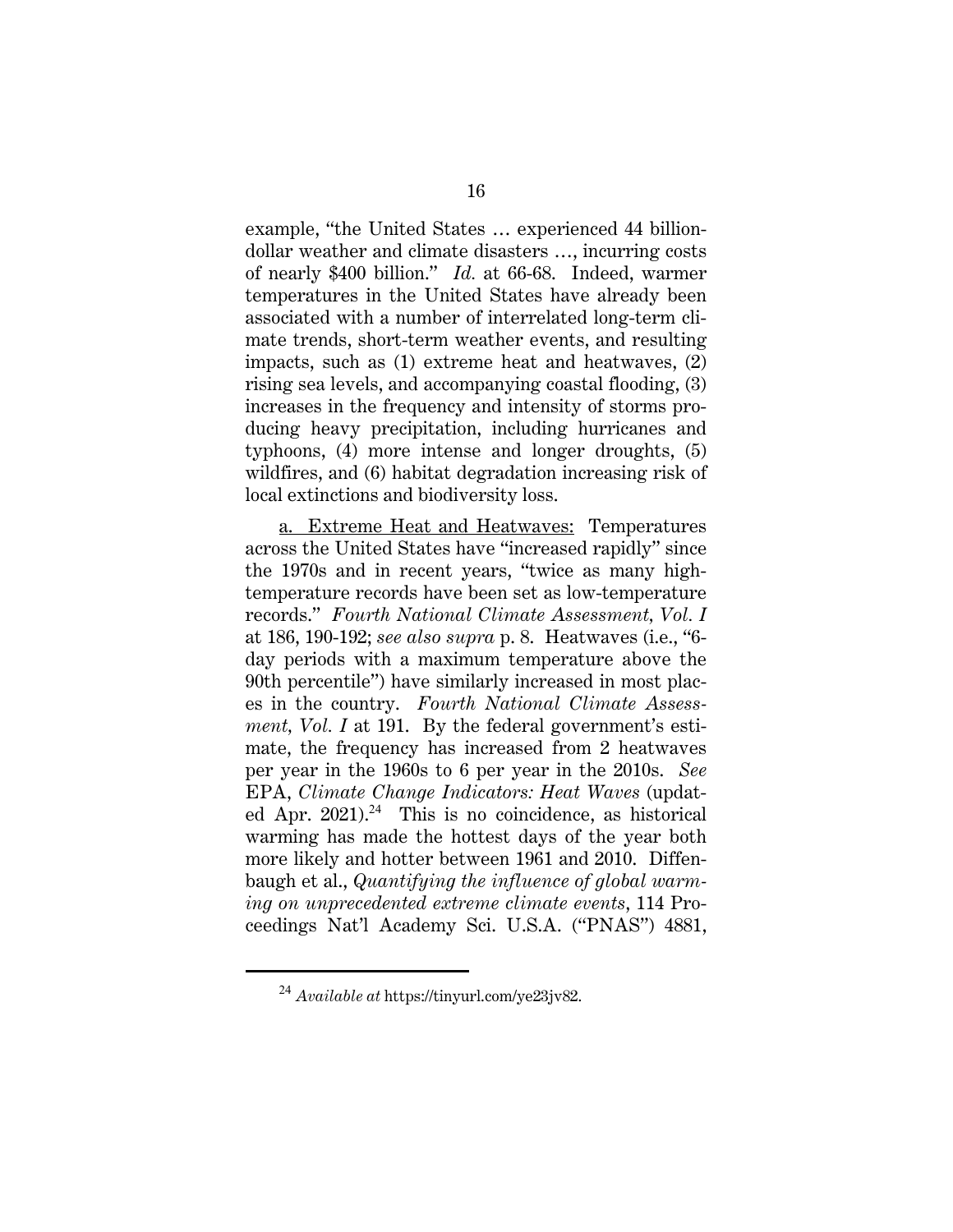4882 (2017).<sup>25</sup> To take one recent example, an early study suggests that last summer's heatwave in the Pacific Northwest—where temperatures rose 40 degrees above average, hot enough to melt power cables and make asphalt buckle—was "virtually impossible without human-induced climate change." *See* Philip et al., *Rapid attribution analysis of the extraordinary heatwave on the Pacific Coast of the US and Canada June 2021*, World Weather Attribution (July 7, 2021);<sup>26</sup> *see also* Januta, *Pacific Northwest heat wave 'virtually impossible' without climate change-research,* Reuters (July 8, 2021);<sup>27</sup> *see also* Fischels, *PHOTOS: The Record-Breaking Heat Wave That's Scorching The Pacific Northwest*, NPR (June 29, 2021).<sup>28</sup>

The increasing temperature is especially troubling because "[e]xtreme heat is the leading cause of climaterelated death in the" United States. *See Climate Change Science: Hearing Before the H. Comm. on Science, Space, and Technology* at 14 (Mar. 12, 2021) (Testimony of Dr. Michael Oppenheimer) ("Oppenheimer 2021 Testimony").<sup>29</sup> In particular, "[h]igh temperatures in the summer are linked directly to an increased risk of illness and death, particularly among older adults, pregnant women, and children." *Fourth National Climate Assessment, Vol. II* at 55. From 1991 to 2018, 37% of heat-related summer deaths worldwide were attributable to human-caused climate change. Vicedo-

- <sup>28</sup> https://tinyurl.com/3pncwwxt.
- <sup>29</sup> *Available at* https://tinyurl.com/3b5jftfj.

<sup>25</sup> *Available at* https://tinyurl.com/n3dd85ak.

<sup>26</sup> *Available at* https://tinyurl.com/y29dnrvp.

<sup>27</sup> https://tinyurl.com/dbpec3cj.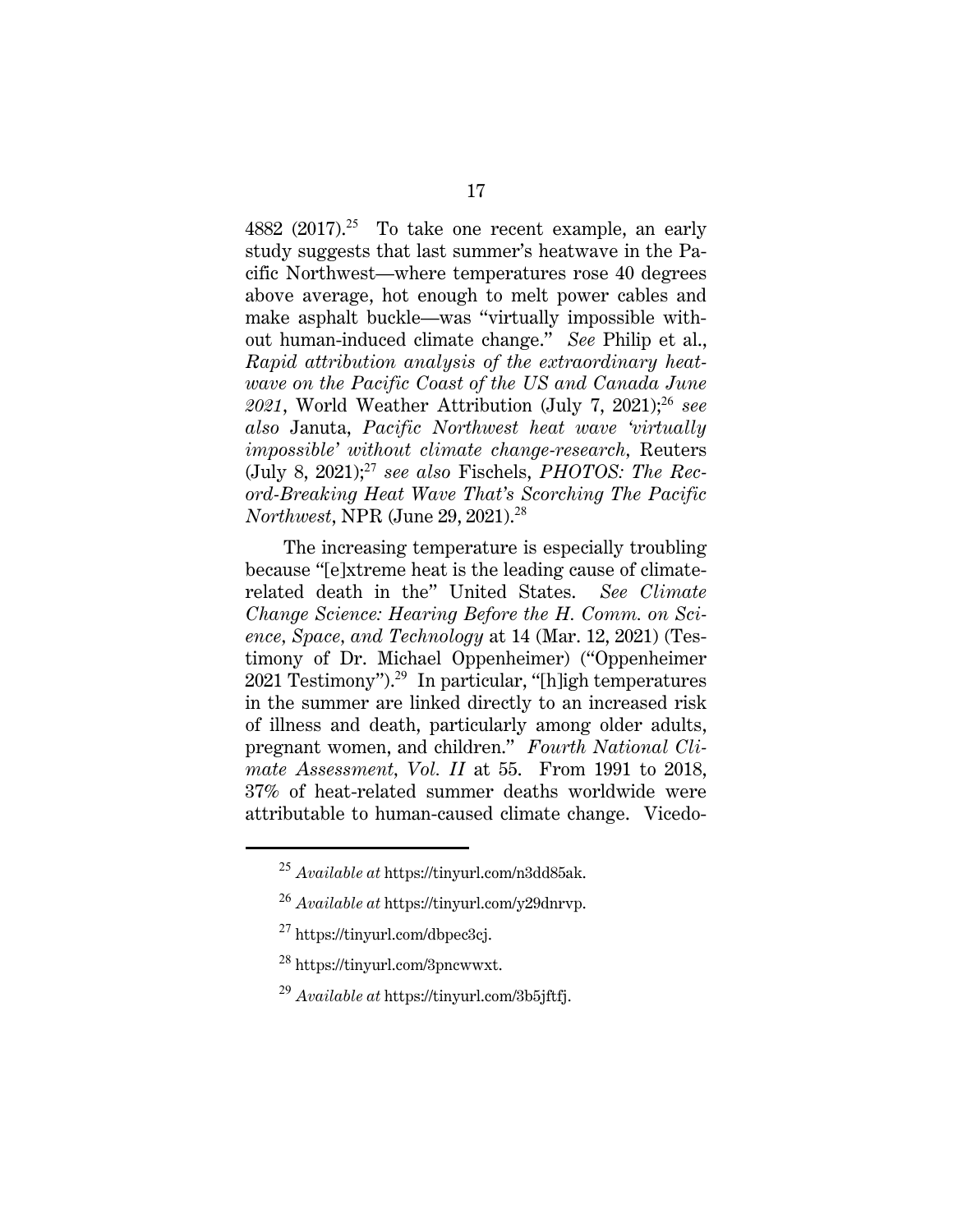Cabrera et al., *The burden of heat-related mortality attributable to recent human-induced climate change*, 11 Nature Climate Change 492, 492 (2021); *see also*  Schwartz, *More Than a Third of Heat Deaths Are Tied to Climate Change, Study Says*, N.Y. Times (May 31,  $2021$ ).<sup>30</sup>

 b. Sea Levels And Flooding: It can be stated with high confidence that global sea levels have risen faster since 1900 than over any prior century in 3000 years. *See IPCC Sixth Assessment*, Summary for Policymakers at 8. Rising sea levels are directly linked to climate change. Most of the heat trapped by greenhouse gases has been absorbed by the oceans, which have reacted to this heat as most liquids do—by expanding and taking up greater volume. *Id.* at 11; Oppenheimer 2021 Testimony at 5-6. At the same time, the ice sheets located around the Earth's poles and mountain glaciers alike have begun to melt at an increasing rate—that meltwater eventually ends up in the ocean. *See IPCC Sixth Assessment*, Summary for Policymakers at 11; Oppenheimer 2021 Testimony at 5-6.

Ocean levels rose 2.5 times faster between 2006- 2015 (about 14 inches per century) than they did between 1901 and 1990 (about 6 inches per century). *IPCC Ocean and Cryosphere*, Summary for Policymakers at 10; Oppenheimer 2021 Testimony at 6. Rising sea levels have increased coastal flooding at high tide as much as "5- to 10-fold" over the norm in the 1960s in cities like Miami, Wilmington, North Carolina, and Charleston, South Carolina. *Fourth National Climate Assessment, Vol. II* at 99, 757. Similarly, areas of Norfolk, Virginia are now 4 times more likely to flood than

<sup>30</sup> https://tinyurl.com/yck4pjvm.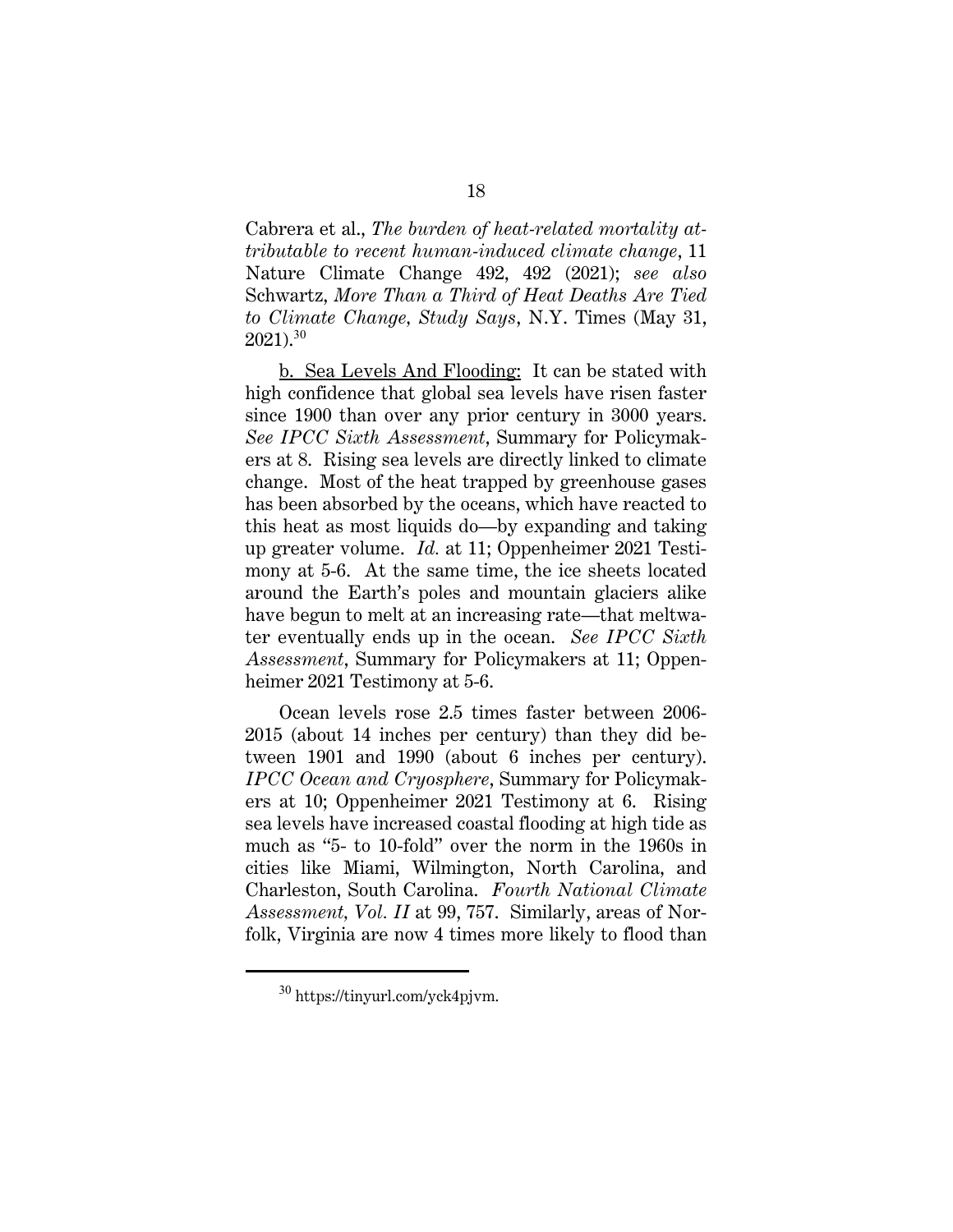they were in the 1960s. *Id.* at 758. And between 1932 and 2016, Louisiana lost 2006 *square miles* of land due in part to high rates of sea level rise. *Id.* at 775. That is the equivalent of one football field-sized piece of land disappearing every 34 to 100 minutes. *Id.*

 c. Storms and Hurricanes: Heavy rain and snow storms across most of the United States "have increased in both intensity and frequency since 1901." *Fourth National Climate Assessment*, *Vol. II* at 152. This result is consistent with higher temperatures leading to "higher levels of water vapor in the atmosphere, which in turn lead to more frequent and intense precipitation extremes." *Id.* at 88. Storm-caused flooding inflicts billions of dollars in damage annually in the United States, and research suggests that intensifying storms have been responsible for about a third of those costs in recent years. Davenport & Diffenbaugh et al., *Contribution of historical precipitation change to US flood damages*, 118 PNAS 1, 3 (2021).<sup>31</sup> For example, the exceptionally heavy precipitation and flooding events that occurred in the mid-Atlantic states including Pennsylvania, New Jersey, Maryland, and Washington, D.C. in 2018 were made 1.1 to 2.3 times more likely by human-caused climate change. Winter et al., *Anthropogenic Impacts on the Exceptional Precipitation of 2018 in the Mid-Atlantic United States*, 101 Bull. Am. Meteorological Soc'y 5, 5  $(2020)^{32}$ 

 Notably, the increase in intense rainstorms has combined with sea level rise to make hurricane season in the Atlantic Ocean more dangerous. *Fourth National Climate Assessment, Vol. I* at 27. While climate

<sup>31</sup> *Available at* https://tinyurl.com/25d3szt5.

<sup>32</sup> *Available at* https://tinyurl.com/2exx26wk.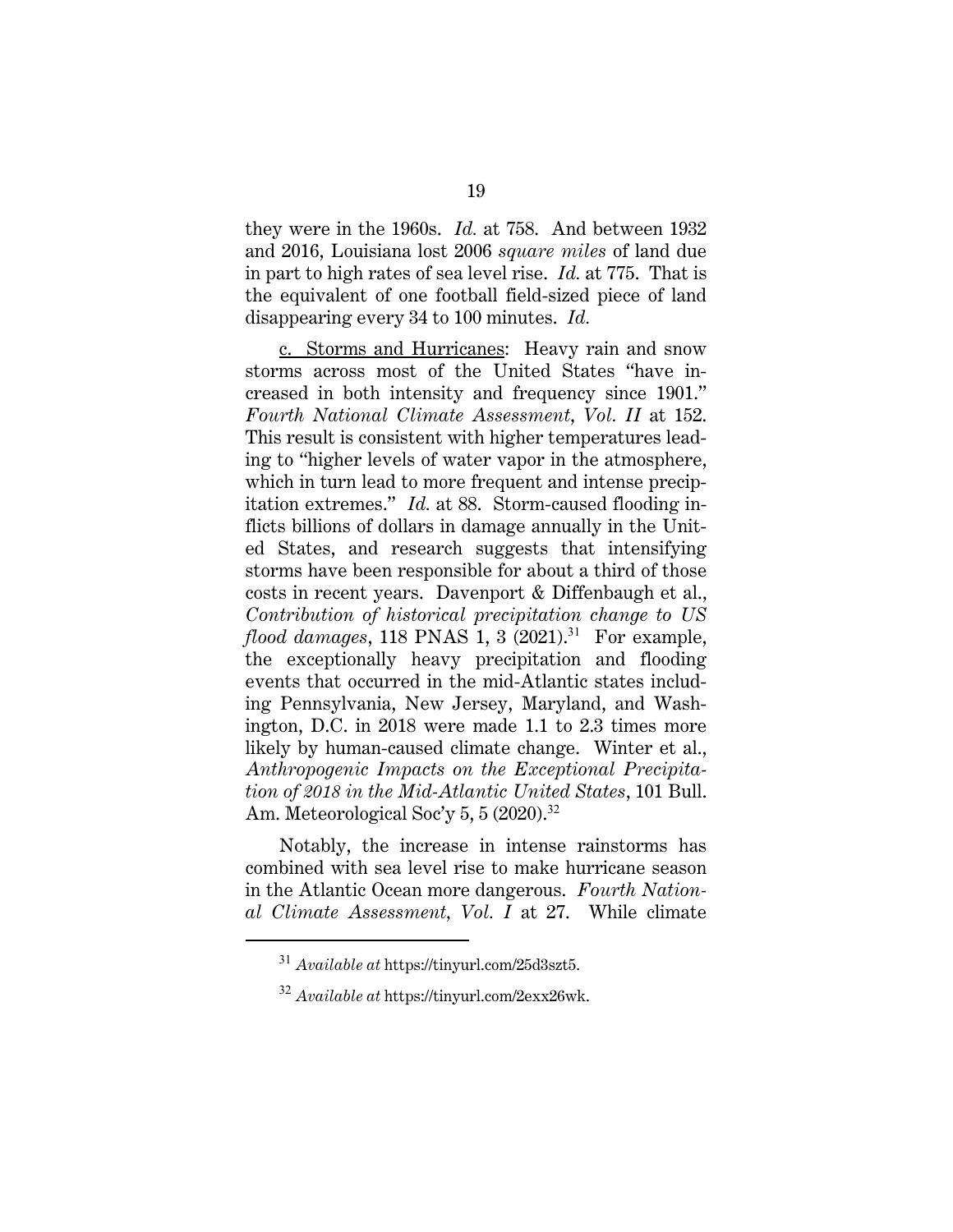change may not necessarily increase the total number of hurricanes, hurricanes' precipitation totals are expected to rise. Unusually high precipitation totals have been observed and directly linked to climate change in some recent hurricanes. For example, one study estimated that as much as 38% of the total rainfall from Hurricane Harvey—a storm that made landfall in Texas and Louisiana in 2017—was caused by "humaninduced climate change"; another study estimated that human activity made "the event itself three times more likely." *Fourth National Climate Assessment, Vol. II* at 95. And higher sea levels in combination with storm surge have further increased the risk of coastal flooding.Trenberth et al., *Hurricane Harvey Links to Ocean Heat Content and Climate Change Adaption*, 6 Earth's Future 730, 741-742 (2018) (using Hurricane Harvey to demonstrate how human-induced climate change causes higher sea temperature, intensifies storms, and increases flooding rains);<sup>33</sup> Lin et al., *Hurricane Sandy's flood frequency increasing from year 1800 to 2100*, 113 PNAS 12071, 12071-12073 (2016) (the frequency of Hurricane Sandy-like extreme flood events has increased significantly over the past two centuries due to the compound effects of sea level rise and storm surge).<sup>34</sup>

 The results were catastrophic. The 2017 Atlantic hurricane season, for example, caused more than 250 deaths and \$250 billion in damage. *Fourth National Climate Assessment, Vol. II* at 66. Hurricane Harvey's rainfall in Houston was about 30 inches and higher amounts fell at some locations nearby, with its total

<sup>33</sup> *Available at* https://tinyurl.com/bdxn2vee.

<sup>34</sup> *Available at* https://tinyurl.com/29kvz2c7.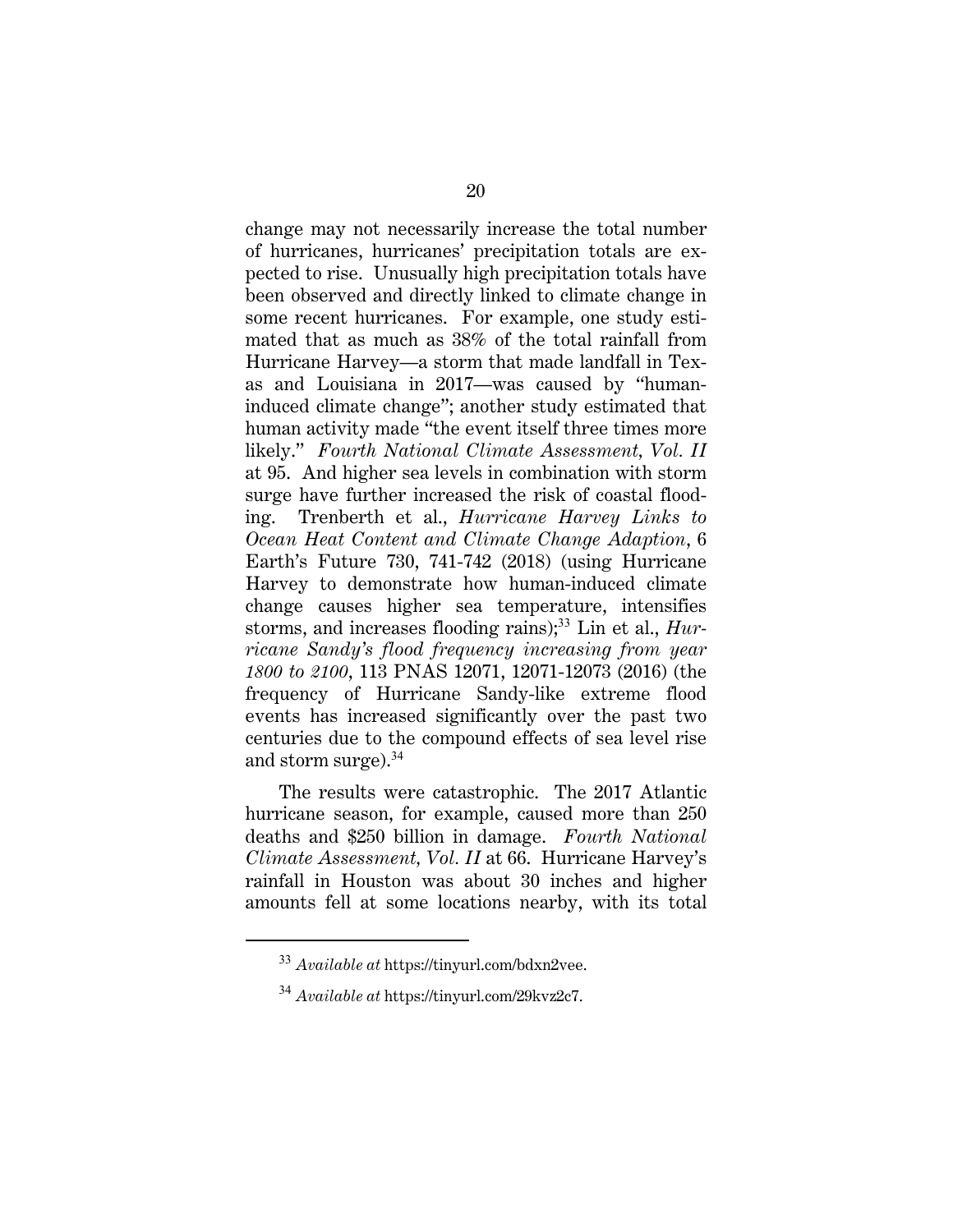rainfall "likely exceed[ing] that of any known historical storm in the continental United States." *Id.* at 66, 95- 96. It killed 68 people and inflicted \$125 billion in damage, National Oceanic & Atmospheric Admin., *Service Assessment: August-September 2017 Hurricane Harvey* iv (June 2018);<sup>35</sup> it also "knocked out power to 300,000 customers in Texas," including hospitals and water treatment facilities, *Fourth National Climate Assessment, Vol. II* at 643.

 d. Droughts: Rising global temperatures can "play a critical role in increasing the rate of drought onset, overall drought intensity, and drought impact through altered water availability and demand," *Fourth National Climate Assessment, Vol. II* at 399; and it can be said with medium confidence that "human-induced climate change" has made droughts worse by increasing the rate at which water evaporates into the atmosphere, *IPCC Sixth Assessment*, Summary for Policymakers at 8; *see also id.* at 24 (as temperatures increase in the future, "the level of confidence in and the magnitude of the change in droughts … increase").

 Drought conditions in recent years have caused billions of dollars in damage in the western half of the United States. *Fourth National Climate Assessment, Vol. II* at 67. For example, the Northern Great Plains region—which encompasses states like Idaho and North Dakota—endured a severe drought in 2017 that damaged wheat crops and forced ranchers to sell off their cattle because they were unable to feed them. *Id.*  Even today, Lake Powell—the nation's second-largest reservoir, which supplies drinking water to 40 million people in states like Utah and Arizona—is at just 27%

<sup>35</sup> *Available at* https://tinyurl.com/nhaa5eha.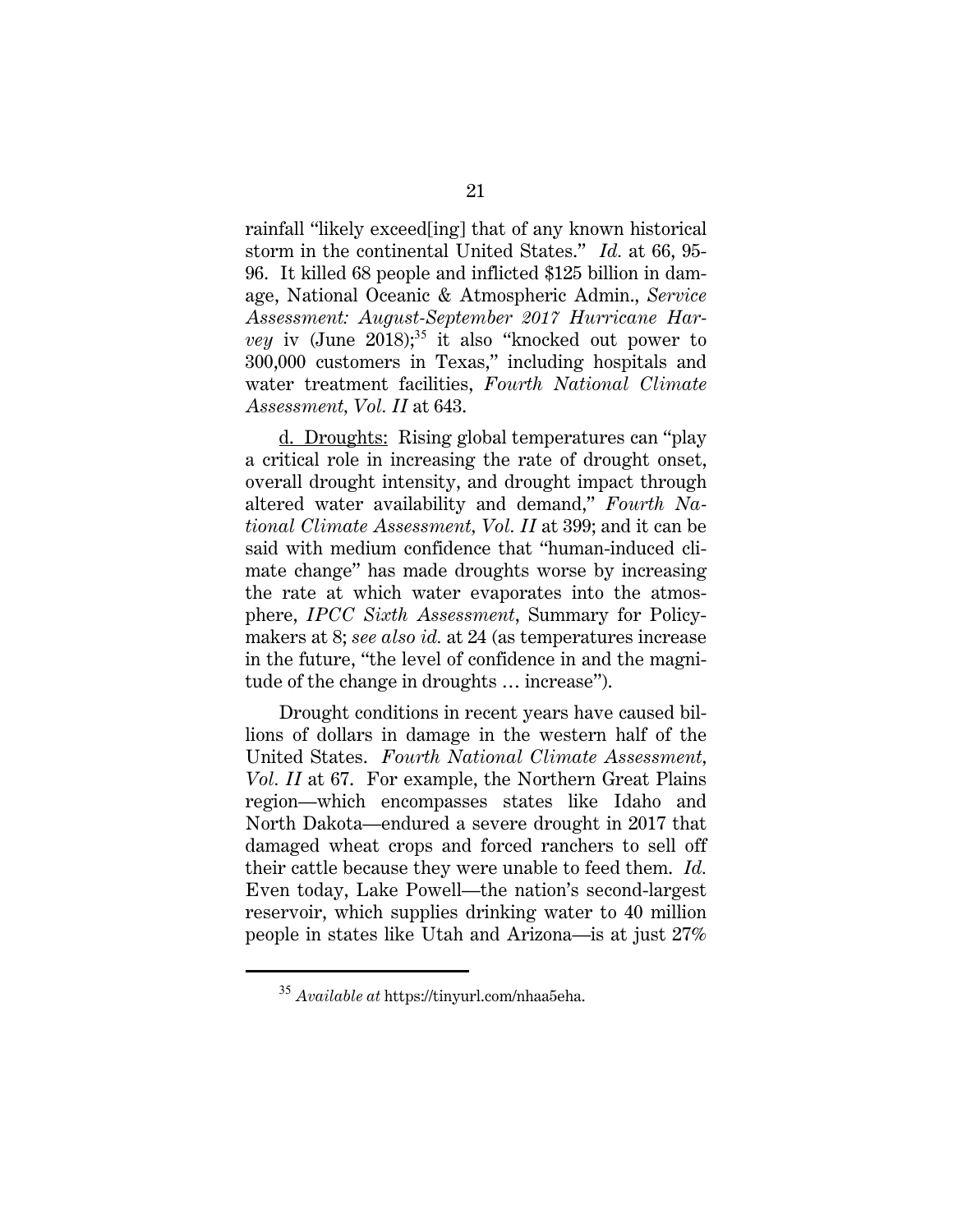of capacity. *See* Maffly, *Feds tighten Colorado River flow at Glen Canyon Dam as ever-shrinking Lake Powell nears critical level*, Salt Lake Tribune (Jan. 7, 2022);<sup>36</sup> Meiners, *Scientists see silver lining in fed's latest efforts to avoid 'dead pool' at Lake Powell*, St. George Spectrum & Daily News (updated Jan. 12, 2022).<sup>37</sup>

 e. Wildfires: Climate change can also play a role in wildfires, as higher temperatures dry out vegetation and make forests more likely to burn. *Fourth National Climate Assessment, Vol. I* at 243. Extreme wildfires are increasing in the western United States and human-caused warming has contributed to at least two-thirds of that increase. Zhuang et al., *Quantifying contributions of natural variability and anthropogenic forcings on increased fire weather risk over the western United States*, 118 PNAS 1, 7 (2021);<sup>38</sup> *see also Diffen*baugh & Field, et al., *Atmospheric variability contributes to increasing wildfire weather but not as much as global warming*, 118 PNAS 1, 1 (2021) (Commentary).<sup>39</sup>

Specifically, "[h]uman-caused climate change is estimated to have doubled the area of forest burned in the western United States from 1984 to 2015." *Fourth National Climate Assessment, Vol. II* at 521. During the summer of 2015 alone, "over 10.1 million acres—an area larger than the entire state of Maryland—burned across the United States." *Id.* at 67-68. The scope of the wildfires in that year was unprecedented since

<sup>36</sup> https://tinyurl.com/3pry3nmr.

<sup>37</sup> https://tinyurl.com/3c5eck93.

<sup>38</sup> *Available at* https://tinyurl.com/yc4marbz.

<sup>39</sup> *Available at* https://tinyurl.com/46nrucfp.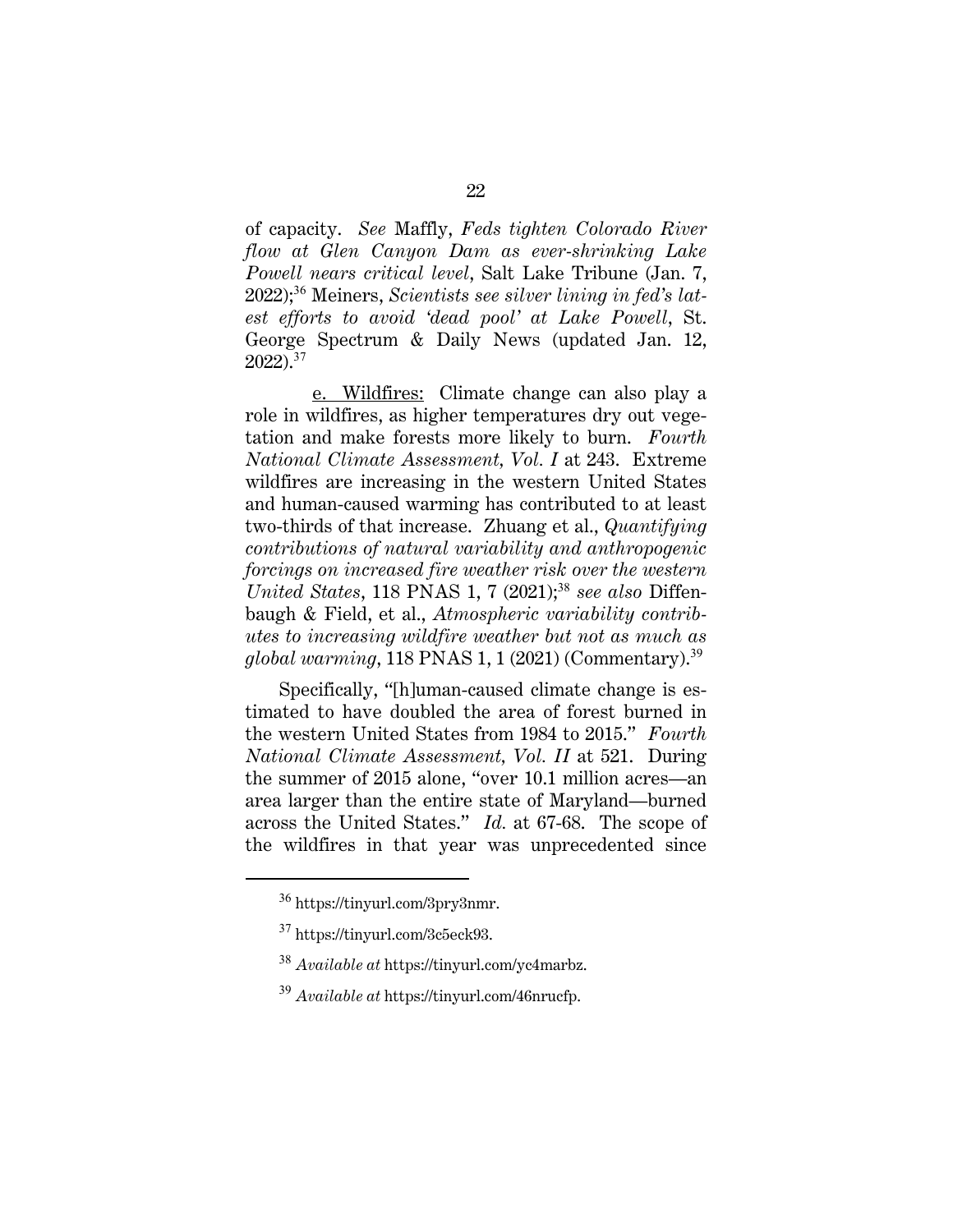recordkeeping began in 1960, burning over 5 million acres in Alaska and 1 million in Montana. *Id.* In both 2017 and 2020, more than 10 million acres across the United States were burned each year. Congressional Res. Serv., *Wildfire Statistics* (updated Oct. 4, 2021).<sup>40</sup>

As a more recent example, just last month, the suburbs of Boulder County, Colorado were hit by the most destructive wildfire in state history—one that damaged or destroyed roughly 1,000 homes, *see* NASA Earth Observatory, *Colorado Faces Winter Urban Firestorm* (Dec. 30, 2021).<sup>41</sup> The six months prior to the fire were the warmest on record in the region, which was experiencing extremely dry conditions. Swain, *The Deadly Dynamics of Colorado's Marshall Fire*, Outside (Jan. 11, 2022).<sup>42</sup> Although climate change did not start the fire, in the words of one local researcher, it "led to a perfectly built stack of fuels in the fireplace, ready and waiting to be burned." Freedman, *Climate scientists grapple with wildfire disaster in their backyard*, Axios (Jan. 3, 2022);<sup>43</sup> *see also* Chuck, *How climate change primed Colorado for a rare December*   $wildfire, \text{NBC News}$  (updated Jan. 2, 2022).<sup>44</sup>

 f. Loss of Biodiversity: Increases in temperature affect not just the land and seas, but the creatures that inhabit them. A hotter world "aid[s] the spread of invasive species" to new locations, while forcing other species to "shift[] their ranges … and [make] changes in

- <sup>43</sup> https://tinyurl.com/2p8zbyux.
- <sup>44</sup> https://tinyurl.com/4n9rfjfs.

<sup>40</sup> *Available at* https://tinyurl.com/2p857kth.

<sup>41</sup> https://tinyurl.com/a5xe5bpr.

 $42$  https://tinyurl.com/pe3wsjjw.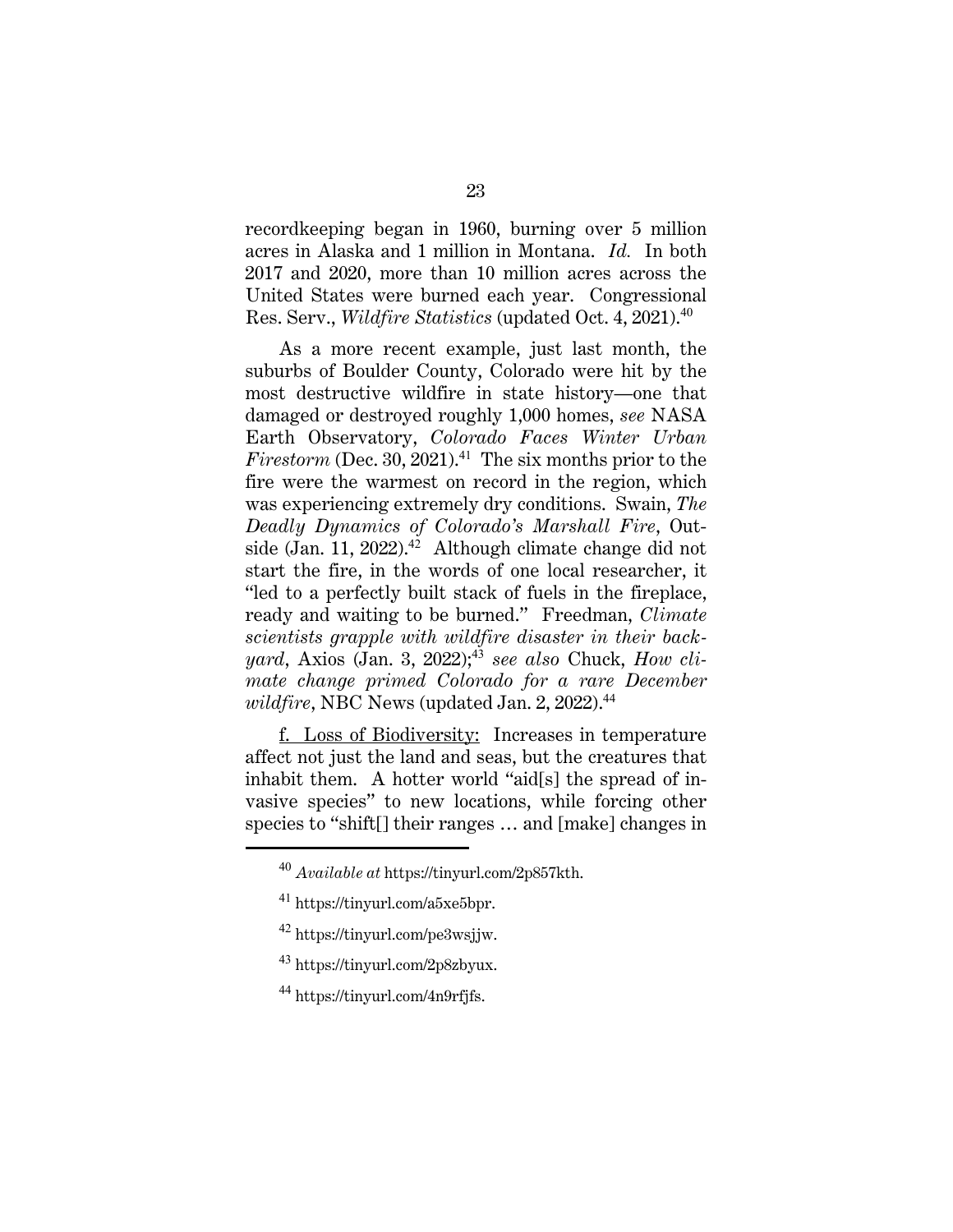the timing of important biological events." *Fourth National Climate Assessment, Vol. II* at 53. For example, tree-killing bark beetles have been able to dramatically expand their ranges in both the eastern and western United States. *Id.* at 250, 649, 1115. And in the Mississippi River Basin—the home of over 300 fish species, as well as waterfowl, turkey, moose, and alligator—more frequent hot days and milder winters have begun to disrupt the wildlife's mating and migration patterns. *See* National Wildlife Federation, *A Hunter's & Angler's Guide to Climate Change: Challenges, Opportunities & Solutions* 8-9 (Oct. 2021).<sup>45</sup>

In some cases, climate change has thinned species' populations and contributed to local extinction. *See*  Wiens, *Climate-Related Local Extinctions are Already Widespread Among Plant and Animal Species*, 14 PLOS Biology 1, 1 (2016) ("[C]limate-related local extinctions have already occurred in … 47% of the 976 species surveyed" and "will presumably become much more prevalent as global warming increases");<sup>46</sup> Panetta et al., *Climate Warming Drives Local Extinction: Evidence from Observation and Experimentation*, 4 Sci. Adv. 1, 1 (2018) (finding that "local warming is driving local extinction").<sup>47</sup> The Midwest, for instance, may soon lose iconic trees like the paper birch and the black ash. *Fourth National Climate Assessment*, *Vol. II* at 873, 886.

The loss of biodiversity is not limited to the land. Oceans are getting warmer, *see supra* pp. 11-12, 18, and

<sup>45</sup> *Available at* https://tinyurl.com/mrxd98uk.

<sup>46</sup> *Available at* https://tinyurl.com/nhf2cptc.

<sup>47</sup> *Available at* https://tinyurl.com/vc3pjs33.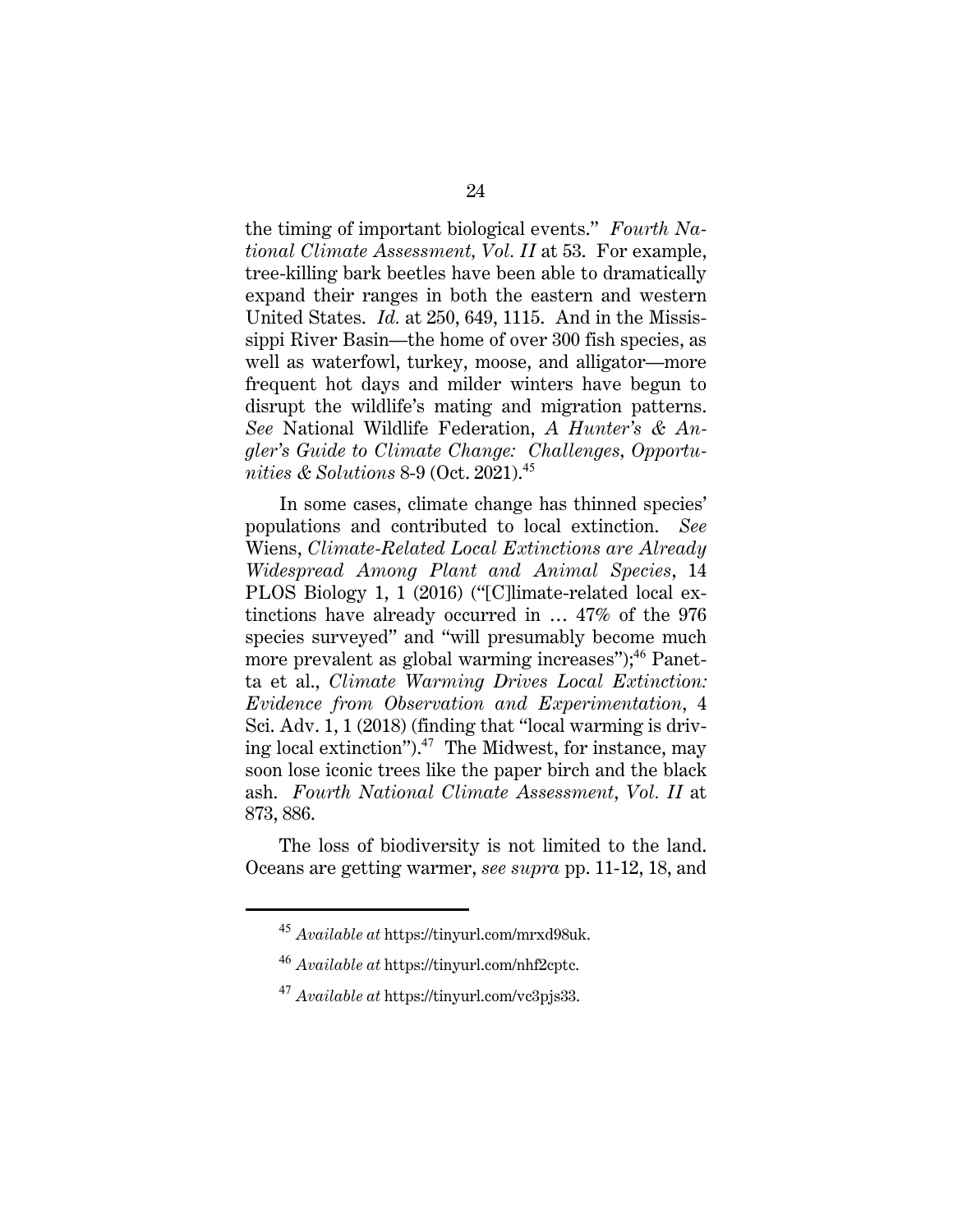"[i]t is virtually certain that human-caused [carbondioxide] emissions are the main driver" of ocean acidification, *IPCC Sixth Assessment*, Summary for Policymakers at 5. Acidification has caused a marked decrease in carbonate ions—the building blocks of coral and sea shells, *Fourth National Climate Assessment, Vol. II* at 357. The United States' major coral reefs are thus both dying (from the increased water temperatures, among other contributors to decline) and unable to rebuild (due to acidification). *Id.* at 359, 368. If no action is taken to reduce greenhouse gas emissions, the percentage of live coral in Hawaii will decline from 38% in 2010 to 11% in 2050; in southern Florida, live coral will vanish almost entirely. *See* EPA, *Multi-Modal Framework for Quantitative Sectoral Impacts Analysis: A Technical Report for the Fourth National Cli*mate Assessment 171-172 (May 2017).<sup>48</sup> Further north, the shellfish that live in the Gulf of Maine are also vulnerable to warming and ocean acidification, reducing the ability of Mainers to catch or raise shellfish like lobsters, scallops, blue crabs, and oysters. *Fourth National Climate Assessment, Vol. II* at 687. And on the other side of the country, salmon populations have been declining for decades and even facing extinction as a result of a warming climate. Crozier et al., *Climate change threatens Chinook salmon throughout their life cycle*, 4 Comms. Biology 1, 3, 5 (2021).<sup>49</sup>

<sup>48</sup> *Available at* https://tinyurl.com/2p8fnrw3.

<sup>49</sup> *Available at* https://tinyurl.com/2p92tsm5.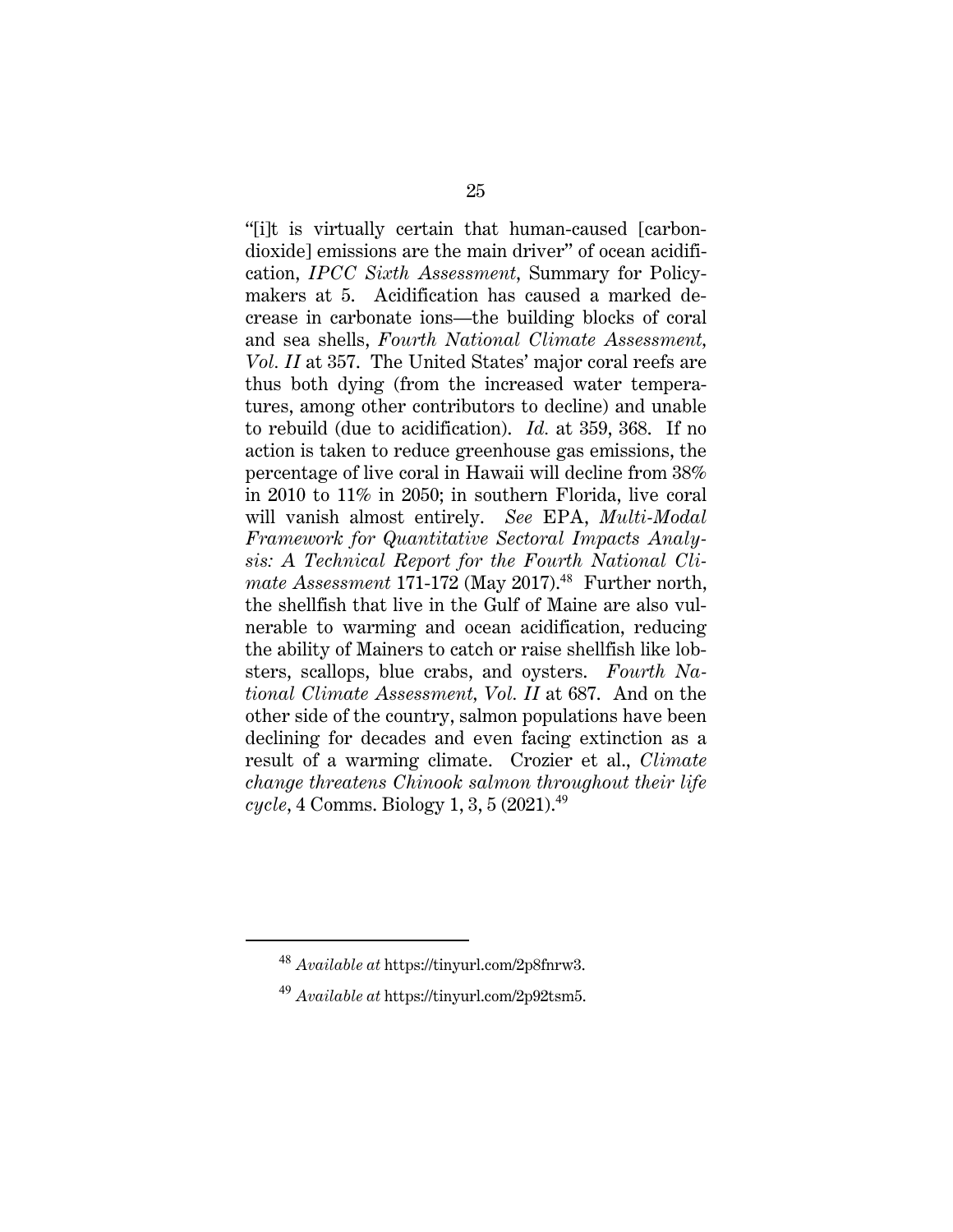#### **2. Absent Action, More Severe Consequences Are Expected**

Under any realistic emissions scenario, global surface temperature will continue to increase until at least 2050. *IPCC Sixth Assessment*, Summary for Policymakers at 14. If greenhouse gas emissions can be significantly reduced, additional warming may be limited to less than 2 degrees, or a total warming of less than 4 degrees since the late 19 century. *Id*. In the absence of sustained efforts to reduce greenhouse-gas emissions, the total increase in temperature could surpass 10 degrees. *Id.*

With "every additional increment[al]" change in temperature, "changes in extremes continue to become larger," meaning "increases in the frequency and intensity of hot extremes, … heavy precipitation, … agricultural and ecological droughts; an increase in the proportion of intense tropical cyclones; and reductions in Arctic sea ice, snow cover and permafrost." *IPCC Sixth Assessment*, Summary for Policymakers at 15. Failing to reduce greenhouse gas emissions will "impose substantial damages on the U.S. economy, human health, and the environment." *Fourth National Climate Assessment*, *Vol. II* at 1347. It will also lead to physical and ecological impacts that would be irreversible for thousands of years—if ever. *IPCC Sixth Assessment*, Summary for Policymakers at 21 (noting that changes to ocean temperature and acidification—as well as to permafrost at the Earth's poles—"are irreversible for centuries to millennia").

Because listing all potential harms that could occur in the next thirty to eighty years as a result of climate change would require hundreds of pages, *see, e.g.*,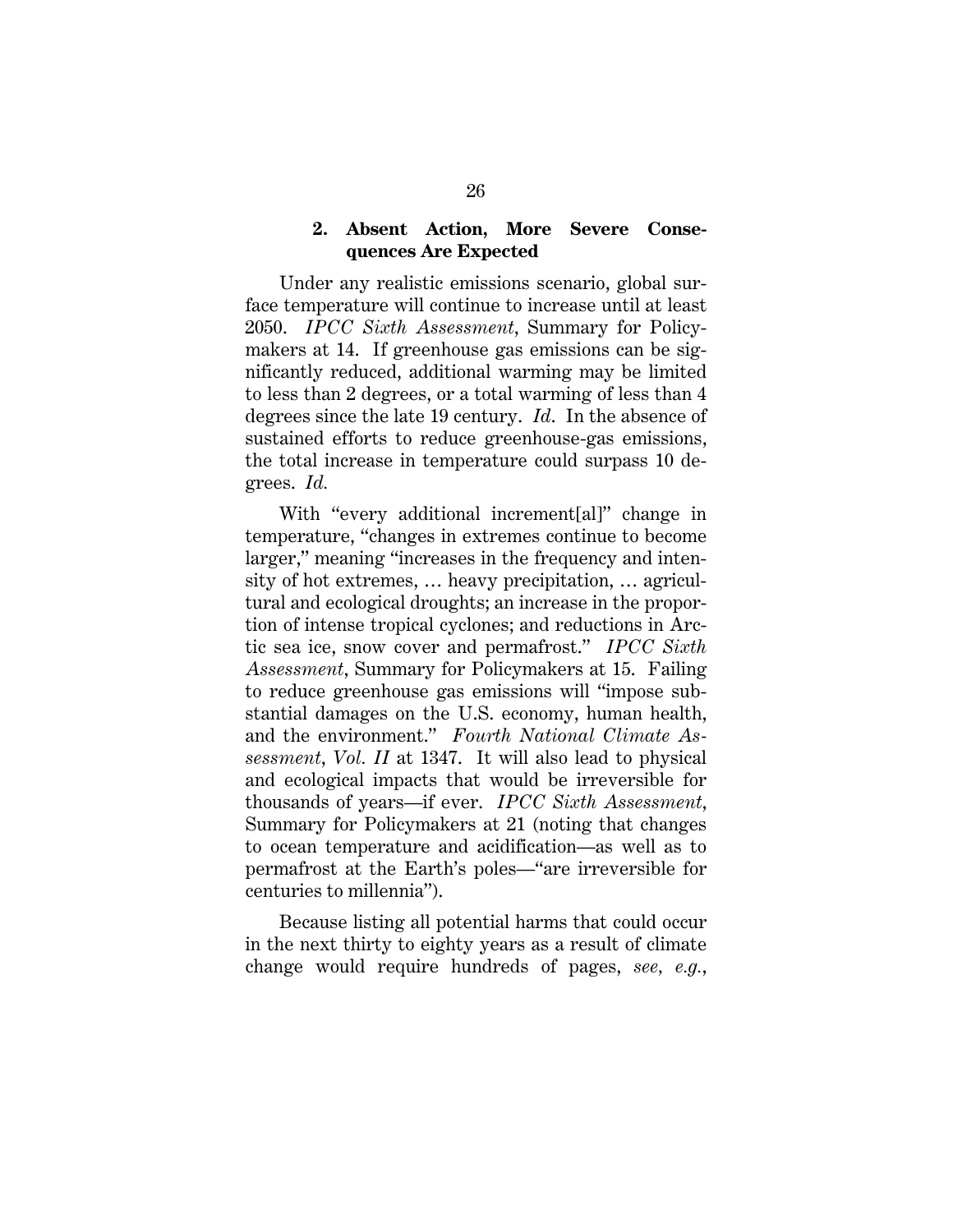*Fourth National Climate Assessment, Vol. II* at 72- 1308, we have included representative examples below.

a. Coastal Cities And Landmarks Flooded: Under even a low emissions scenario, oceans will rise approximately 7-13 inches by midcentury and approximately 11-23 inches in eighty years. Oppenheimer 2021 Testimony at 7; Oppenheimer, et al., *Sea Level Rise and Implications for Low-Lying Islands, Coasts, and Communities* 321, 327, in *IPCC Special Report on the*  Ocean and Cryosphere in a Changing Climate.<sup>50</sup> To put that amount of sea level rise in practical terms, by 2050, water levels during storms and very high tides that were only seen once a century are expected *every year* in places like Savannah, Jacksonville, Miami, and San Diego. Oppenheimer 2021 Testimony at 9. The Northeast also faces flooding, particularly in the historic districts of cities like Annapolis, Maryland and Newport, Rhode Island, as well as portions of Washington D.C. near the tidal basin. *See Fourth National Climate Assessment*, *Vol. II* at 695-696 (noting that the "historic districts" in coastal cities and towns—like Annapolis and Newport, Rhode Island—*already* "face the threat of rising sea levels"). Without reductions in greenhouse gas emissions, ocean levels would go even higher, as much as approximately 9-16 inches by midcentury and approximately 24-43 inches by 2100. Oppenheimer 2021 Testimony at 7; Oppenheimer, *Sea Level Rise and Implications for Low-Lying Islands, Coasts, and Communities* 327.

b. Food Security At Risk: In numerous parts of the world, "[c]limate change has already affected food security due to warming, changing precipitation patterns,

<sup>50</sup> *Available at* https://tinyurl.com/473nunx2.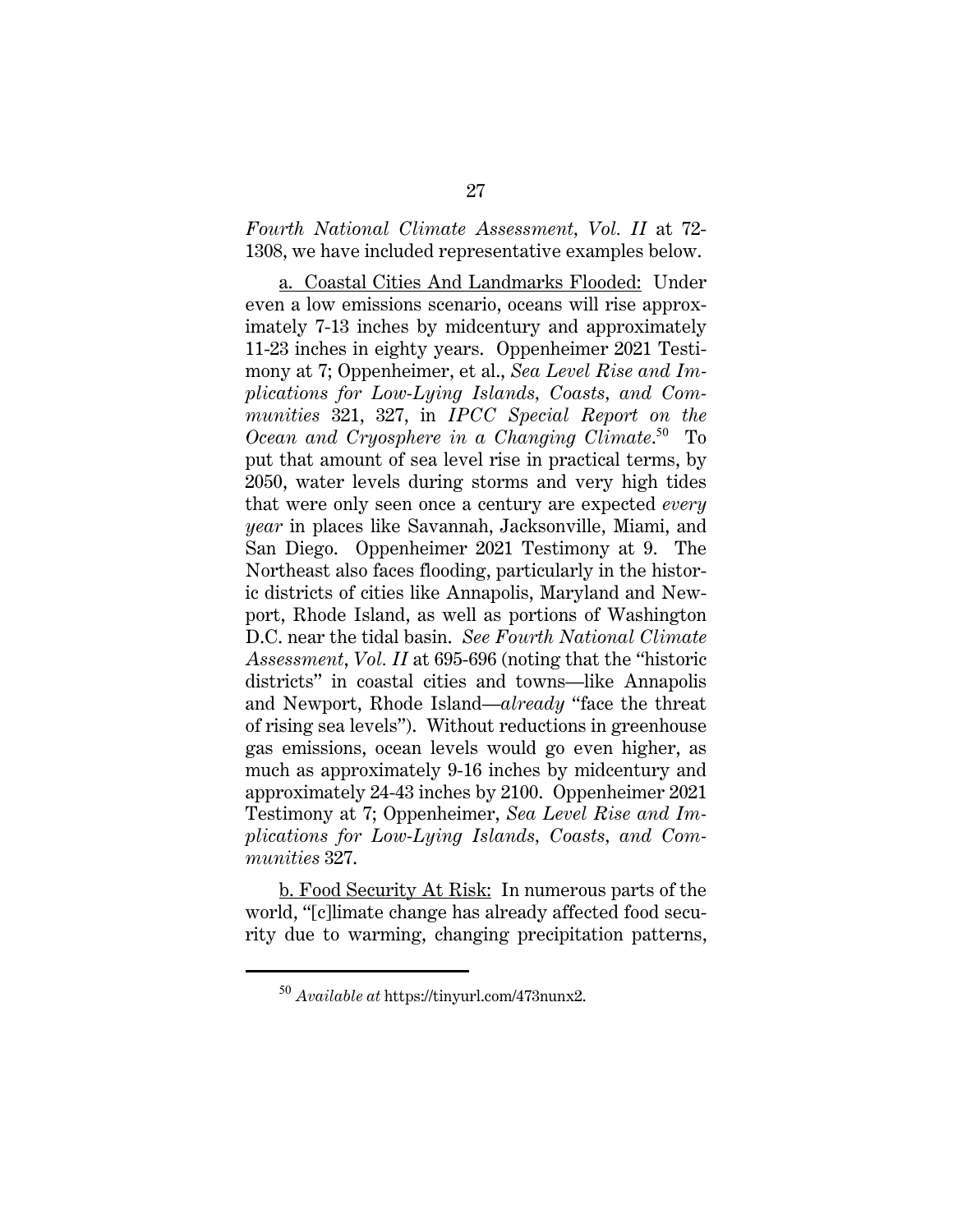and greater frequency of some extreme events." IPCC, *Climate Change and Land*, Summary for Policymakers at 10  $(2020).$ <sup>51</sup> In the United States, "increases are expected in the incidence of drought and elevated growing-season temperatures," which will decrease the "[a]verage yields of many commodity crops (for example, corn, soybean, [and] rice") and "specialty crops" like fruits and vegetables. *Fourth National Climate Assessment*, *Vol. II* at 399-400; *see also* Gray, *Global Climate Change Impact on Crops Expected Within 10 Years, NASA Study Finds*, NASA (Nov. 2, 2021) (under a high emissions scenario, corn yields are projected to decline 24% by 2030).<sup>52</sup>

The Midwest's agricultural sector will be hit particularly hard and is "projected to be the largest contributing factor to declines in the productivity of U.S. agriculture." *Fourth National Climate Assessment, Vol. II* at 875. Indeed, "[p]rojected changes in precipitation, coupled with rising extreme temperatures before mid-century, will reduce Midwest agricultural productivity to levels of the 1980s" (assuming no major technological advances). *Id.* at 873.

c. Heat-Related Health Issues Spread: Rising heat will pose an increasing threat to human health. For example, if no action is taken to reduce greenhouse gas emissions, "almost three-quarters of the world's population" will be exposed to deadly levels of heat and humidity for at least 20 days a year by 2100. Mora et al., *Global risk of deadly heat*, 7 Nature Climate Change 501, 505 (2017).

<sup>51</sup> *Available at* https://tinyurl.com/2p9deevt.

<sup>52</sup> https://tinyurl.com/285m2rvh.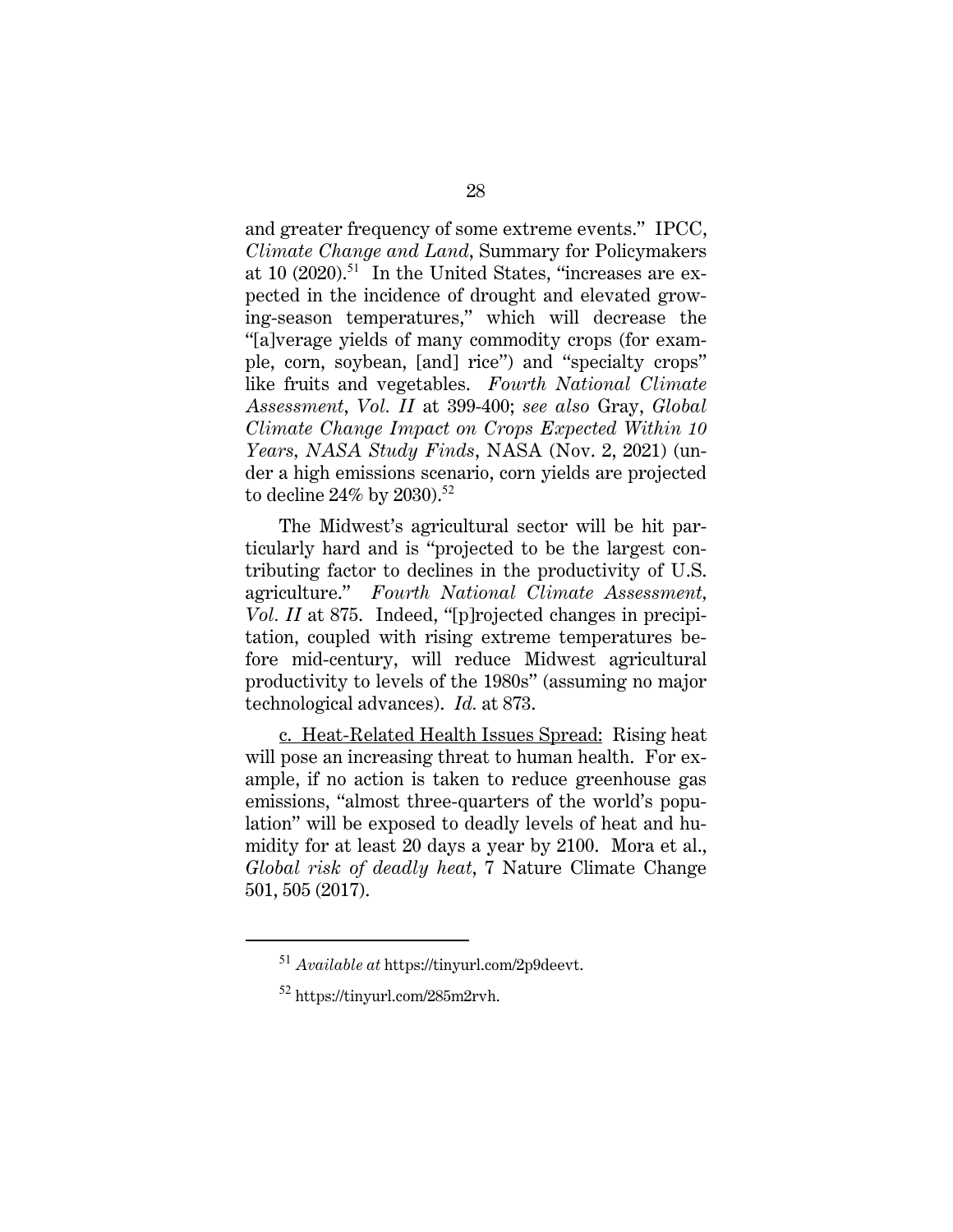In North America, climate change is projected to shift the "geographic range and distribution of diseasecarrying insects and pests," meaning that "more people" "could [be] expos[ed] … to ticks that carry Lyme disease and mosquitos that transmit viruses such as West Nile, … dengue, and Zika." *Fourth National Climate Assessment*, *Vol. II* at 57, 545. Incidences of West Nile in particular "are projected to more than double by 2050[,]" "resulting in \$1 billion per year in hospitalization costs and premature deaths under a higher [emissions] scenario." *Id.* at 552. Moreover, "[i]ncreasing water temperatures associated with climate change are projected" to increase the number of "harmful algae and coastal pathogens" in fresh water. *Id.* at 545. In the Great Lakes, for example, "[i]ncreased water temperatures and nutrient inputs contribute to algal blooms, including harmful cyanobacterial algae that are toxic to people, pets and many native species." *Id.* at 895.

d. Damage to National Economy: If greenhouse gas emissions are not reduced, the United States is projected to lose more than two billion labor hours a year by 2090 due to increasing temperatures, "costing an estimated \$160 billion in lost wages." *Fourth Climate Assessment, Vol. II* at 50. Other harms wrought by climate change, including to coastal property, air quality, roads, and inland flooding, are expected to lead to over \$200 billion in additional damage on an annual basis. *Id.* at 1358. For consumers, energy and water costs may skyrocket—particularly in the southern United States—as the demand for air conditioning increases and the competition for water between individuals, farmers, and power plants continues to grow. *See, e.g.*, *id.* at 777-778.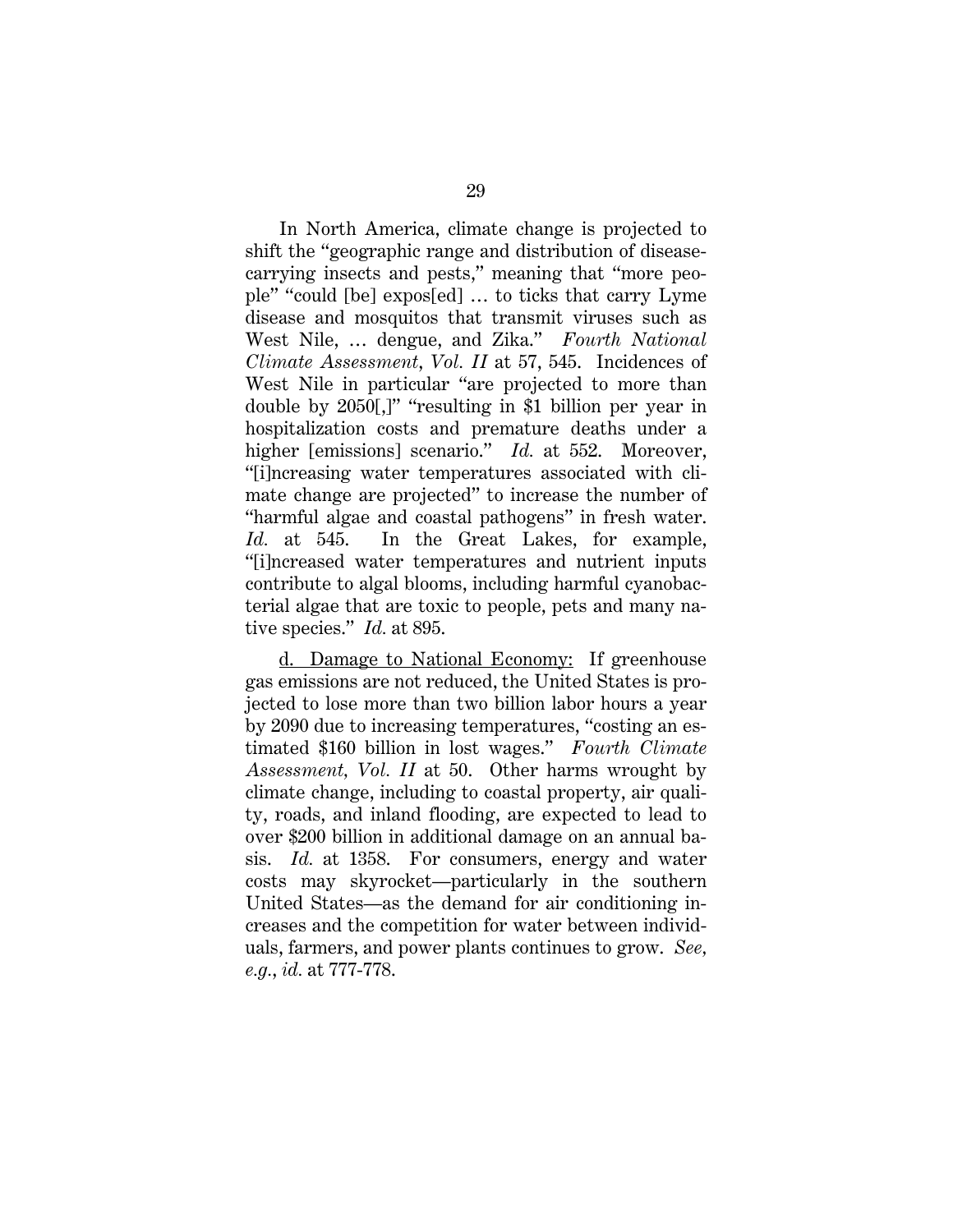e. National Security At Risk: Rising temperatures and intensifying storms due to climate change also implicate the United States' national security. The Department of Defense has recognized for well over a decade that "[g]lobal climate change will have wideranging implications for U.S. national security interests." *See* U.S. Department of Defense, *The National Security Implications of Climate-Related Risks and a Changing Climate* 2-3 (May 2015);<sup>53</sup> see also U.S. Department of Defense, *Climate Risk Analysis* 4 (Oct. 2021) ("Climate change touches most of what th[e] Department does, and this threat will continue to have worsening implications for U.S. national security." $^{54}$ For example, national security is directly "impacted by damage to U.S. military assets such as roads, runways, and waterfront infrastructure from extreme weather and climate-related events." *Fourth National Climate Assessment, Vol. II* at 59. More broadly, "changes in climate increase risks … by affecting factors that can exacerbate conflict and displacement outside of U.S. borders, such as food and water insecurity and commodity price shocks." *Id.* Indeed, "in worst-case scenarios[,] climate-change related impacts could … contribute to mass migration events or political crises, civil unrest, shifts in the regional balance of power, or even state failure." U.S. Department of Defense, *Climate Risk Analysis* at 8.

f. Some of the Most Extreme Outcomes Are Unpredictable: It can be stated with high confidence that the probability of (currently) "low-likelihood, highimpact outcomes increases with higher global warming levels." *IPCC Sixth Assessment*, Summary for Policy-

<sup>53</sup> *Available at* https://tinyurl.com/2p8ssywm.

<sup>54</sup> *Available at* https://tinyurl.com/yckkh5d5.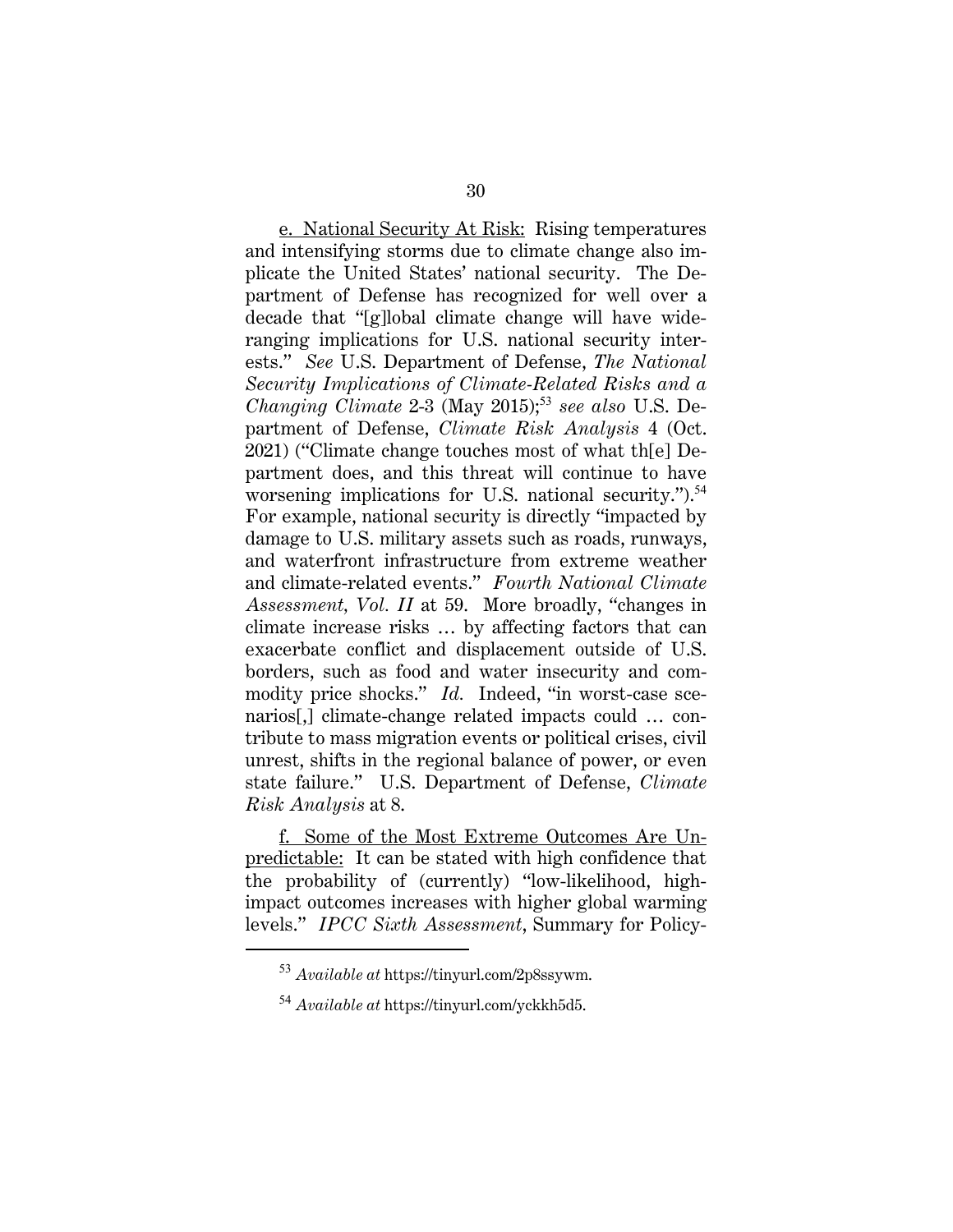makers at 27*; accord Fourth National Climate Assessment, Vol. II* at 66 (similar). For instance, "[h]uman influence has likely increased the chance of" multiple climate-change-related impacts occurring at the same time, like "concurrent heatwaves and droughts," *IPCC Sixth Assessment*, Summary for Policymakers at 9 (emphasis omitted), or "extreme rainfall combined with coastal flooding," *Fourth National Climate Assessment, Vol. II* at 44-45. The "physical and socioeconomic impacts" of such "compound extreme events can be greater than the sum of the parts." *Id.* at 91. In the heatwave/drought example, demand for water would go up as supply goes down; in the extreme rainfall/coastal flooding example, ground that is already water-logged from the rain might absorb far less flood waters than normal.

Higher temperatures—and their accompanying effects—also increase the likelihood of "large-scale shifts in the climate system" (i.e., "tipping points"). *Fourth National Climate Assessment, Vol. II* at 66; *see also IPCC Sixth Assessment*, Summary for Policymakers at 27 ("with higher global warming levels," "[a]brupt responses and tipping points of the climate system … cannot be ruled out"). For example, it can be projected with high confidence that—over the next eighty years—water from increased rainfall and melting ice will weaken the Atlantic ocean currents that move warm water north and cold water south. *IPCC Sixth Assessment*, Summary for Policymakers at 27; *see also Fourth National Climate Assessment, Vol. I* at 418. While it can be said with medium confidence that the currents will not collapse during this century, "[i]f such a collapse were to occur, it would very likely cause abrupt shifts in regional weather patterns and water cycles"—e.g., shifting rain events further south and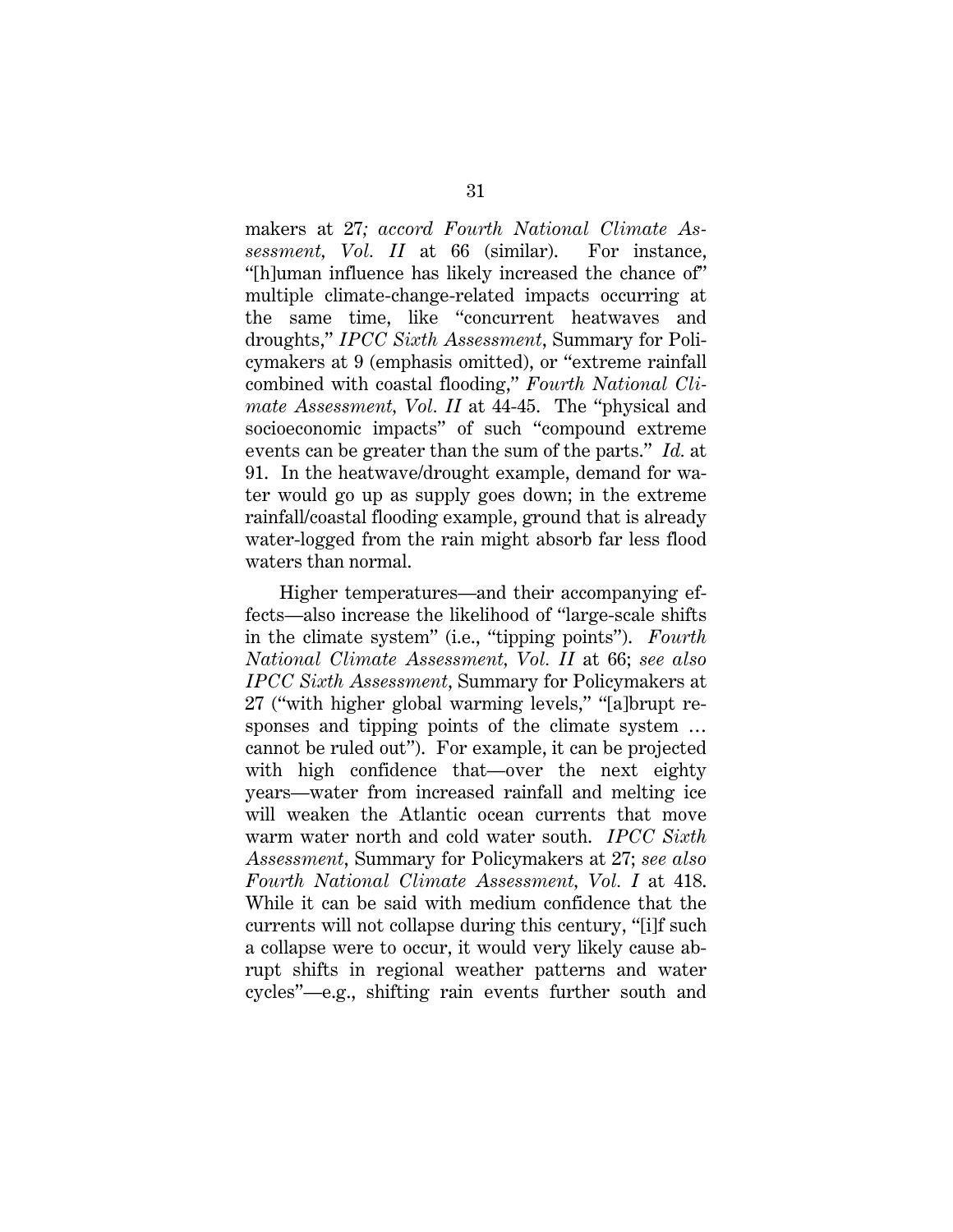away from Europe, *IPCC Sixth Assessment*, Summary for Policymakers at 27 (emphasis omitted)—and could cause sea levels in the northeastern United States to rise as much as 1.6 feet, *Fourth National Climate Assessment, Vol. I* at 418. As another example, warming temperatures in the Arctic could release substantial amounts of carbon dioxide and methane trapped in the permafrost and the ocean floor, "driv[ing] continued warming even if human-caused emissions stopped altogether." *Id.* at 418-419.

#### **III. THE UNITED STATES STILL HAS THE OPPORTUNITY TO HELP MITIGATE THE EFFECTS OF CLIMATE CHANGE**

While we cannot avoid all negative effects from climate change, it is not too late to limit the harm. Indeed, "[m]any climate change impacts and associated economic damages in the United States can be substantially reduced over the course of the 21st century" through reducing greenhouse gas emissions. *U.S. Fourth National Assessment, Vol. II* at 1347. Practically speaking, this means that "[d]ecisions made today determine risk exposure for current and future generations" and "the severity of future impacts will depend largely on actions taken to reduce greenhouse gas emissions and to adapt to the changes that will occur." *Id.* at 34.

As the nation with the second-highest emissions of carbon dioxide from fossil fuel combustion in the world (and higher than the largest emitter, China, on a per capita basis), Global Carbon Project, *Global Carbon Budget* at 19-20 (Nov. 4, 2021),<sup>55</sup> the policies that the United States sets into place can make a substantial difference in the conditions that future generations will

<sup>55</sup> *Available at* https://tinyurl.com/9zh44cd8.